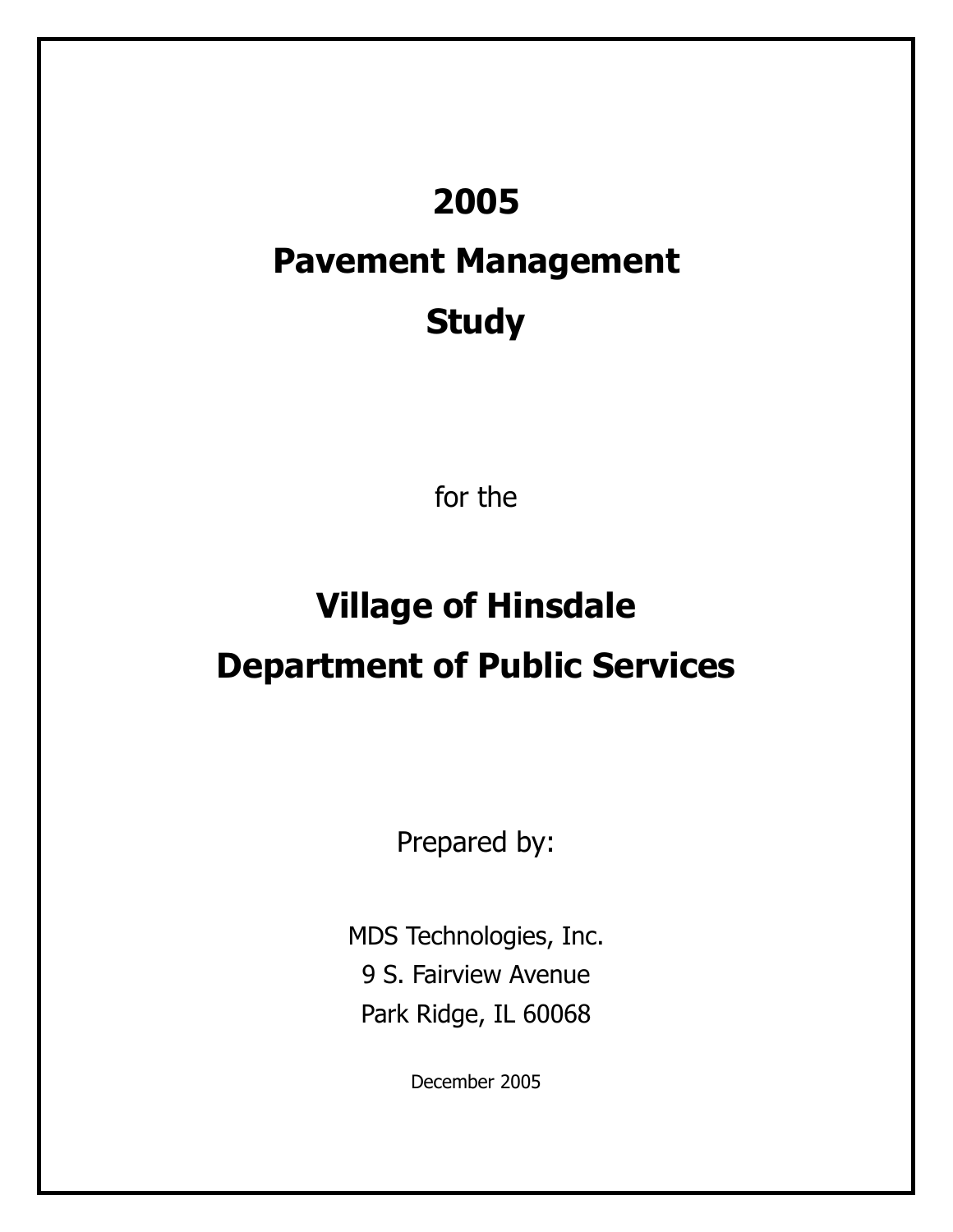## **Introduction**

The Village of Hinsdale commissioned MDS Technologies, Inc. (MDST) to conduct a pavement management study of Village maintained pavements. The primary objectives of the study were to:

- Build an computerized inventory of Village maintained pavements;
- Systematically evaluate the condition of Village maintained pavements;
- Develop Hinsdale-specific pavement deterioration models; and,
- Develop five year pavement rehabilitation programs for two potential funding scenarios.

The processes used to achieve the Village's objectives are described below. The results at key milestones in the project are also discussed.

## **Road Network Definition**

A database defining the Village's road network was created and populated with the data required to facilitate subsequent analysis. The road network was defined on a block by block (intersection to intersection) basis, except when a change of pavement type occurred mid-block.

Each pavement segment was uniquely defined and described by Street Name, From/To termini descriptors, Length, Width and Pavement Type. The Street Name and From/To termini descriptors were obtained from an existing hard copy database and visually confirmed through the use of street map obtained from the Village.

Pavement length and width data was acquired from the same existing hard copy database. In cases where segment length data was not available from the existing hard copy database, the length of a segment was estimated by scaling from the Village supplied street map. In cases where segment width data was not available from the existing hard copy, the width of a segment was estimated by viewing digital images of the street segment obtained by MDST as part of the field inspection component of the project.

The Pavement Type of each segment was determined by MDST as part of the field inspection component of the project. Segments with an asphaltic concrete surface were assigned a Pavement Type of 'AC'. This includes segments identified as Unimproved by the Village. Pavements with a Portland Cement concrete surface were assigned a Pavement Type of 'PCC'. Pavements with a brick paver surface were assigned a Pavement Type of 'BR'. Pavements with a gravel surface were assigned a pavement type of 'GR'. Brick and Gravel surfaced roads were included in the database but were excluded from subsequent analysis.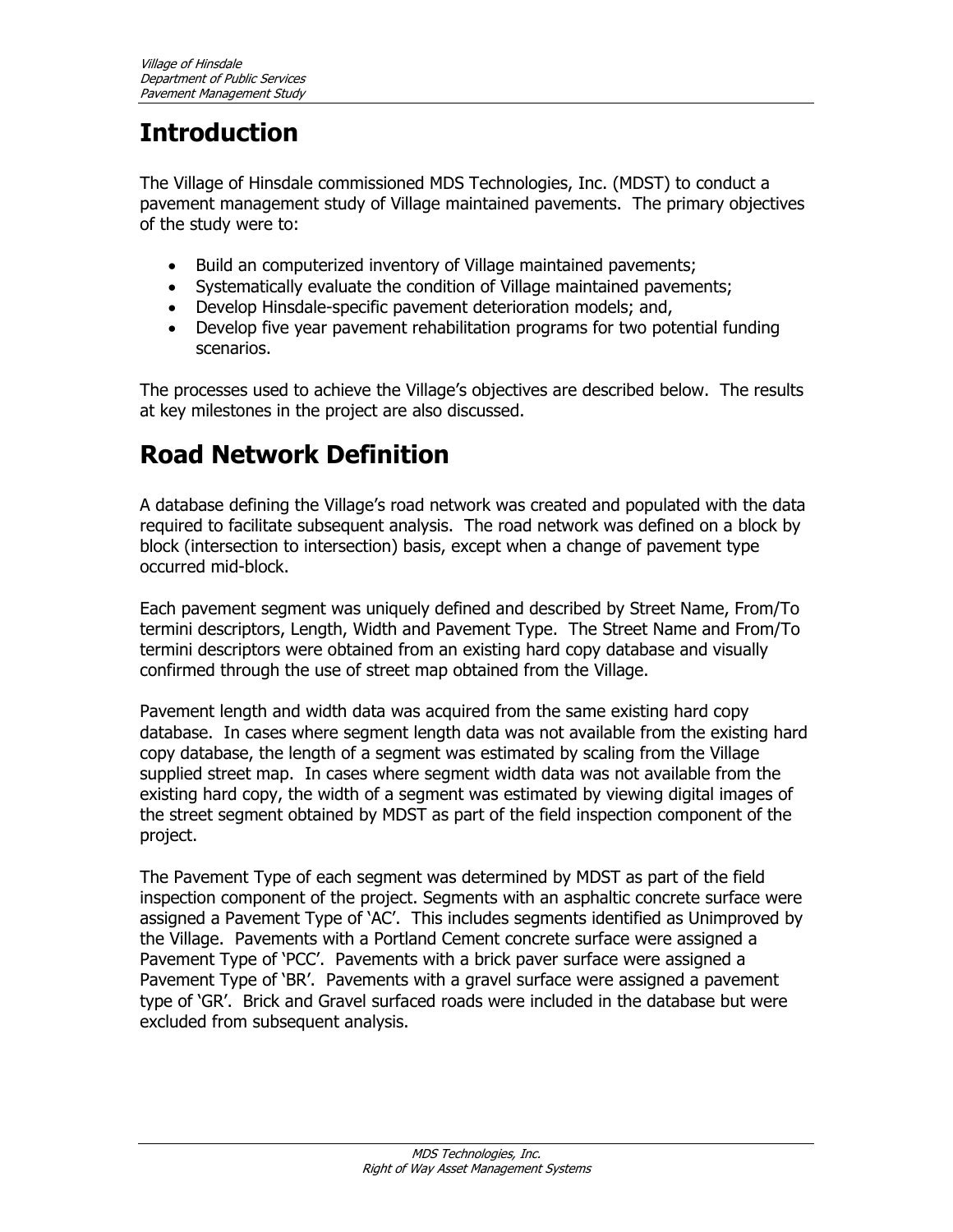### **Field Data Collection**

An important component of the pavement management analysis is the inspection of each road segment. These inspections provided the data required to assess the condition of the Village's roads.

MDST used a vehicle based approach to collect geo-referenced digital images of Village maintained streets. Roof mounted cameras were used to capture sequential images of each pavement segment. A two camera system was used. One of the cameras was mounted on the front of the roof and was used to acquire forward looking, pavement oriented images capturing a general streetscape view. The second camera was mounted at the rear of the roof and was used to capture a downward looking, detailed pavement view. The images were viewed in real time by the vehicle operator to ensure that they contained the views required for subsequent condition assessment work.

Positioning data for each image was acquired though global positioning systems (GPS) technology. The positioning data allowed MDST to extract pavement condition data from the images and assign it to the corresponding pavement segment.

#### **Office Based Condition Assessment**

MDST loads the geo-referenced pavement images into a software application so that a 'virtual drive' of Village streets can be performed in an office environment. MDST staff view the sequential images from both cameras to determine the severity and extent of the distresses that exist on the pavement surface. This data is then loaded into the PAVER database. The PAVER application is then used to calculate a Pavement Condition Index (PCI) score for each road segment.

#### **PAVER Program**

MDST used the PAVER pavement management software application as the main tool to conduct the analyses desired by the Village. The PAVER program was originally developed by the US Army Corps of Engineers and is now administered by the American Public Works Association. PAVER is used by over 600 agencies throughout the United States and Canada as a tool to assist in the management of pavement networks.

The PCI method of pavement condition evaluation utilized by PAVER is the American Society of Testing and Materials (ASTM) standard for pavement evaluation (ASTM standard D6533-99). This the only method of pavement evaluation to recognized by ASTM.

There are, however, other methods that can be used to assess pavement condition. In some cases these methods include assessments of ride quality and/or structural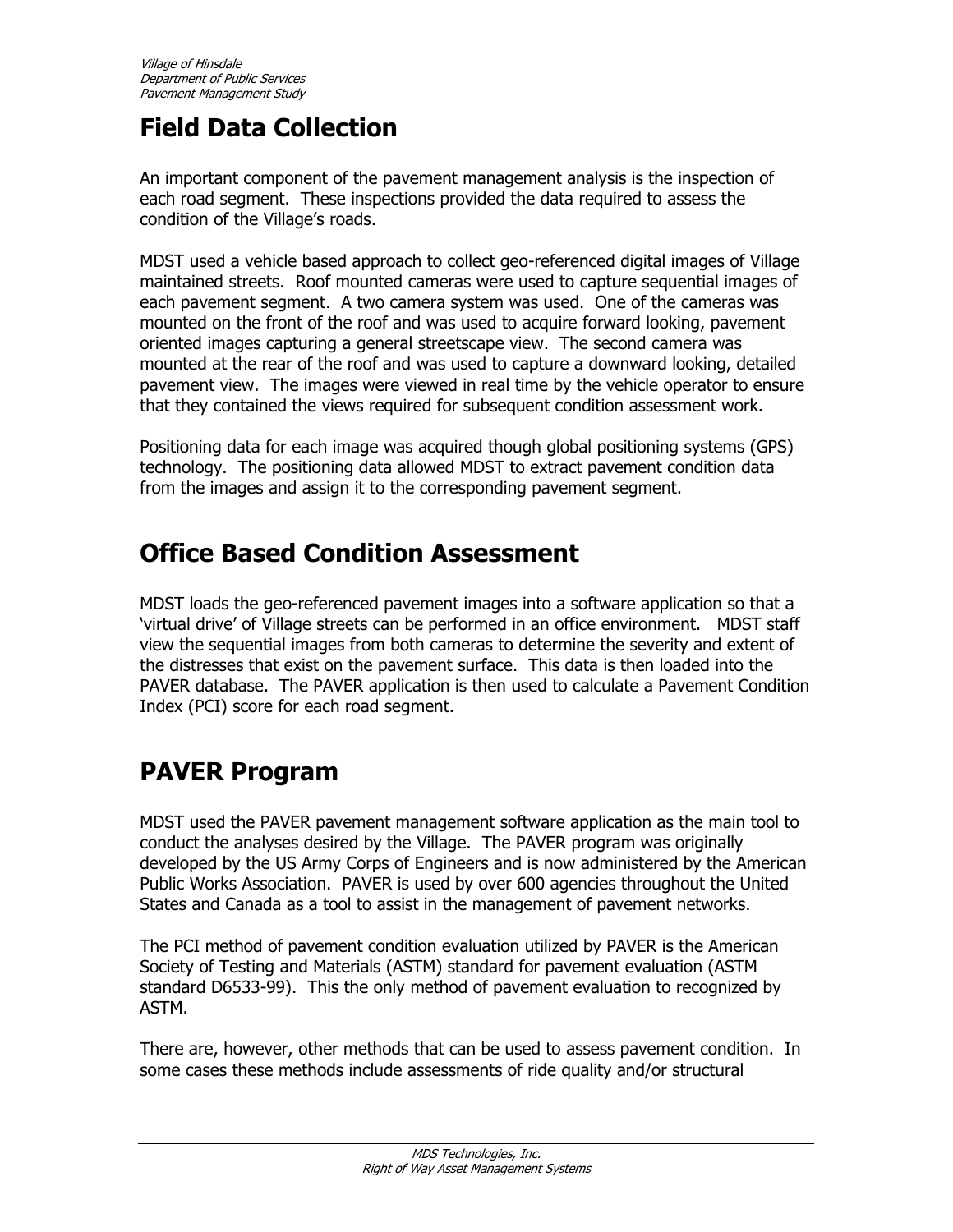adequacy through deflection testing. MDST proposed the use of PAVER for the following reasons:

- The system is non-proprietary;
- It is well known and accepted by Public Works organizations nationwide;
- The PCI method of pavement evaluation is an ASTM standard; and,
- The system has robust analytical capability that was expected to meet the requirements of the project.

MDST staff used the PAVER program to:

- Calculate a PCI score for each road segment;
- Estimate future PCI scores based on Hinsdale specific pavement deterioration models developed from historical construction data; and,
- Develop five year pavement rehabilitation programs for two future funding scenarios.

The results of these analyses are discussed below.

### **Current Condition**

The condition of each road segment is reflected in its PCI score. The PCI is based on the severity and extent of surface distresses. The PAVER system considers nineteen (19) types of distress for both asphaltic and Portland cement concrete pavements. Distresses are typically either load related or climate related. Pavements that have a brick surface or a gravel surface were excluded from this analysis.

The PCI model is used to calculate a numeric score on a scale of one hundred (100) to zero (0). A score of 100 indicates that a pavement is exhibiting no distress and a score of 0 indicates that a pavement is very heavily distressed. A PCI score is calculated for each road segment. This data can then be summarized for the entire road network or a subset of the entire road network. Hinsdale's road network has been divided into two subsets - Unimproved Streets and Improved Streets.

Since the road segments vary in size, simple arithmetic averages do not accurately represent the overall road conditions. The summary data presented in the report is weighted by segment area to address this issue.

The condition of the Village's roads fall into one of five categories:

| <b>Category</b> | <b>PCI Range</b> |
|-----------------|------------------|
|                 |                  |
| Excellent       | $85 - 100$       |
| Good            | $70 - 84$        |
| Fair            | $55 - 69$        |
| Poor            | $30 - 54$        |
| Failed          | $0 - 29$         |
|                 |                  |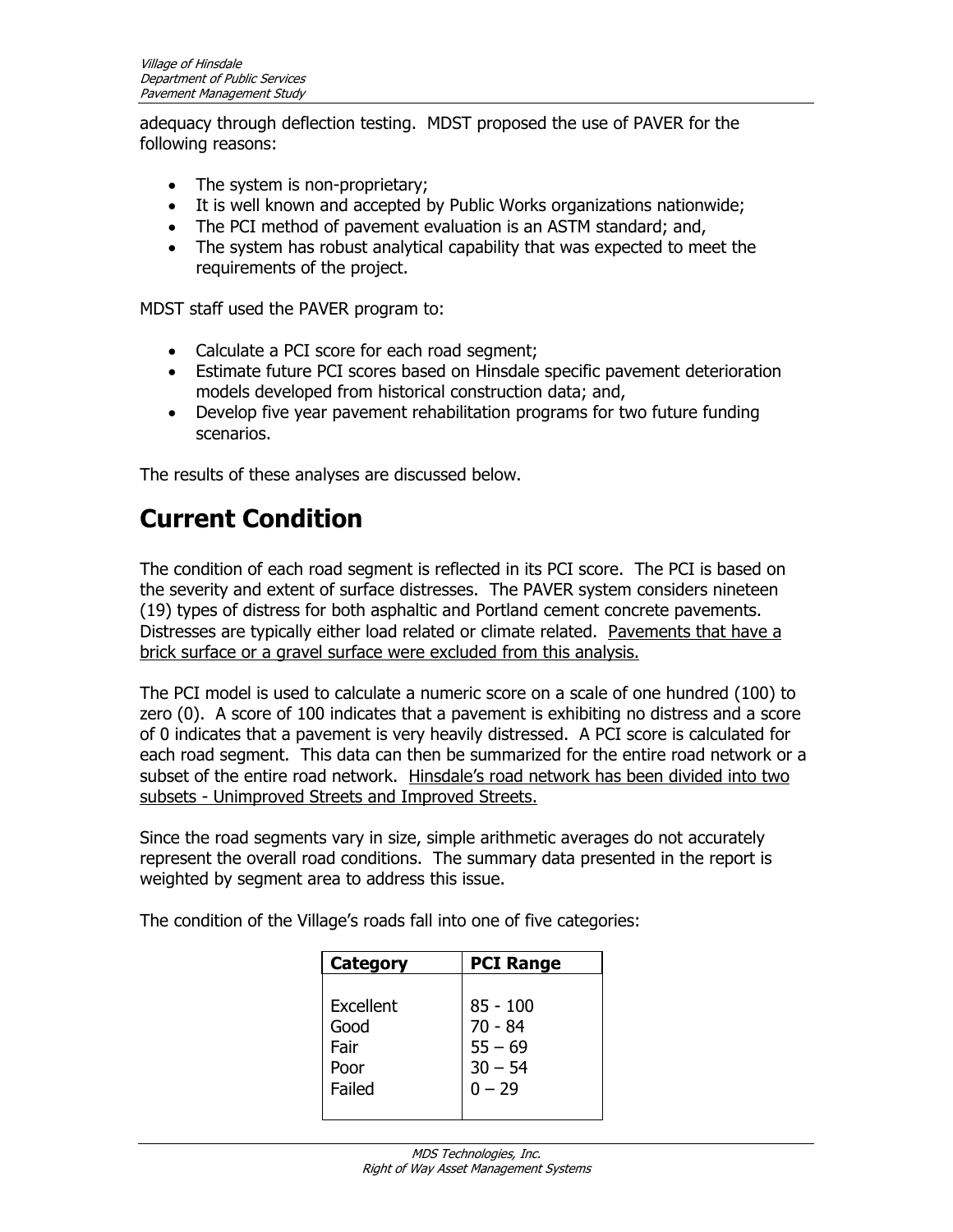The results of the current condition analysis for the Village's unimproved and improved roads is discussed below. It is important to note that the PCI score of each segment represents its condition at the time that the condition data was collected. MDST staff captured this data in September and October of 2005.

#### **Improved Roads**

The Village maintains approximately 63.3 miles of improved roads. This excludes roads with a brick surface. The condition of the Village's improved roads is summarized in Figure 1. The area weighted average PCI for this group of roads is 70.0.

Very few of these roads – only 1.9 percent – are considered Failed at this time. Pavements that fall into this category are typically candidates for reconstruction: resurfacing strategies are generally not effective in this case. An additional 11.7 percent of improved roads fall into the adjacent Poor category. Many of these pavements could slide into the Failed group within the next one (1) to five (5) years if they do receive some form of rehabilitation.

When creating a multi-year pavement rehabilitation plan, the typical PAVER analysis puts priority on rehabilitating pavements in the Fair and Good categories. This is because the condition of pavements in these categories can deteriorate relatively quickly compared to pavements in the other categories. Also, if rehabilitated in a timely fashion, the cost to administer an effective rehabilitation strategy is relatively low. Approximately 22.7 miles, or 35.8 percent, of the improved road network fall into these two categories.



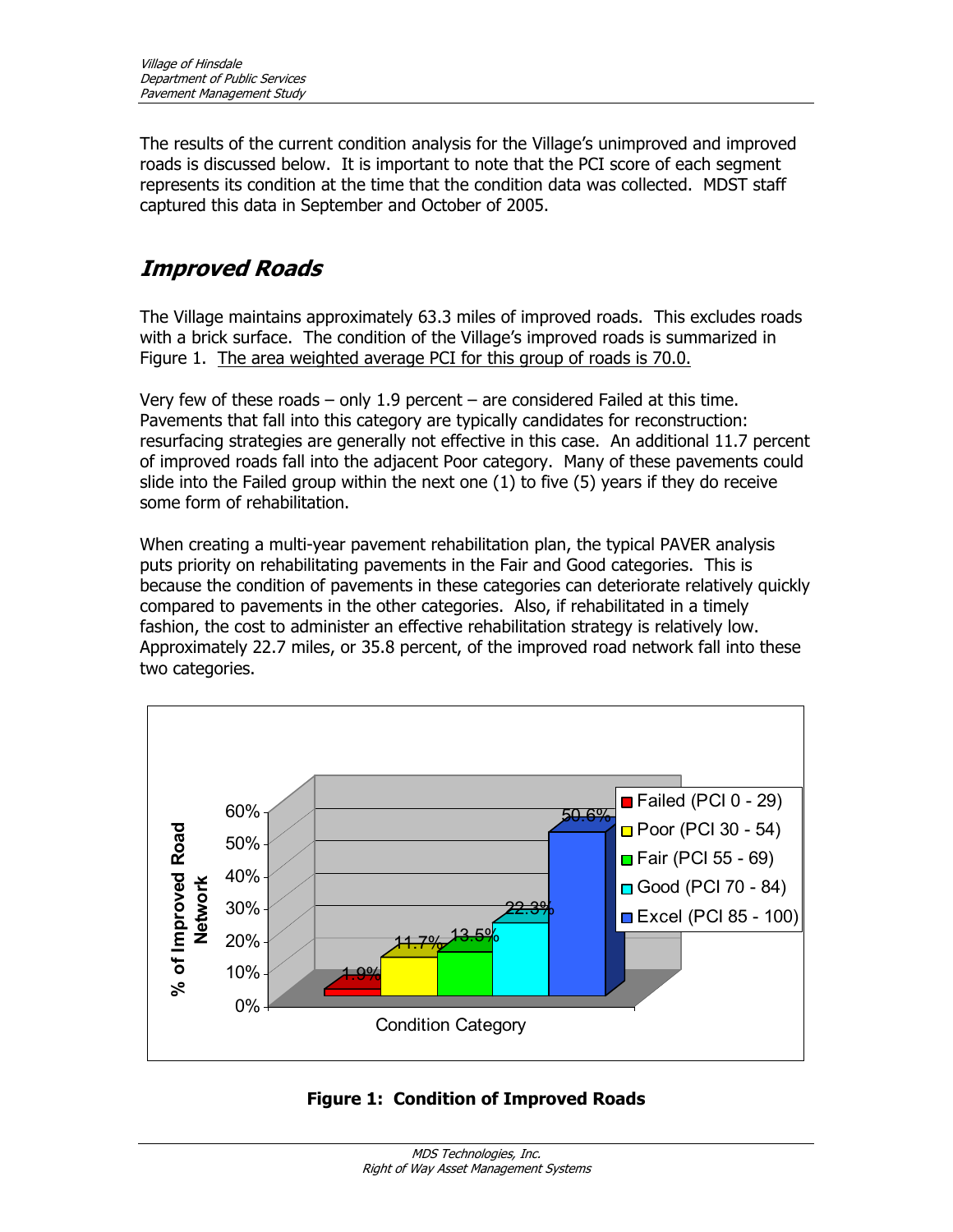About 32.0 miles, or 50.6 percent, of the improved roads fall into the Excellent condition category. Pavements in this category are exhibiting little to no distress.

A segment by segment listing showing the PCI score for the Village's improved roads in provided in Appendix A. This list is sorted alphabetically.

#### **Unimproved Roads**

The Village maintains approximately 4.0 miles of unimproved roads. This excludes roads with a brick surface. The condition of the Village's improved roads is summarized in Figure 2. The area weighted average PCI for this group of roads is 34.0.

About 0.7 miles, or 17.5 percent, of the Village's unimproved roads are considered Failed at this time. An additional 2.3 miles, or 56.9 percent of unimproved roads fall into the adjacent Poor category.

Approximately 1.0 miles, or 25.6 percent, of the improved road network fall into the Fair and Good categories combined. None of the Village's unimproved roads fall are considered to fall into the Excellent condition category.

A segment by segment listing showing the PCI score for the Village's unimproved roads in provided in Appendix A. This list is sorted alphabetically.



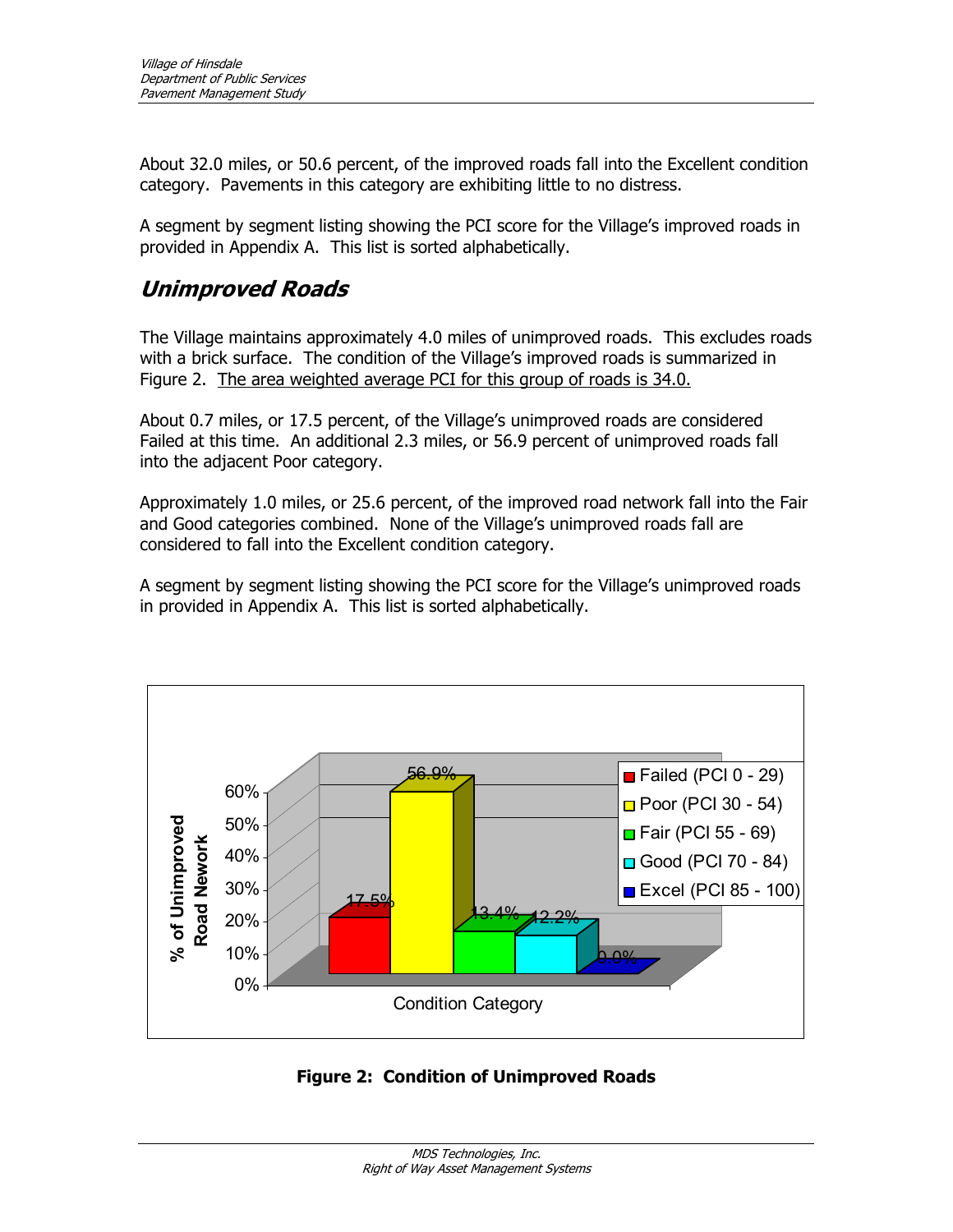#### **Future Condition**

The PAVER program has the ability to estimate future PCI scores for different types of pavements. To do this, pavement deterioration models must be developed that reflect the conditions at in the Village of Hinsdale.

#### **Pavement Deterioration Models**

MDST acquired historical construction data from Village staff and used this in conjunction with the current condition data to develop performance curves that model the deterioration of PCI over time. This was done for both asphaltic and Portland cement concrete pavements.

The results of this exercise showed that the life expectancy of an asphaltic concrete pavement is about 21 years. Just after construction, a pavement should have a PCI score at or near 100. Over a 21 year period, a 'typical' asphaltic concrete pavement could be expected to deteriorate to a PCI score of 30. At this point, the pavement would be a candidate for reconstruction. Resurfacing the pavement prior to reaching this point can be expected to improve the condition of the pavement and increase its life accordingly. Similarly, the life expectancy of Portland Cement Concrete pavements is about 87 years.

Estimated unit costs to construct asphalt and PCC roads as they typically exist in Hinsdale are discussed in a subsequent section of this report. This data shows that the cost to construct a PCC pavement is about 45 percent greater than the cost to construct an AC pavement. However, the life expectancy of a PCC pavement appears to be about 4 times greater than a corresponding AC pavement. Although many factors come into play when selecting a pavement structure, it appears that PCC pavements provide the best value in terms of minimizing life cycle capital costs.

#### **Rehabilitation Programs**

A major benefit of implementing a pavement management program like PAVER is the ability to create optimized multi-year pavement rehabilitation programs. MDST used PAVER to create five year rehabilitation plans for two budget scenarios. These budget scenarios apply to the Village's improved roads. Both scenarios were scheduled to begin in 2006 and conclude in 2010.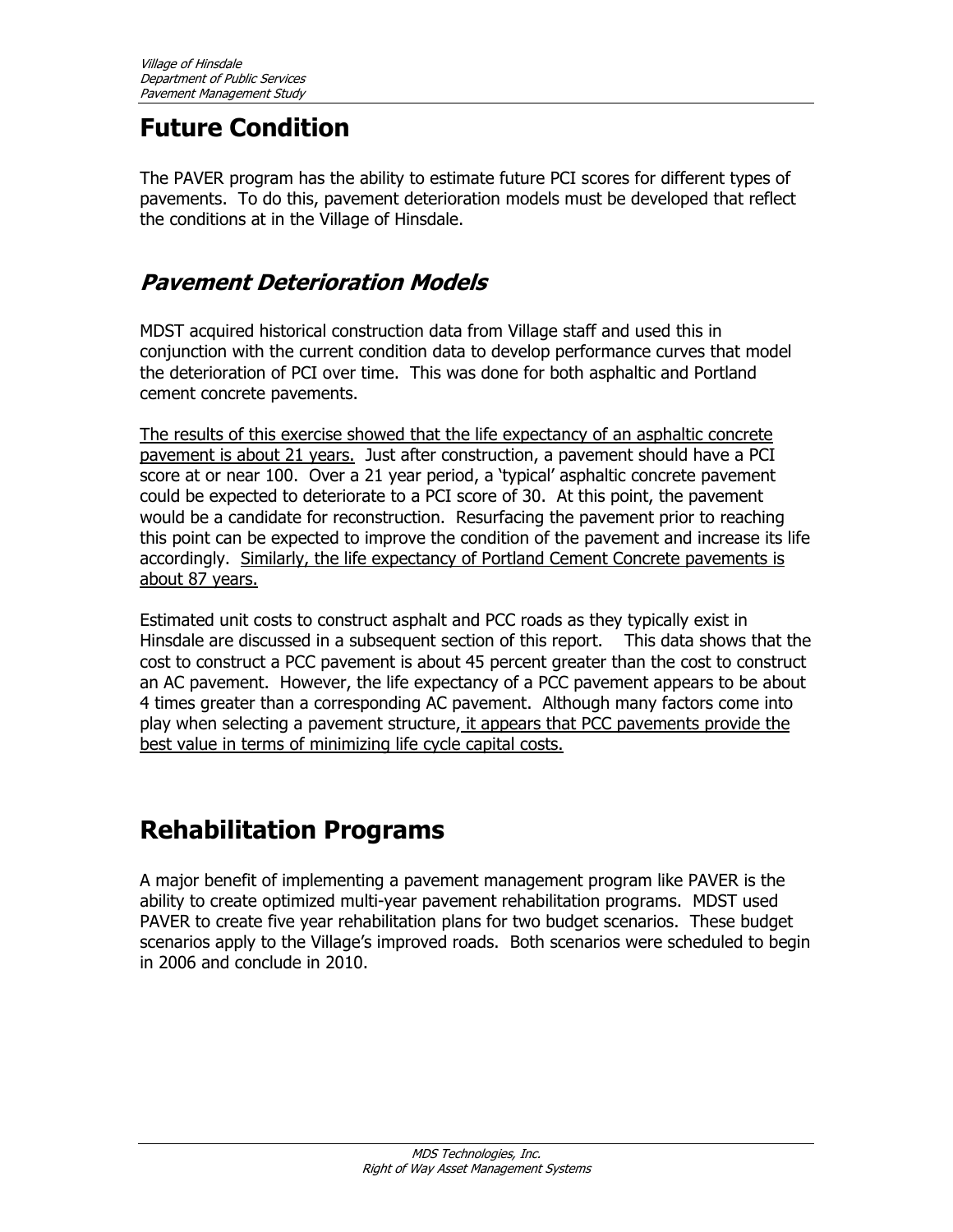#### **Rehabilitation Strategies**

Rehabilitation programs created through the use of PAVER must reflect the conditions and practices in place at the Village. Village staff provided a list of pavement rehabilitation strategies for the program to consider. The unit cost of each strategy was also provided. These unit costs include a fifteen percent contingency and an additional fifteen percent to account for engineering services related to construction. The rehabilitation strategies and unit costs used in the PAVER analysis are provided below. These unit prices also include an estimate for curb and gutter repair.

| <b>Rehabilitation Strategy</b>  | <b>Unit Cost</b>  |
|---------------------------------|-------------------|
|                                 |                   |
| Overlay                         | $$0.73$ /sq. ft.  |
| Fabric + Overlay                | $$1.00/sq.$ ft.   |
| Mill + Overlay                  | \$1.13/sq. ft.    |
| Mill + Fabric + Overlay         | $$1.35/sq.$ ft.   |
| Reconstruct - AC Cross-section  | \$8.33/sq. ft.    |
| Reconstruct – PCC Cross-section | $$12.09$ /sq. ft. |
|                                 |                   |

The figures for Overlay strategies reflect the fact that a two (2) inch overlay is typically used by the Village.

For reconstruction of asphaltic concrete pavements, a cross-section of six (6) inches ACt over six (6) inches of granular base material over a geo-fabric was used as the basis for the unit cost. For reconstruction of Portland Cement Concrete pavements, a crosssection of seven (7) inches of PCC over four (4) inches of granular base material over a geo-fabric was used as the basis of the unit cost.

The figures supplied by the Village reflect prices recently received from construction companies. These figures were not inflated as part of estimating the cost of potential projects to be done in future years. All analysis was conducted in 2005 dollars.

#### **Village Policies**

The following Village policies were built into the rehabilitation programming analysis:

- Roads with a Portland cement concrete surface are not candidates for a rehabilitation strategy that involves milling the surface; and,
- If a road is reconstructed, it is rebuilt to the same pavement type. For example, a PCC pavement before reconstruction will be a PCC pavement (not an AC pavement) after reconstruction.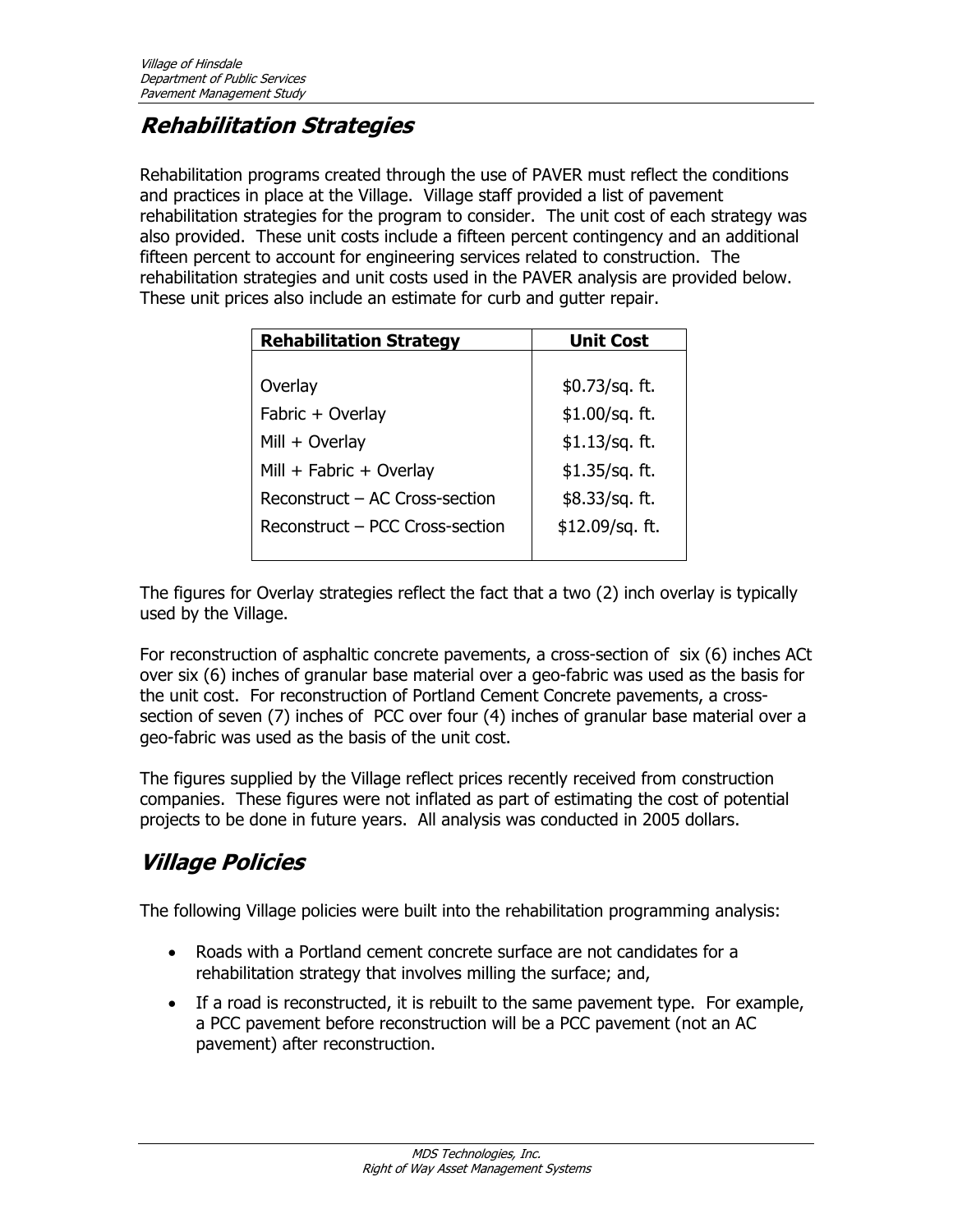It is important to note that the analysis conducted to create the rehabilitation programs considers pavement condition only. Other items such as condition of curb and gutter, condition of underground utilities, and other issues that may influence the pavements that are included in a pavement rehabilitation program are outside the scope oof the current project and have not been considered.

#### **Maintain Current Condition**

The goal of this scenario is to maintain or slightly increase the current condition of the improved road network through a combination of resurfacing and reconstruction strategies. In this scenario, priority is given to pavements that fall into the Fair and Poor categories since these pavements can often be successfully rehabilitated through resurfacing which is significantly less expensive than reconstruction. In latter years of the program the focus shifts to reconstructing pavements that fall into the Failed category. After pavements have deteriorated to a certain point, reconstruction becomes the only viable alternative.

The details of this program are provided in a report in Appendix B. This report shows each road segment included in the program for each of the five plan years. The key aspects of this program are provided below. This program can be expected to increase the average PCI of the network from its current value of 70.0 to 74.9 after the 2010 Plan Year program is implemented.

| <b>Plan Year</b> | <b>Estimated Cost</b> | <b>Resulting PCI</b> |
|------------------|-----------------------|----------------------|
|                  |                       |                      |
| 2005             | N/A                   | 70.0                 |
| 2006             | \$991,107             | 72.9                 |
| 2007             | \$999,692             | 73.6                 |
| 2008             | \$982,562             | 76.4                 |
| 2009             | \$1,003,261           | 76.6                 |
| 2010             | \$999,017             | 74.9                 |
| <b>Total</b>     | \$4,975,693           |                      |

The estimated impact that this program would have on the average condition of the improved street network is shown graphically in Figure 3.

#### **Address Reconstruction Backlog**

The goal of this scenario is to rehabilitate pavements that currently are or are expected to fall into the Failed category in the next five years. Because of the time required to perform the necessary pre-construction design work, the resurfacing oriented program from the \$1M Annual Budget Program for the 2006 Plan Year was used in the case. Plan Years 2007 through 2010 are then devoted to reconstruction projects.

In this analysis, roads are reconstructed immediately after they fall to or below a PCI score of 30. There is a backlog of pavements that fall into this category that are addressed in the first available year of the program (which is 2007). In subsequent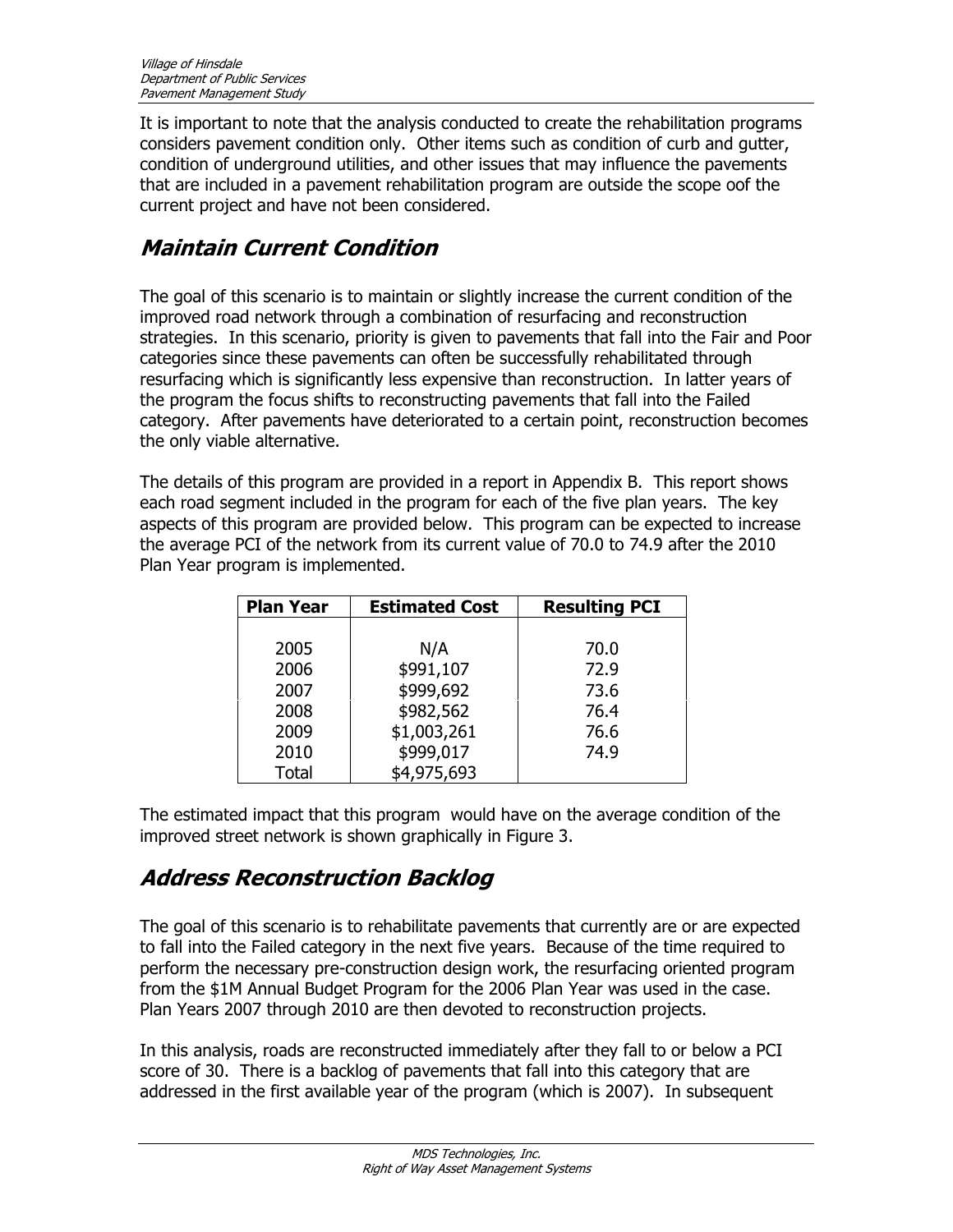years, there is a drop off in spending since the program only addresses roads that become in need of reconstruction in that year.

The details of this program are provided in a report in Appendix B. This report shows each road segment included in the program for each of the five plan years. The key aspects of this program are provided below. This program can be expected to increase the average PCI of the network from its current value of 70.0 to 72.8 after the 2010 Plan Year program is implemented. There is a large increase in PCI after implementation of the 2007 program.

This program shows that pavements continuously degrade even if relatively large amounts of money are spent on reconstructing specific road segments.

| <b>Plan Year</b> | <b>Estimated Cost</b> | <b>Resulting PCI</b> |
|------------------|-----------------------|----------------------|
|                  |                       |                      |
| 2005             | N/A                   | 70.0                 |
| 2006             | \$991,107             | 72.9                 |
| 2007             | \$7,725,770           | 77.8                 |
| 2008             | \$627,190             | 75.7                 |
| 2009             | \$2,215,904           | 74.9                 |
| 2010             | \$979,009             | 72.8                 |
| Total            | \$12,538,978          |                      |

The estimated impact that this program would have on the average condition of the improved street network is shown graphically in Figure 3.



**Figure 3: Estimated Impact of Various Funding Scenarios on the Condition of Hinsdale's Improved Street Network**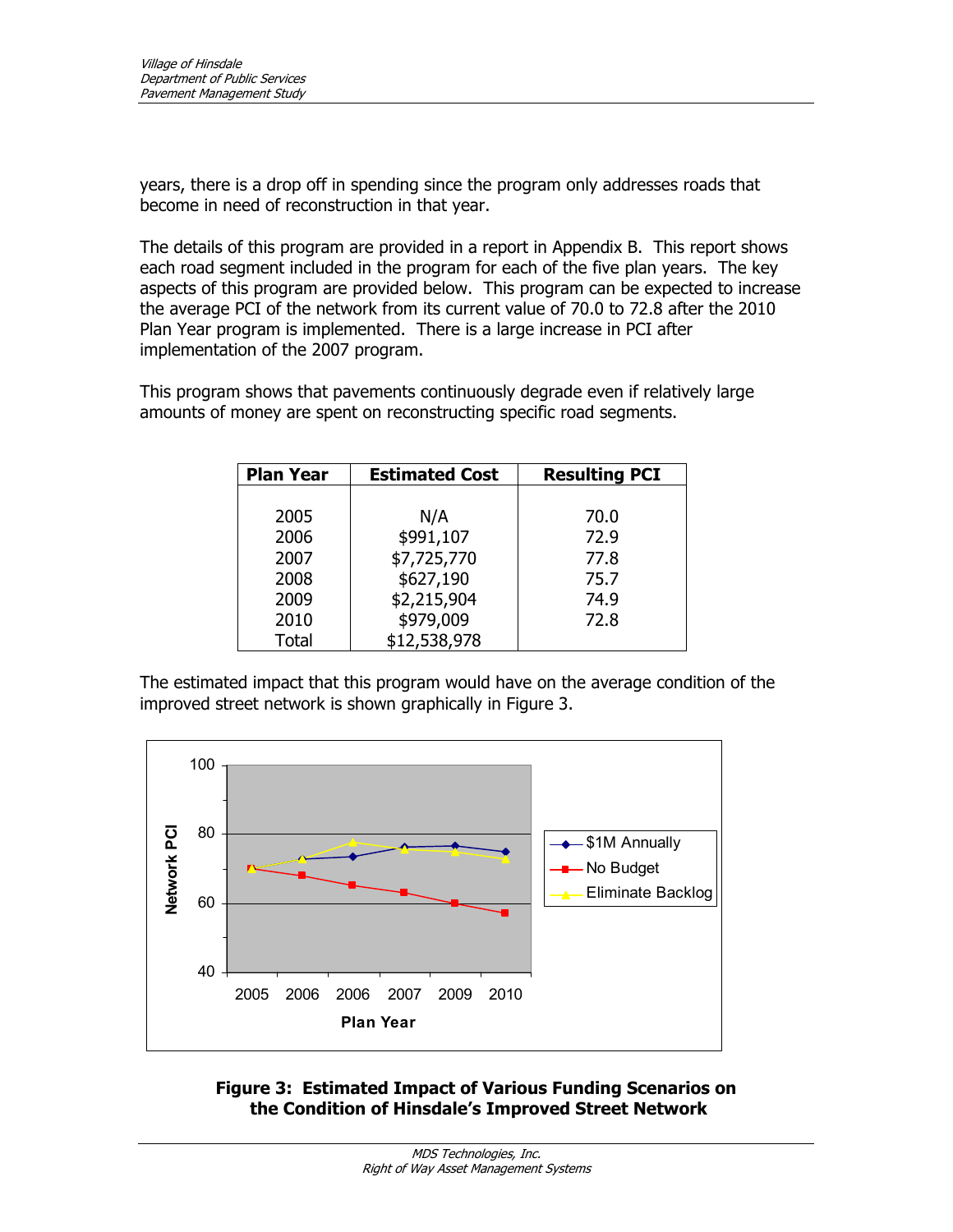## Appendix A Current Condition Reports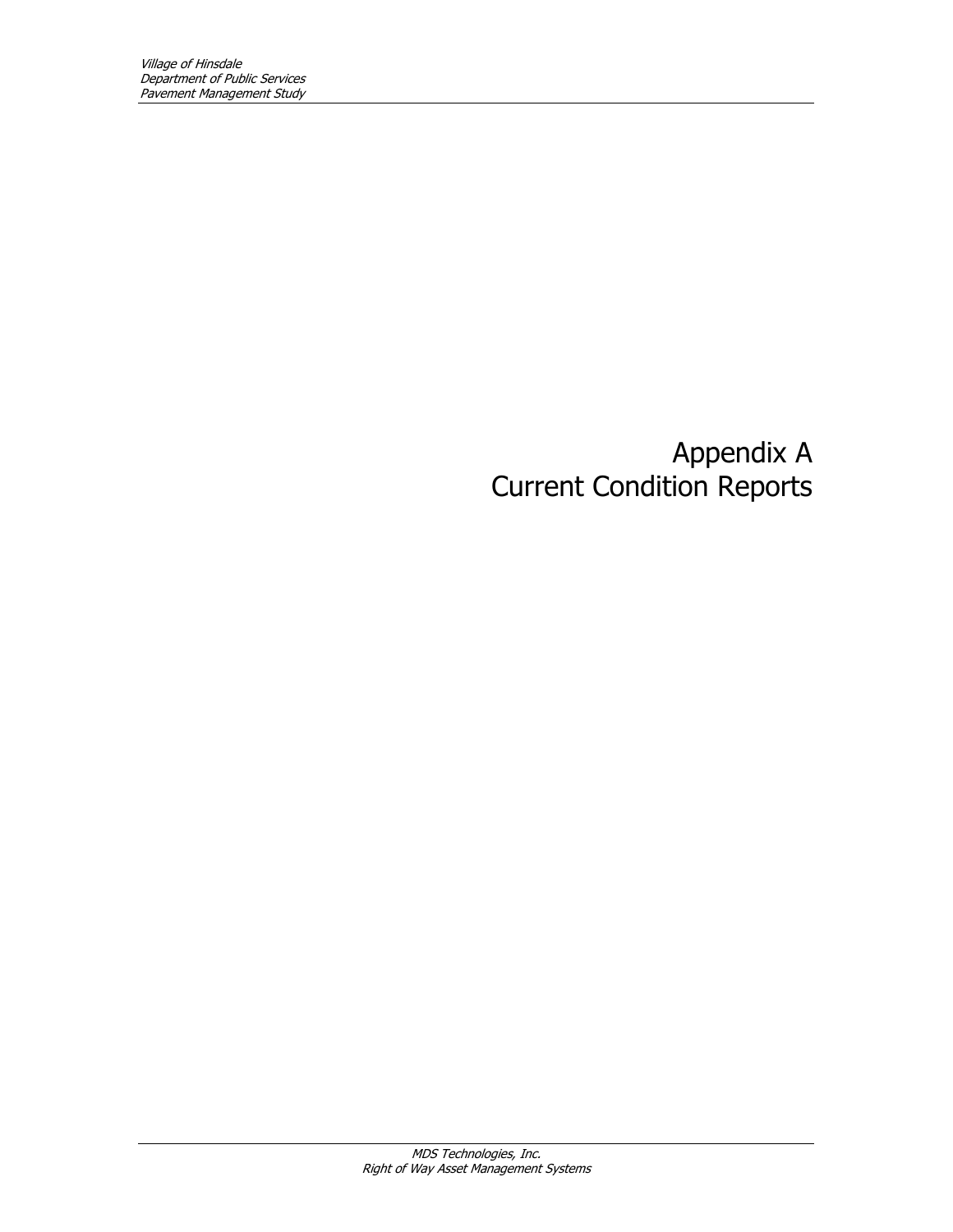| Name                    | From                     | <u>To</u>                | Length | <b>Surface</b> | <b>PCI</b> |
|-------------------------|--------------------------|--------------------------|--------|----------------|------------|
| 56th Street             | <b>Garfield Street</b>   | Park Avenue              | 400    | AC             | 84         |
| 57th Street             | <b>Madison Street</b>    | <b>Grant Street</b>      | 1283   | АC             | 67         |
| 57th Street             | <b>Grant Street</b>      | <b>Washington Street</b> | 640    | <b>AC</b>      | 88         |
| 57th Street             | <b>Washington Street</b> | <b>Garfield Street</b>   | 666    | АC             | 87         |
| 57th Street             | <b>Garfield Street</b>   | Park Avenue              | 410    | AC             | 62         |
| 57th Street             | Park Avenue              | <b>Childs Avenue</b>     | 469    | <b>AC</b>      | 78         |
| 57th Street             | <b>Childs Avenue</b>     | <b>Elm Street</b>        | 394    | AC             | 80         |
| 57th Street             | Elm Street               | Oak Street               | 640    | <b>AC</b>      | 82         |
| 57th Street             | Oak Street               | County Line Road         | 613    | <b>AC</b>      | 78         |
| 58th Street             | <b>Garfield Street</b>   | <b>Giddings Avenue</b>   | 289    | AC             | 62         |
| 58th Street             | <b>Giddings Avenue</b>   | East End                 | 630    | <b>AC</b>      | 68         |
| 59th Street             | <b>Madison Street</b>    | Old Surrey Road          | 512    | АC             | 74         |
| 59th Street             | Elm Street               | East End                 | 833    | AC             | 46         |
| 59th Street             | Old Surrey Road          | <b>Grant Street</b>      | 754    | <b>AC</b>      | 72         |
| 59th Street             | <b>Grant Street</b>      | <b>Washington Street</b> | 668    | AC             | 61         |
| 59th Street             | <b>Washington Street</b> | <b>Garfield Street</b>   | 642    | <b>AC</b>      | 66         |
| <b>Adams Street</b>     | North End                | <b>North Street</b>      | 893    | AC             | 41         |
| <b>Adams Street</b>     | <b>Hinsdale Avenue</b>   | <b>Fourth Street</b>     | 597    | АC             | 72         |
| <b>Adams Street</b>     | North End                | Ogden Avenue             | 571    | <b>AC</b>      | 93         |
| <b>Adams Street</b>     | <b>North Street</b>      | <b>Hickory Street</b>    | 433    | АC             | 88         |
| <b>Adams Street</b>     | <b>Fourth Street</b>     | <b>Sixth Street</b>      | 656    | <b>AC</b>      | 57         |
| <b>Adams Street</b>     | <b>Hickory Street</b>    | <b>Walnut Street</b>     | 571    | <b>AC</b>      | 87         |
| <b>Adams Street</b>     | <b>Sixth Street</b>      | <b>Seventh Street</b>    | 653    | <b>AC</b>      | 66         |
| <b>Adams Street</b>     | <b>Walnut Street</b>     | Maple Street             | 515    | <b>AC</b>      | 86         |
| <b>Adams Street</b>     | <b>Seventh Street</b>    | <b>Eighth Street</b>     | 656    | <b>AC</b>      | 63         |
| <b>Adams Street</b>     | <b>Maple Street</b>      | Chicago Avenue           | 430    | AC             | 86         |
| <b>Adams Street</b>     | <b>Eighth Street</b>     | <b>Ninth Street</b>      | 656    | <b>AC</b>      | 100        |
| <b>Adams Street</b>     | Chicago Avenue           | <b>Chestnut Street</b>   | 656    | <b>PCC</b>     | 96         |
| <b>Adams Street</b>     | <b>Ninth Street</b>      | 55th Street              | 597    | <b>AC</b>      | 93         |
| <b>Adams Street</b>     | <b>Chestnut Street</b>   | South End                | 482    | <b>PCC</b>     | 88         |
| Allmen Avenue           | <b>Ninth Street</b>      | South End                | 600    | AC             | 82         |
| <b>Astony Court</b>     | 57th Street              | South End                | 184    | <b>AC</b>      | 81         |
| <b>Ayres Street</b>     | <b>Vine Street</b>       | <b>Grant Street</b>      | 390    | <b>PCC</b>     | 49         |
| <b>Ayres Street</b>     | <b>Grant Street</b>      | <b>AC/PCC Change</b>     | 290    | <b>PCC</b>     | 30         |
| <b>Ayres Street</b>     | <b>AC/PCC Change</b>     | <b>Lincoln Street</b>    | 120    | АC             | 12         |
| <b>Ayres Street</b>     | <b>Lincoln Street</b>    | <b>Washington Street</b> | 571    | AC             | 59         |
| <b>Ayres Street</b>     | <b>Washington Street</b> | <b>Garfield Street</b>   | 423    | AC             | 66         |
| <b>Birchwood Avenue</b> | <b>West End</b>          | <b>Washington Street</b> | 571    | AC             | 88         |
| <b>Birchwood Avenue</b> | <b>Washington Street</b> | East End                 | 597    | AC             | 82         |
| <b>Bittersweet Lane</b> | <b>Princeton Road</b>    | East End                 | 361    | AC             | 81         |
| <b>Blaine Street</b>    | Chicago Avenue           | <b>First Street</b>      | 525    | AC             | 99         |
| <b>Bobolink Drive</b>   | County Line Road         | Phillippa Street         | 318    | AC             | 34         |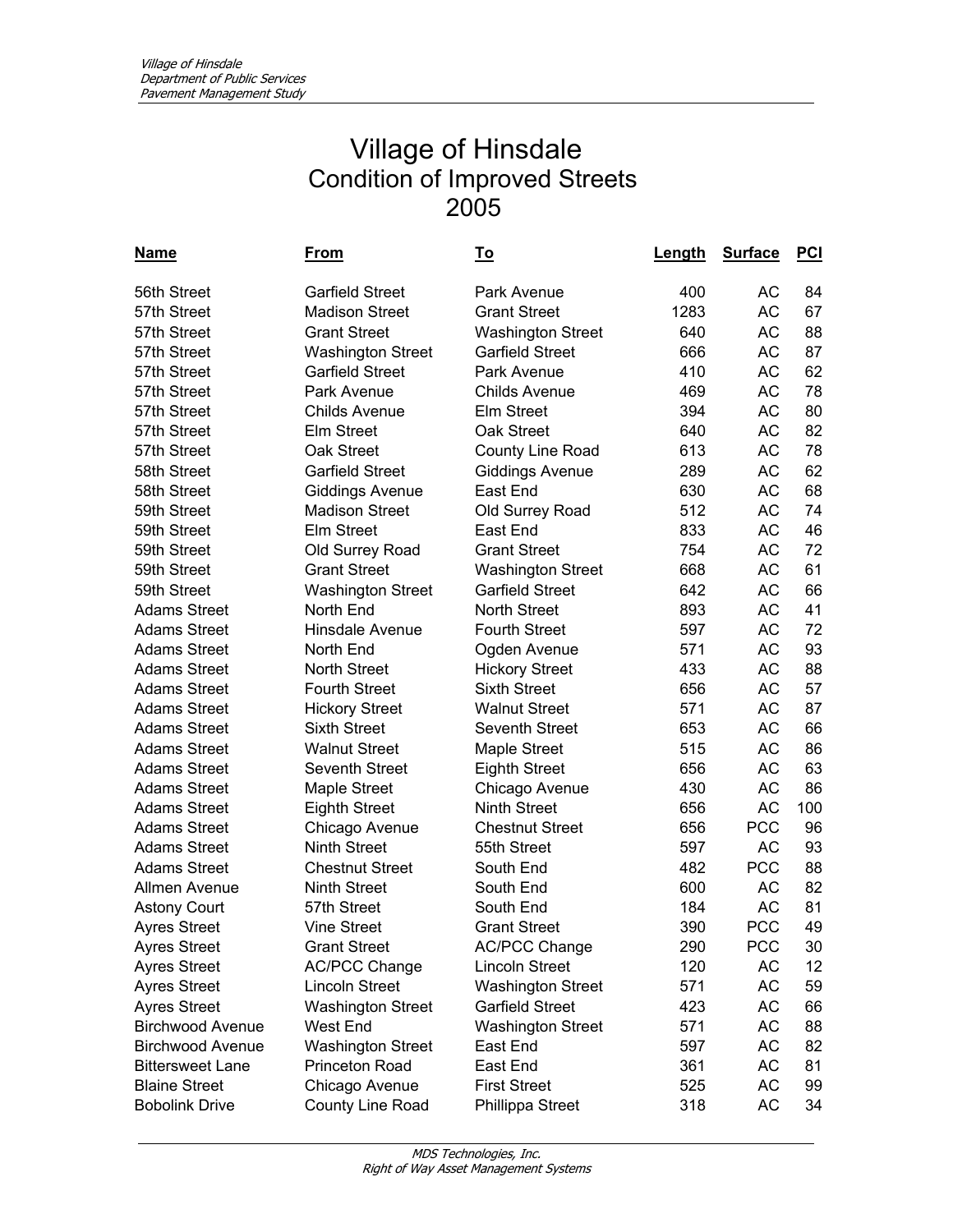| <u>Name</u>              | <u>From</u>            | <u>To</u>                | <b>Length</b> | <b>Surface</b> | <b>PCI</b> |
|--------------------------|------------------------|--------------------------|---------------|----------------|------------|
| <b>Bobolink Drive</b>    | Phillippa Street       | <b>Justina Street</b>    | 249           | <b>AC</b>      | 32         |
| <b>Bodin Street</b>      | Chicago Avenue         | <b>Chestnut Street</b>   | 610           | <b>PCC</b>     | 16         |
| <b>Bodin Street</b>      | Hinsdale Avenue        | <b>Fourth Street</b>     | 715           | <b>AC</b>      | 100        |
| <b>Bodin Street</b>      | <b>Fourth Street</b>   | <b>Sixth Street</b>      | 653           | <b>PCC</b>     | 76         |
| <b>Bodin Street</b>      | <b>Sixth Street</b>    | <b>Seventh Street</b>    | 643           | <b>PCC</b>     | 92         |
| <b>Bodin Street</b>      | <b>Seventh Street</b>  | <b>Eighth Street</b>     | 646           | <b>PCC</b>     | 90         |
| <b>Bodin Street</b>      | <b>Eighth Street</b>   | Pavement Change          | 322           | <b>PCC</b>     | 48         |
| <b>Bodin Street</b>      | <b>Pavement Change</b> | <b>Ninth Street</b>      | 321           | <b>AC</b>      | 16         |
| <b>Bodin Street</b>      | <b>Ninth Street</b>    | <b>Section Change</b>    | 100           | <b>AC</b>      | 18         |
| Bonnie Brae Road         | <b>Madison Street</b>  | <b>AC/PCC Change</b>     | 400           | AC             | 87         |
| Bonnie Brae Road         | <b>AC/PCC Change</b>   | PCC/AC Change            | 60            | <b>PCC</b>     | 34         |
| Bonnie Brae Road         | PCC/AC Change          | <b>The Pines</b>         | 390           | <b>AC</b>      | 88         |
| Bonnie Brae Road         | The Pines              | <b>Washington Street</b> | 1125          | <b>AC</b>      | 91         |
| <b>Briargate Terrace</b> | <b>Madison Street</b>  | East End                 | 620           | AC             | 58         |
| <b>Bruner Street</b>     | Hinsdale Avenue        | <b>Fourth Street</b>     | 522           | <b>AC</b>      | 100        |
| <b>Bruner Street</b>     | <b>North Street</b>    | <b>Hickory Street</b>    | 469           | <b>AC</b>      | 95         |
| <b>Bruner Street</b>     | <b>Fourth Street</b>   | <b>Sixth Street</b>      | 640           | <b>AC</b>      | 99         |
| <b>Bruner Street</b>     | <b>Hickory Street</b>  | <b>Walnut Street</b>     | 587           | АC             | 93         |
| <b>Bruner Street</b>     | <b>Sixth Street</b>    | Seventh Street           | 649           | <b>AC</b>      | 99         |
| <b>Bruner Street</b>     | <b>Walnut Street</b>   | Maple Street             | 531           | AC             | 70         |
| <b>Bruner Street</b>     | Seventh Street         | <b>Eighth Street</b>     | 649           | <b>PCC</b>     | 72         |
| <b>Bruner Street</b>     | <b>Maple Street</b>    | Chicago Avenue           | 443           | <b>AC</b>      | 68         |
| <b>Bruner Street</b>     | <b>Eighth Street</b>   | <b>Ninth Street</b>      | 633           | <b>AC</b>      | 33         |
| <b>Bruner Street</b>     | Chicago Avenue         | <b>Chestnut Street</b>   | 663           | <b>PCC</b>     | 96         |
| <b>Bruner Street</b>     | <b>Ninth Street</b>    | S End                    | 512           | <b>AC</b>      | 54         |
| <b>Bruner Street</b>     | <b>Chestnut Street</b> | <b>Town Place</b>        | 469           | <b>PCC</b>     | 14         |
| <b>Camberley Court</b>   | West End               | East End                 | 867           | AC             | 88         |
| <b>Canterbury Court</b>  | <b>Madison Street</b>  | East End                 | 656           | AC             | 50         |
| <b>Center Street</b>     | <b>Vine Street</b>     | <b>Grant Street</b>      | 417           | <b>PCC</b>     | 43         |
| <b>Center Street</b>     | <b>Grant Street</b>    | <b>Lincoln Street</b>    | 397           | <b>PCC</b>     | 48         |
| <b>Center Street</b>     | <b>Lincoln Street</b>  | <b>Washington Street</b> | 515           | <b>PCC</b>     | 32         |
| <b>Charleston Road</b>   | <b>West End</b>        | County Line Road         | 2446          | <b>AC</b>      | 32         |
| <b>Chestnut Street</b>   | <b>West End</b>        | <b>Stough Street</b>     | 230           | <b>AC</b>      | 90         |
| <b>Chestnut Street</b>   | <b>Stough Street</b>   | <b>Quincy Street</b>     | 315           | AC             | 75         |
| <b>Chestnut Street</b>   | <b>Quincy Street</b>   | <b>Bruner Street</b>     | 321           | <b>PCC</b>     | 45         |
| <b>Chestnut Street</b>   | <b>Bruner Street</b>   | <b>Adams Street</b>      | 328           | <b>PCC</b>     | 19         |
| <b>Chestnut Street</b>   | <b>Adams Street</b>    | <b>Bodin Street</b>      | 335           | <b>PCC</b>     | 13         |
| <b>Chestnut Street</b>   | <b>Bodin Street</b>    | <b>Monroe Street</b>     | 331           | <b>PCC</b>     | 32         |
| <b>Chestnut Street</b>   | <b>Monroe Street</b>   | <b>Thurlow Street</b>    | 285           | <b>PCC</b>     | 29         |
| <b>Chestnut Street</b>   | <b>Thurlow Street</b>  | <b>Madison Street</b>    | 335           | <b>PCC</b>     | 30         |
| <b>Chestnut Street</b>   | <b>Madison Street</b>  | <b>Clay Street</b>       | 351           | <b>PCC</b>     | 18         |
| <b>Chestnut Street</b>   | <b>Clay Street</b>     | <b>Vine Street</b>       | 584           | <b>PCC</b>     | 15         |
| <b>Chestnut Street</b>   | <b>Vine Street</b>     | Lincoln Street           | 656           | AC             | 67         |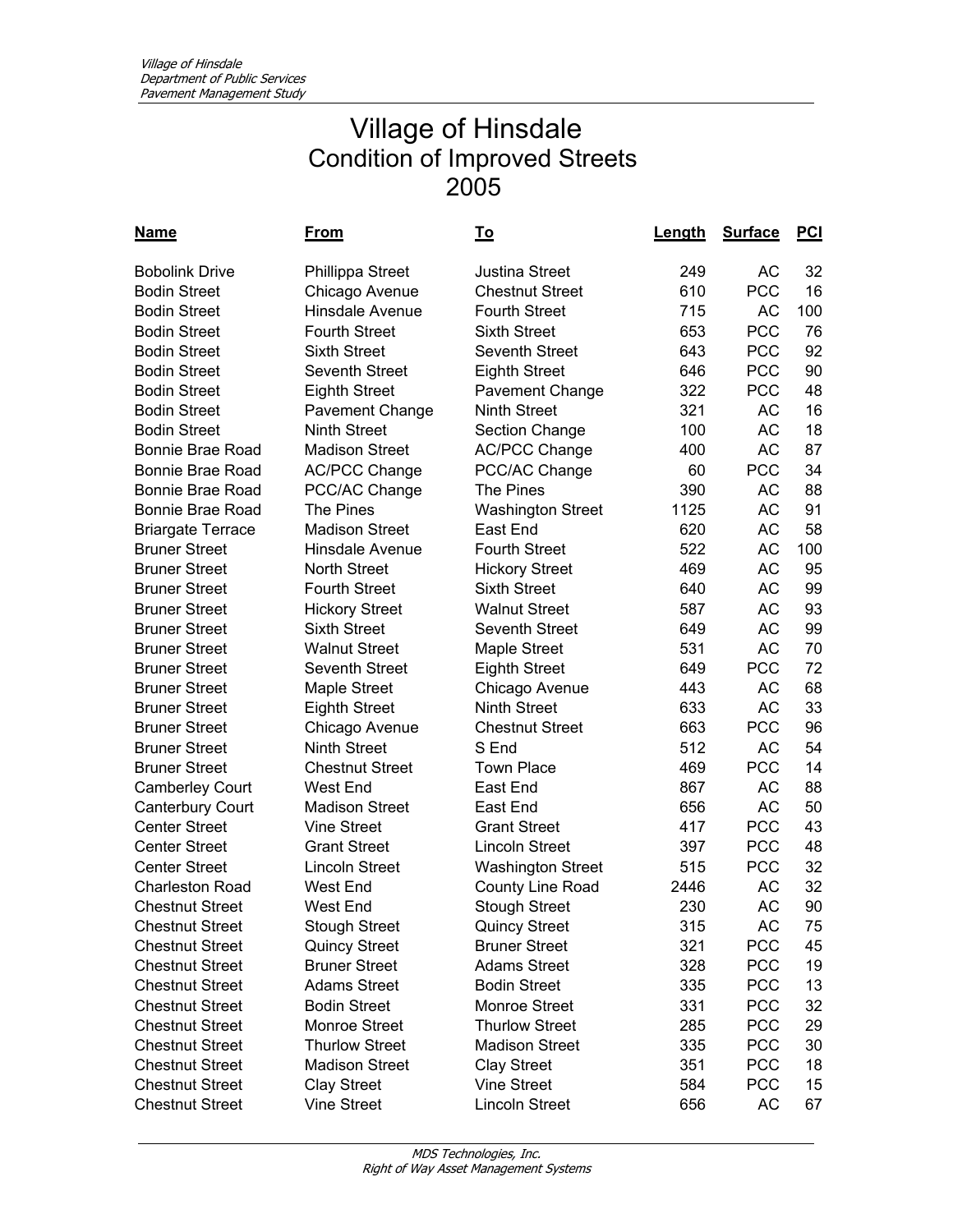| <u>Name</u>              | <u>From</u>              | <u>To</u>                | Length | <b>Surface</b> | <u>PCI</u> |
|--------------------------|--------------------------|--------------------------|--------|----------------|------------|
| Chicago Avenue           | <b>West End</b>          | <b>Stough Street</b>     | 261    | АC             | 58         |
| Chicago Avenue           | Garfield Avenue          | Pavement Change          | 90     | АC             | 78         |
| Chicago Avenue           | <b>Stough Street</b>     | <b>Quincy Street</b>     | 328    | <b>AC</b>      | 93         |
| Chicago Avenue           | <b>Pavement Change</b>   | <b>Blaine Street</b>     | 213    | <b>PCC</b>     | 42         |
| Chicago Avenue           | <b>Quincy Street</b>     | <b>Bruner Street</b>     | 325    | <b>AC</b>      | 93         |
| Chicago Avenue           | <b>Blaine Street</b>     | Park Avenue              | 346    | <b>PCC</b>     | 63         |
| Chicago Avenue           | <b>Bruner Street</b>     | <b>Adams Street</b>      | 321    | АC             | 93         |
| Chicago Avenue           | Park Avenue              | Elm Street               | 681    | <b>PCC</b>     | 55         |
| Chicago Avenue           | <b>Adams Street</b>      | <b>Bodin Street</b>      | 332    | <b>AC</b>      | 94         |
| Chicago Avenue           | <b>Elm Street</b>        | <b>Orchard Place</b>     | 326    | <b>PCC</b>     | 62         |
| Chicago Avenue           | <b>Bodin Street</b>      | Monroe Street            | 320    | <b>AC</b>      | 91         |
| Chicago Avenue           | <b>Orchard Place</b>     | Oak Street               | 323    | <b>PCC</b>     | 52         |
| Chicago Avenue           | <b>Monroe Street</b>     | <b>Thurlow Street</b>    | 317    | <b>AC</b>      | 93         |
| Chicago Avenue           | Oak Street               | Countyline Road          | 630    | <b>PCC</b>     | 56         |
| Chicago Avenue           | <b>Thurlow Street</b>    | <b>Madison Street</b>    | 330    | АC             | 95         |
| Chicago Avenue           | <b>Madison Street</b>    | <b>Clay Street</b>       | 394    | АC             | 91         |
| Chicago Avenue           | <b>Clay Street</b>       | <b>Vine Street</b>       | 387    | AC             | 86         |
| Chicago Avenue           | <b>Vine Street</b>       | <b>Grant Street</b>      | 435    | АC             | 89         |
| Chicago Avenue           | <b>Grant Street</b>      | <b>Lincoln Street</b>    | 400    | <b>AC</b>      | 84         |
| Chicago Avenue           | <b>Lincoln Street</b>    | <b>Washington Street</b> | 409    | <b>AC</b>      | 84         |
| Chicago Avenue           | <b>Washington Street</b> | <b>Garfield Street</b>   | 520    | <b>AC</b>      | 90         |
| <b>Childs Avenue</b>     | Park Avenue              | Elmwood Place            | 300    | <b>AC</b>      | 87         |
| <b>Childs Avenue</b>     | Elmwood Place            | 57th Street              | 850    | <b>AC</b>      | 71         |
| <b>Clay Street</b>       | North End                | <b>North Street</b>      | 630    | AC             | 28         |
| <b>Clay Street</b>       | <b>Hickory Street</b>    | <b>Walnut Street</b>     | 515    | <b>AC</b>      | 85         |
| <b>Clay Street</b>       | Hinsdale Avenue          | <b>Second Street</b>     | 440    | АC             | 58         |
| <b>Clay Street</b>       | <b>Eighth Street</b>     | South End                | 367    | <b>AC</b>      | 86         |
| <b>Clay Street</b>       | <b>Walnut Street</b>     | Maple Street             | 525    | AC             | 70         |
| <b>Clay Street</b>       | <b>Second Street</b>     | <b>Fourth Street</b>     | 436    | <b>AC</b>      | 58         |
| <b>Clay Street</b>       | Maple Street             | Chicago Avenue           | 426    | <b>AC</b>      | 91         |
| <b>Clay Street</b>       | <b>Fourth Street</b>     | <b>Sixth Street</b>      | 777    | <b>PCC</b>     | 68         |
| <b>Clay Street</b>       | Chicago Avenue           | <b>Chestnut Street</b>   | 581    | <b>PCC</b>     | 93         |
| Columbia Avenue          | <b>First Street</b>      | <b>Third Street</b>      | 640    | <b>AC</b>      | 52         |
| Columbia Avenue          | <b>Woodside Avenue</b>   | <b>Bittersweet Lane</b>  | 600    | AC             | 98         |
| <b>County Line Court</b> | County Line Road         | East End                 | 302    | AC             | 30         |
| County Line Road         | Ogden Avenue             | <b>Bobolink Drive</b>    | 298    | AC             | 80         |
| County Line Road         | <b>Highland Road</b>     | 47th Street              | 318    | AC             | 95         |
| County Line Road         | <b>Bobolink Drive</b>    | <b>Fuller Road</b>       | 902    | AC             | 98         |
| County Line Road         | 47th Street              | <b>County Line Court</b> | 161    | AC             | 89         |
| County Line Road         | <b>Fuller Road</b>       | Minneola Street          | 820    | AC             | 85         |
| County Line Road         | <b>County Line Court</b> | <b>First Street</b>      | 331    | AC             | 89         |
| County Line Road         | Minneola Street          | The Lane                 | 358    | AC             | 90         |
| County Line Road         | <b>First Street</b>      | <b>Third Street</b>      | 1010   | AC             | 66         |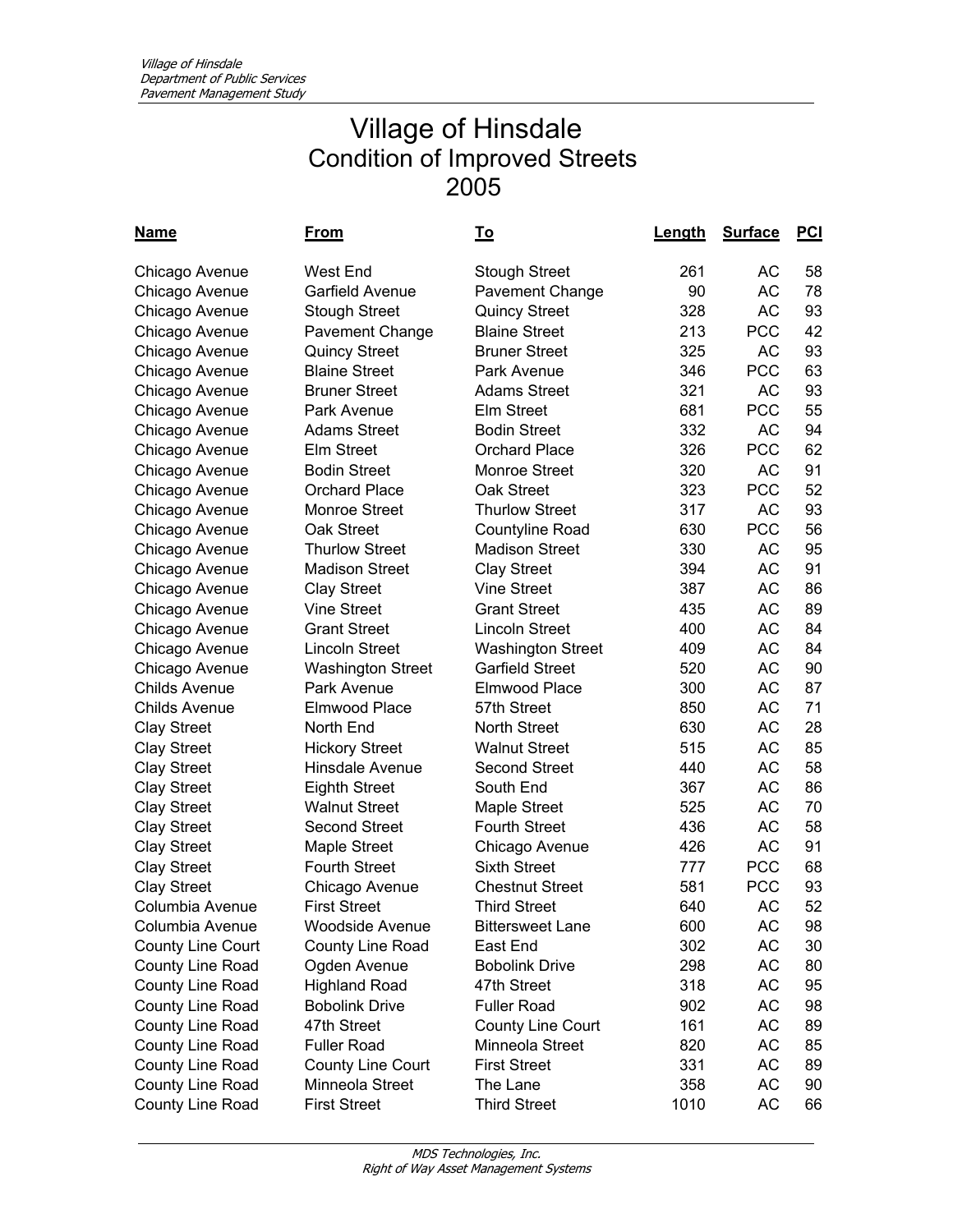| <u>Name</u>             | <u>From</u>              | <u>To</u>                | Length | <b>Surface</b> | <b>PCI</b> |
|-------------------------|--------------------------|--------------------------|--------|----------------|------------|
| <b>County Line Road</b> | The Lane                 | <b>Ravine Road</b>       | 567    | АC             | 80         |
| County Line Road        | <b>Third Street</b>      | <b>Fourth Street</b>     | 440    | <b>AC</b>      | 67         |
| County Line Road        | Ravine Road              | <b>Hickory Street</b>    | 577    | АC             | 77         |
| County Line Road        | <b>Fourth Street</b>     | <b>Woodside Avenue</b>   | 520    | AC             | 88         |
| <b>County Line Road</b> | <b>Hickory Street</b>    | <b>Walnut Street</b>     | 558    | AC             | 80         |
| County Line Road        | <b>Woodside Avenue</b>   | <b>Sixth Street</b>      | 472    | <b>AC</b>      | 95         |
| <b>County Line Road</b> | <b>Walnut Street</b>     | <b>Hill Grove Avenue</b> | 344    | AC             | 55         |
| County Line Road        | <b>Sixth Street</b>      | Seventh Street           | 564    | <b>AC</b>      | 59         |
| County Line Road        | Seventh Street           | <b>Eighth Street</b>     | 624    | AC             | 71         |
| County Line Road        | <b>Eighth Street</b>     | <b>Woodland Avenue</b>   | 250    | AC             | 82         |
| County Line Road        | <b>Woodland Avenue</b>   | <b>Ninth Street</b>      | 440    | AC             | 84         |
| County Line Road        | <b>Ninth Street</b>      | Pamela Circle            | 390    | AC             | 73         |
| County Line Road        | Pamela Circle            | 55th Street              | 180    | <b>AC</b>      | 77         |
| <b>Eighth Place</b>     | <b>Madison Street</b>    | East End                 | 344    | AC             | 50         |
| <b>Eighth Street</b>    | <b>Jackson Street</b>    | <b>Stough Street</b>     | 325    | <b>AC</b>      | 82         |
| <b>Eighth Street</b>    | <b>Stough Street</b>     | <b>Quincy Street</b>     | 298    | <b>AC</b>      | 85         |
| <b>Eighth Street</b>    | <b>Quincy Street</b>     | <b>Bruner Street</b>     | 328    | <b>PCC</b>     | 99         |
| <b>Eighth Street</b>    | <b>Bruner Street</b>     | <b>Adams Street</b>      | 328    | <b>PCC</b>     | 41         |
| <b>Eighth Street</b>    | <b>Adams Street</b>      | <b>Bodin Street</b>      | 328    | <b>PCC</b>     | 55         |
| <b>Eighth Street</b>    | <b>Bodin Street</b>      | <b>Monroe Street</b>     | 335    | <b>AC</b>      | 100        |
| <b>Eighth Street</b>    | <b>Monroe Street</b>     | <b>Thurlow Street</b>    | 328    | <b>AC</b>      | 92         |
| <b>Eighth Street</b>    | <b>Thurlow Street</b>    | <b>Madison Street</b>    | 305    | AC             | 81         |
| <b>Eighth Street</b>    | <b>Madison Street</b>    | <b>Clay Street</b>       | 617    | <b>AC</b>      | 13         |
| <b>Eighth Street</b>    | <b>Clay Street</b>       | <b>Vine Street</b>       | 315    | <b>AC</b>      | 16         |
| <b>Eighth Street</b>    | <b>Vine Street</b>       | <b>Grant Street</b>      | 318    | <b>PCC</b>     | 78         |
| <b>Eighth Street</b>    | <b>Grant Street</b>      | <b>Lincoln Street</b>    | 420    | <b>PCC</b>     | 55         |
| <b>Eighth Street</b>    | <b>Lincoln Street</b>    | <b>Washington Street</b> | 410    | <b>PCC</b>     | 28         |
| <b>Eighth Street</b>    | <b>Washington Street</b> | <b>Garfield Street</b>   | 535    | <b>PCC</b>     | 13         |
| <b>Eighth Street</b>    | <b>Garfield Street</b>   | Park Avenue              | 669    | <b>PCC</b>     | 32         |
| <b>Eighth Street</b>    | Park Avenue              | Elm Street               | 656    | <b>PCC</b>     | 35         |
| <b>Eighth Street</b>    | Elm Street               | Oak Street               | 666    | <b>PCC</b>     | 42         |
| <b>Eighth Street</b>    | Oak Street               | County Line Road         | 640    | <b>PCC</b>     | 31         |
| <b>Elm Street</b>       | Ogden Avenue             | <b>Fuller Road</b>       | 905    | <b>AC</b>      | 85         |
| <b>Elm Street</b>       | Chicago Avenue           | <b>First Street</b>      | 715    | AC             | 89         |
| Elm Street              | 55th Street              | Elmwood Place            | 390    | AC             | 78         |
| Elm Street              | <b>Fuller Road</b>       | Minneola Street          | 780    | AC             | 86         |
| Elm Street              | <b>First Street</b>      | <b>Third Street</b>      | 558    | AC             | 82         |
| Elm Street              | Elmwood Place            | 57th Street              | 1040   | AC             | 72         |
| Elm Street              | Minneola Street          | The Lane                 | 330    | AC             | 88         |
| Elm Street              | <b>Third Street</b>      | <b>Fourth Street</b>     | 702    | AC             | 86         |
| Elm Street              | 57th Street              | Meadowbrook Lane         | 585    | AC             | 67         |
| Elm Street              | The Lane                 | Ravine Road              | 331    | AC             | 86         |
| Elm Street              | <b>Fourth Street</b>     | <b>Sixth Street</b>      | 649    | AC             | 87         |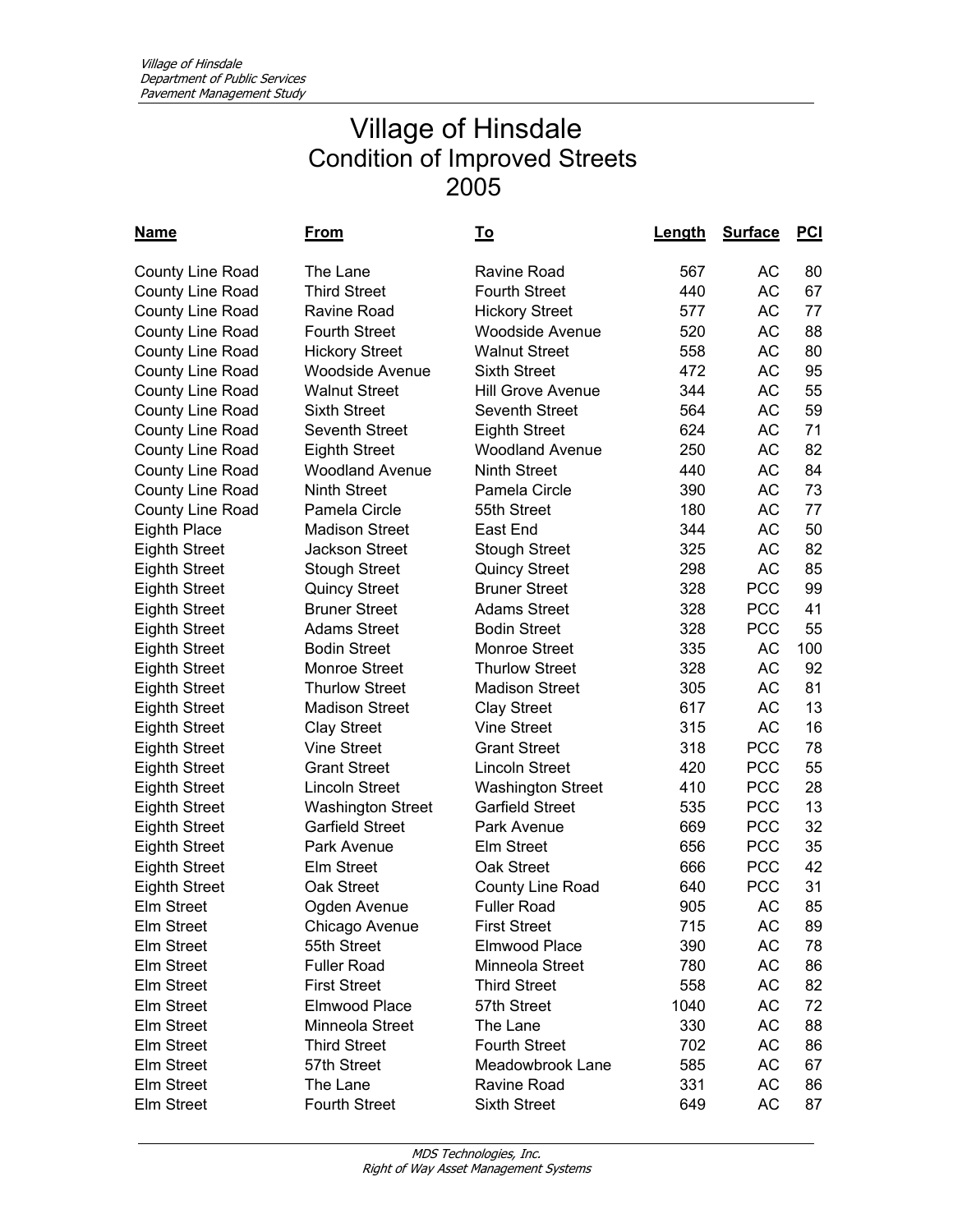| <u>Name</u>          | From                     | <u>To</u>                | Length | <b>Surface</b> | <u>PCI</u> |
|----------------------|--------------------------|--------------------------|--------|----------------|------------|
| <b>Elm Street</b>    | Meadowbrook Lane         | 59th Street              | 924    | АC             | 99         |
| Elm Street           | Ravine Road              | <b>Hampton Place</b>     | 656    | <b>AC</b>      | 87         |
| Elm Street           | <b>Sixth Street</b>      | Seventh Street           | 620    | <b>PCC</b>     | 95         |
| Elm Street           | <b>Hampton Place</b>     | <b>Hickory Street</b>    | 138    | <b>PCC</b>     | 32         |
| Elm Street           | Seventh Street           | <b>Eighth Street</b>     | 649    | AC             | 83         |
| <b>Elm Street</b>    | <b>Hickory Street</b>    | <b>Walnut Street</b>     | 518    | AC             | 100        |
| <b>Elm Street</b>    | <b>Eighth Street</b>     | <b>Ninth Street</b>      | 646    | AC             | 82         |
| Elm Street           | <b>Walnut Street</b>     | <b>Symonds Drive</b>     | 505    | AC             | 87         |
| Elm Street           | <b>Ninth Street</b>      | Ninth Court              | 374    | AC             | 65         |
| Elmwood Place        | <b>Childs Avenue</b>     | <b>Elm Street</b>        | 374    | AC             | 84         |
| <b>Fifth Street</b>  | <b>Grant Street</b>      | <b>Lincoln Street</b>    | 397    | AC             | 28         |
| <b>Fifth Street</b>  | <b>Lincoln Street</b>    | <b>Washington Street</b> | 390    | AC             | 94         |
| <b>Fifth Street</b>  | <b>Washington Street</b> | <b>Garfield Street</b>   | 561    | AC             | 100        |
| <b>Fifth Street</b>  | <b>Garfield Street</b>   | Park Avenue              | 787    | AC             | 75         |
| <b>Fifth Street</b>  | Park Avenue              | <b>Fourth Street</b>     | 253    | AC             | 68         |
| <b>First Street</b>  | <b>Grant Street</b>      | <b>Lincoln Street</b>    | 410    | AC             | 99         |
| <b>First Street</b>  | <b>Lincoln Street</b>    | <b>Washington Street</b> | 384    | AC             | 96         |
| <b>First Street</b>  | <b>Washington Street</b> | <b>Garfield Street</b>   | 531    | AC             | 100        |
| <b>First Street</b>  | <b>Garfield Street</b>   | <b>Blaine Street</b>     | 308    | AC             | 32         |
| <b>First Street</b>  | <b>Blaine Street</b>     | Park Avenue              | 328    | AC             | 27         |
| <b>First Street</b>  | County Line Road         | <b>Princeton Road</b>    | 656    | AC             | 39         |
| <b>First Street</b>  | <b>Princeton Road</b>    | <b>Sharron Court</b>     | 295    | AC             | 82         |
| <b>First Street</b>  | <b>Sharron Court</b>     | Springlake Avenue        | 321    | AC             | 55         |
| <b>First Street</b>  | Springlake Avenue        | Columbia Avenue          | 302    | AC             | 67         |
| <b>Flagg Court</b>   | West End                 | Oak Street               | 167    | AC             | 79         |
| <b>Forest Road</b>   | The Lane                 | Ravine Road              | 321    | <b>PCC</b>     | 54         |
| <b>Forest Road</b>   | Ravine Road              | <b>Hickory Street</b>    | 807    | <b>PCC</b>     | 54         |
| <b>Fourth Street</b> | Jackson Street           | <b>Stough Street</b>     | 295    | <b>PCC</b>     | 44         |
| <b>Fourth Street</b> | <b>Stough Street</b>     | <b>Quincy Street</b>     | 318    | <b>PCC</b>     | 50         |
| <b>Fourth Street</b> | <b>Quincy Street</b>     | <b>Bruner Street</b>     | 312    | <b>PCC</b>     | 25         |
| <b>Fourth Street</b> | <b>Bruner Street</b>     | <b>Adams Street</b>      | 331    | <b>PCC</b>     | 22         |
| <b>Fourth Street</b> | <b>Adams Street</b>      | <b>Bodin Street</b>      | 331    | <b>PCC</b>     | 15         |
| <b>Fourth Street</b> | <b>Bodin Street</b>      | <b>Monroe Street</b>     | 321    | <b>PCC</b>     | 20         |
| Fourth Street        | Monroe Street            | <b>Thurlow Street</b>    | 328    | <b>PCC</b>     | 11         |
| <b>Fourth Street</b> | <b>Thurlow Street</b>    | <b>Madison Street</b>    | 341    | <b>PCC</b>     | 12         |
| <b>Fourth Street</b> | <b>Madison Street</b>    | <b>Clay Street</b>       | 390    | AC             | 48         |
| <b>Fourth Street</b> | <b>Clay Street</b>       | <b>Vine Street</b>       | 410    | AC             | 56         |
| <b>Fourth Street</b> | <b>Vine Street</b>       | <b>Grant Street</b>      | 423    | AC             | 50         |
| <b>Fourth Street</b> | <b>Grant Street</b>      | <b>Lincoln Street</b>    | 387    | AC             | 57         |
| <b>Fourth Street</b> | <b>Lincoln Street</b>    | <b>Washington Street</b> | 400    | AC             | 57         |
| <b>Fourth Street</b> | <b>Washington Street</b> | <b>Garfield Street</b>   | 544    | AC             | 48         |
| <b>Fourth Street</b> | <b>Garfield Street</b>   | Park Avenue              | 741    | AC             | 79         |
| Fourth Street        | Park Avenue              | Elm Street               | 558    | AC             | 40         |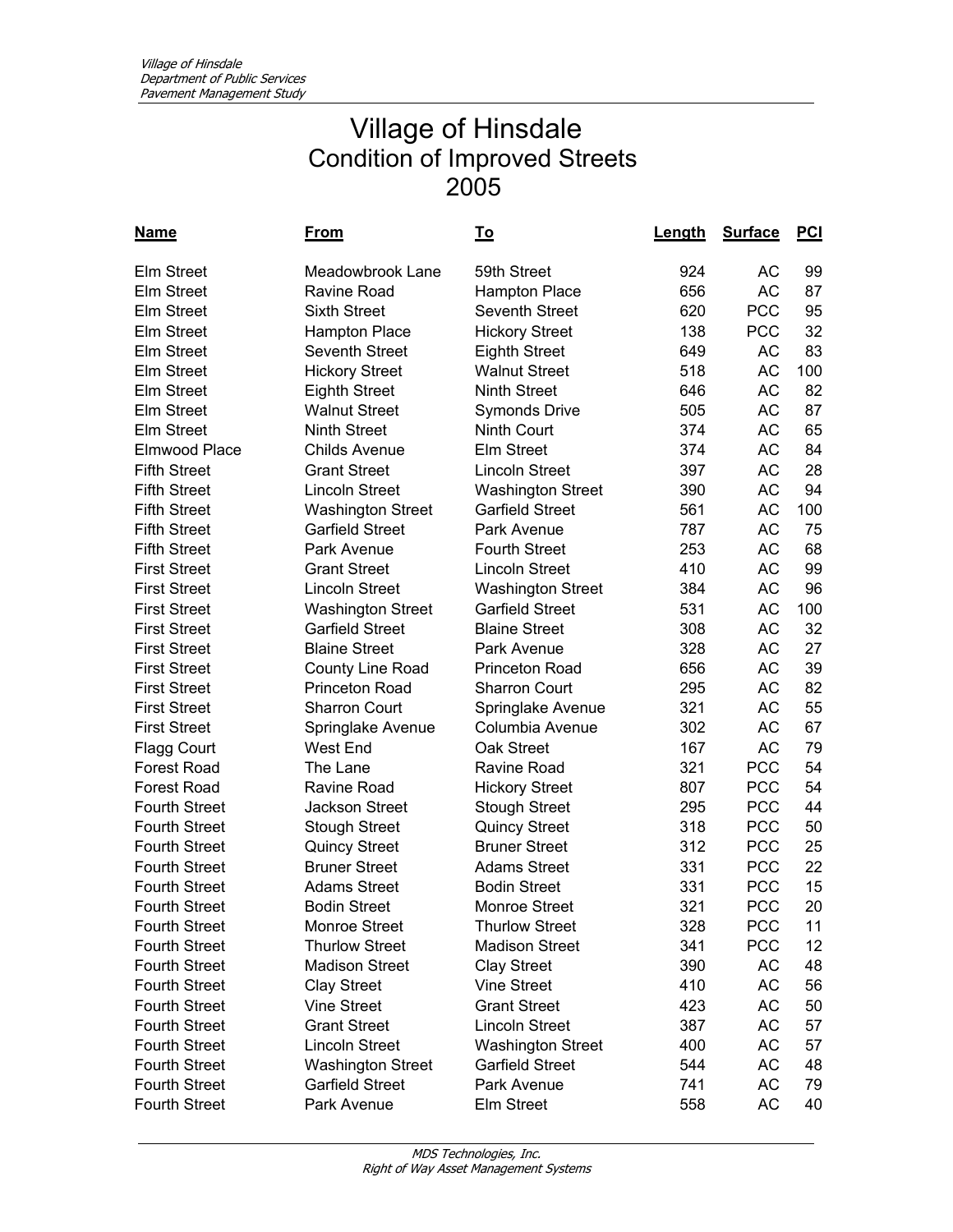| <u>Name</u>            | <u>From</u>            | <u>To</u>              | <b>Length</b> | <b>Surface</b> | <b>PCI</b> |
|------------------------|------------------------|------------------------|---------------|----------------|------------|
| <b>Fourth Street</b>   | <b>Elm Street</b>      | Oak Street             | 492           | АC             | 56         |
| <b>Fourth Street</b>   | Oak Street             | County Line Road       | 886           | АC             | 68         |
| <b>Franklin Street</b> | North End              | <b>Fuller Road</b>     | 695           | <b>PCC</b>     | 68         |
| <b>Franklin Street</b> | <b>Fuller Road</b>     | Minneola Street        | 784           | <b>PCC</b>     | 78         |
| <b>Fuller Road</b>     | <b>West End</b>        | <b>York Road</b>       | 676           | AC             | 91         |
| <b>Fuller Road</b>     | <b>York Road</b>       | <b>Elm Street</b>      | 630           | AC             | 76         |
| <b>Fuller Road</b>     | <b>Elm Street</b>      | <b>Franklin Street</b> | 331           | AC             | 85         |
| <b>Fuller Road</b>     | <b>Franklin Street</b> | Oak Street             | 328           | AC             | 81         |
| <b>Fuller Road</b>     | Oak Street             | Jefferson Street       | 318           | AC             | 88         |
| <b>Fuller Road</b>     | Jefferson Street       | County Line Road       | 328           | AC             | 94         |
| <b>Fuller Road</b>     | County Line Road       | Phillippa Street       | 338           | AC             | 25         |
| <b>Fuller Road</b>     | Phillippa Street       | Justina Street         | 364           | AC             | 10         |
| <b>Fuller Road</b>     | <b>Justina Street</b>  | <b>Mills Street</b>    | 318           | AC             | 40         |
| Garfield Avenue        | North End              | <b>Maumell Street</b>  | 50            | <b>AC</b>      | 100        |
| Garfield Avenue        | <b>Maumell Street</b>  | Minneola Street        | 417           | <b>PCC</b>     | 47         |
| Garfield Avenue        | Minneola Street        | The Lane               | 410           | <b>PCC</b>     | 46         |
| Garfield Street        | The Lane               | <b>Ayres Street</b>    | 267           | AC             | 100        |
| <b>Garfield Street</b> | <b>Ayres Street</b>    | <b>North Street</b>    | 435           | АC             | 99         |
| <b>Garfield Street</b> | <b>North Street</b>    | <b>Hickory Street</b>  | 453           | AC             | 100        |
| <b>Garfield Street</b> | <b>Hickory Street</b>  | <b>Walnut Street</b>   | 532           | AC             | 100        |
| <b>Garfield Street</b> | <b>Walnut Street</b>   | Maple Street           | 561           | AC             | 100        |
| <b>Garfield Street</b> | <b>Maple Street</b>    | Chicago Avenue         | 385           | AC             | 100        |
| <b>Garfield Street</b> | Chicago Avenue         | Hinsdale Avenue        | 215           | AC             | 60         |
| <b>Garfield Street</b> | <b>Hinsdale Avenue</b> | <b>First Street</b>    | 471           | <b>AC</b>      | 94         |
| <b>Garfield Street</b> | <b>First Street</b>    | <b>Third Street</b>    | 648           | AC             | 53         |
| <b>Garfield Street</b> | <b>Third Street</b>    | <b>Fourth Street</b>   | 392           | AC             | 66         |
| <b>Garfield Street</b> | <b>Fourth Street</b>   | <b>Fifth Street</b>    | 532           | AC             | 71         |
| <b>Garfield Street</b> | <b>Fifth Street</b>    | <b>Sixth Street</b>    | 294           | AC             | 61         |
| <b>Garfield Street</b> | <b>Sixth Street</b>    | Ulm Place              | 322           | AC             | 46         |
| <b>Garfield Street</b> | <b>Ulm Place</b>       | Seventh Street         | 332           | AC             | 36         |
| <b>Garfield Street</b> | <b>Seventh Street</b>  | <b>Eighth Street</b>   | 649           | AC             | 45         |
| <b>Garfield Street</b> | <b>Eighth Street</b>   | <b>Ninth Street</b>    | 651           | <b>AC</b>      | 66         |
| <b>Garfield Street</b> | <b>Ninth Street</b>    | 55th Street            | 652           | AC             | 66         |
| <b>Garfield Street</b> | 55th Street            | 57th Street            | 1311          | AC             | 39         |
| Garfield Street        | 57th Street            | 58th Street            | 681           | AC             | 45         |
| <b>Garfield Street</b> | 58th Street            | 59th Street            | 645           | AC             | 75         |
| <b>Giddings Avenue</b> | North End              | 58th Street            | 210           | AC             | 56         |
| <b>Giddings Avenue</b> | 58th Street            | South End              | 672           | AC             | 8          |
| <b>Grant Street</b>    | Ogden Avenue           | <b>Center Street</b>   | 410           | AC             | 88         |
| <b>Grant Street</b>    | Hinsdale Avenue        | <b>First Street</b>    | 115           | AC             | 100        |
| <b>Grant Street</b>    | <b>Center Street</b>   | <b>Ayres Street</b>    | 934           | <b>PCC</b>     | 41         |
| <b>Grant Street</b>    | <b>First Street</b>    | <b>Second Street</b>   | 282           | AC             | 100        |
| <b>Grant Street</b>    | <b>Ayres Street</b>    | North Street           | 423           | <b>PCC</b>     | 12         |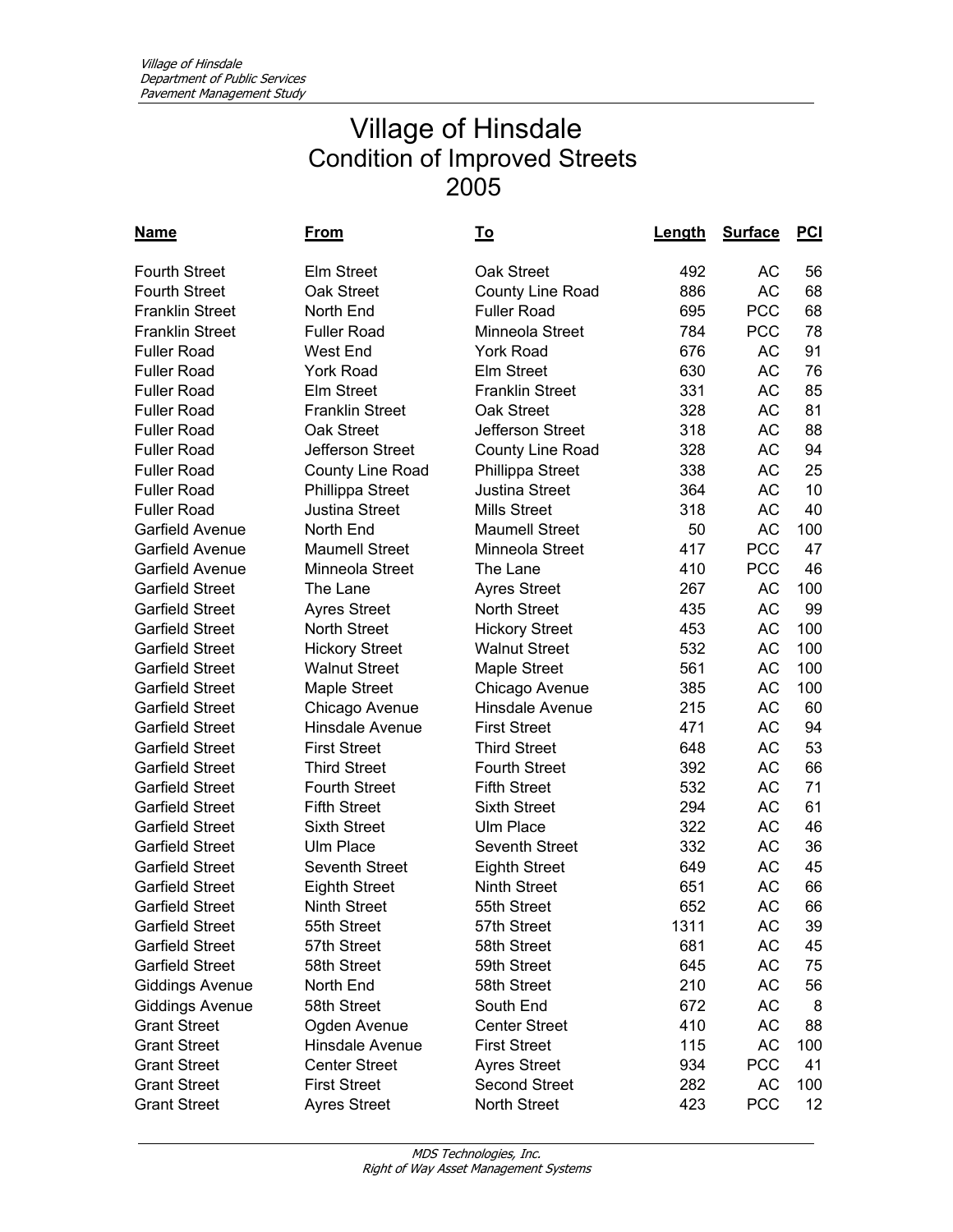| <u>Name</u>             | From                     | <u>To</u>                | Length | <b>Surface</b> | <u>PCI</u> |
|-------------------------|--------------------------|--------------------------|--------|----------------|------------|
| <b>Grant Street</b>     | <b>Second Street</b>     | <b>Third Street</b>      | 348    | AC             | 100        |
| <b>Grant Street</b>     | <b>North Street</b>      | <b>Hickory Street</b>    | 440    | <b>AC</b>      | 100        |
| <b>Grant Street</b>     | <b>Third Street</b>      | <b>Fourth Street</b>     | 371    | АC             | 38         |
| <b>Grant Street</b>     | <b>Hickory Street</b>    | <b>Walnut Street</b>     | 538    | AC             | 100        |
| <b>Grant Street</b>     | <b>Fourth Street</b>     | <b>Fifth Street</b>      | 548    | AC             | 38         |
| <b>Grant Street</b>     | <b>Walnut Street</b>     | Maple Street             | 548    | AC             | 100        |
| <b>Grant Street</b>     | <b>Fifth Street</b>      | <b>Sixth Street</b>      | 289    | <b>PCC</b>     | 86         |
| <b>Grant Street</b>     | <b>Maple Street</b>      | Chicago Avenue           | 364    | <b>AC</b>      | 100        |
| <b>Grant Street</b>     | <b>Sixth Street</b>      | <b>Seventh Street</b>    | 626    | <b>PCC</b>     | 82         |
| <b>Grant Street</b>     | <b>Seventh Street</b>    | <b>Eighth Street</b>     | 659    | AC             | 100        |
| <b>Grant Street</b>     | <b>Eighth Street</b>     | <b>Ninth Street</b>      | 646    | АC             | 100        |
| <b>Grant Street</b>     | <b>Ninth Street</b>      | 55th Street              | 676    | AC             | 100        |
| <b>Grant Street</b>     | 55th Street              | 57th Street              | 1286   | AC             | 29         |
| <b>Grant Street</b>     | 57th Street              | 59th Street              | 1289   | AC             | 74         |
| Hampton Place           | Elm Street               | Oak Street               | 922    | <b>PCC</b>     | 71         |
| <b>Harding Road</b>     | <b>Woodland Avenue</b>   | South End                | 840    | AC             | 24         |
| <b>Hickory Street</b>   | <b>Stough Street</b>     | <b>Bruner Street</b>     | 351    | AC             | 53         |
| <b>Hickory Street</b>   | <b>Bruner Street</b>     | <b>Adams Street</b>      | 646    | <b>AC</b>      | 52         |
| <b>Hickory Street</b>   | <b>Adams Street</b>      | <b>Monroe Street</b>     | 653    | АC             | 39         |
| <b>Hickory Street</b>   | <b>Monroe Street</b>     | <b>Madison Street</b>    | 777    | AC             | 57         |
| <b>Hickory Street</b>   | <b>Madison Street</b>    | <b>Clay Street</b>       | 440    | AC             | 68         |
| <b>Hickory Street</b>   | <b>Clay Street</b>       | <b>Vine Street</b>       | 325    | AC             | 60         |
| <b>Hickory Street</b>   | <b>Vine Street</b>       | <b>Grant Street</b>      | 426    | AC             | 93         |
| <b>Hickory Street</b>   | <b>Grant Street</b>      | <b>Lincoln Street</b>    | 423    | AC             | 83         |
| <b>Hickory Street</b>   | <b>Lincoln Street</b>    | <b>Washington Street</b> | 417    | AC             | 100        |
| <b>Hickory Street</b>   | <b>Washington Street</b> | <b>Garfield Street</b>   | 548    | AC             | 98         |
| <b>Hickory Street</b>   | <b>Garfield Street</b>   | Radcliffe Way            | 390    | AC             | 82         |
| <b>Hickory Street</b>   | Radcliffe Way            | <b>Forest Road</b>       | 479    | AC             | 100        |
| <b>Hickory Street</b>   | <b>Forest Road</b>       | <b>Elm Street</b>        | 430    | AC             | 100        |
| <b>Hickory Street</b>   | <b>Elm Street</b>        | Oak Street               | 659    | AC             | 100        |
| <b>Hickory Street</b>   | OakStreet (W)            | Oak Street (E)           | 260    | <b>PCC</b>     | 100        |
| <b>Hickory Street</b>   | Oak Street (E)           | County Line Road         | 390    | <b>PCC</b>     | 57         |
| <b>Hickory Street</b>   | <b>County Line Road</b>  | Phillippa Street         | 308    | <b>AC</b>      | 84         |
| <b>Hickory Street</b>   | Phillippa Street         | Justina Street           | 318    | AС             | 82         |
| <b>Hickory Street</b>   | Justina Street           | <b>Mills Street</b>      | 292    | AC             | 79         |
| <b>Highland Road</b>    | County Line Road         | East End                 | 584    | AC             | 95         |
| Hill Grove Avenue       | Oak Street               | County Line Road         | 636    | AC             | 12         |
| <b>Hillcrest Avenue</b> | Princeton Road           | <b>Third Street</b>      | 810    | AC             | 91         |
| <b>Hillcrest Avenue</b> | <b>Third Street</b>      | <b>Woodside Avenue</b>   | 699    | AC             | 94         |
| Hinsdale Avenue         | <b>Jackson Street</b>    | <b>Stough Street</b>     | 243    | <b>PCC</b>     | 34         |
| Hinsdale Avenue         | <b>Stough Street</b>     | <b>Quincy Street</b>     | 328    | <b>PCC</b>     | 60         |
| Hinsdale Avenue         | <b>Quincy Street</b>     | <b>Bruner Street</b>     | 331    | <b>PCC</b>     | 73         |
| Hinsdale Avenue         | <b>Bruner Street</b>     | <b>Adams Street</b>      | 338    | <b>PCC</b>     | 65         |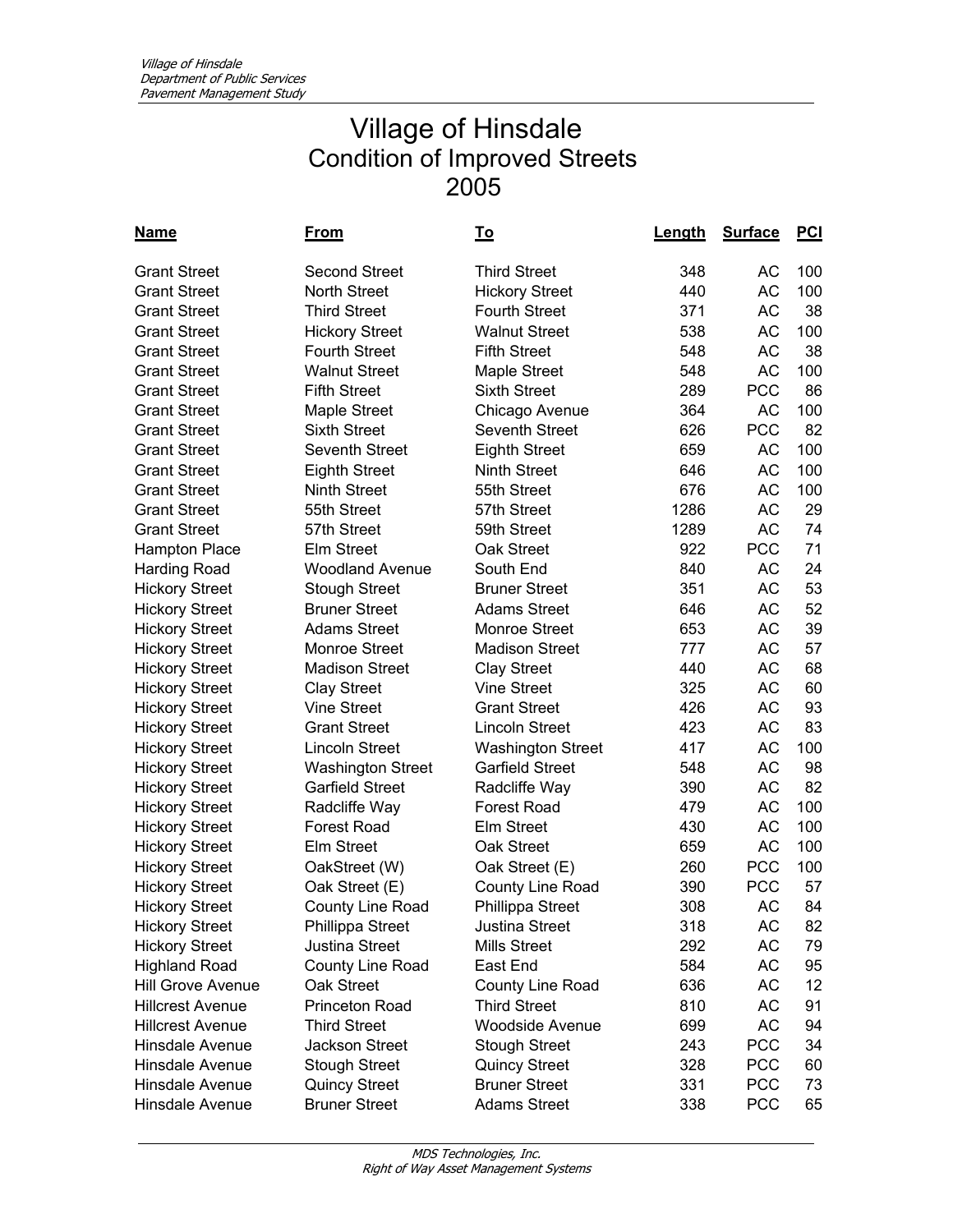| <u>Name</u>            | <u>From</u>              | <u>To</u>                | <u>Length</u> | <b>Surface</b> | <b>PCI</b>     |
|------------------------|--------------------------|--------------------------|---------------|----------------|----------------|
| Hinsdale Avenue        | <b>Adams Street</b>      | <b>Bodin Street</b>      | 348           | <b>PCC</b>     | 91             |
| <b>Hinsdale Avenue</b> | <b>Bodin Street</b>      | Monroe Street            | 325           | <b>PCC</b>     | 73             |
| <b>Hinsdale Avenue</b> | <b>Monroe Street</b>     | <b>Madison Street</b>    | 348           | <b>PCC</b>     | 45             |
| <b>Hinsdale Avenue</b> | <b>Madison Street</b>    | <b>Clay Street</b>       | 407           | <b>PCC</b>     | 81             |
| <b>Hinsdale Avenue</b> | <b>Clay Street</b>       | <b>Vine Street</b>       | 440           | <b>PCC</b>     | 75             |
| <b>Hinsdale Avenue</b> | <b>Vine Street</b>       | <b>Grant Street</b>      | 433           | <b>PCC</b>     | 72             |
| <b>Hinsdale Avenue</b> | <b>Grant Street</b>      | <b>Lincoln Street</b>    | 397           | <b>AC</b>      | 95             |
| <b>Hinsdale Avenue</b> | <b>Lincoln Street</b>    | <b>Washington Street</b> | 403           | АC             | 96             |
| <b>Hinsdale Avenue</b> | <b>Washington Street</b> | <b>Garfield Street</b>   | 548           | <b>AC</b>      | 90             |
| <b>Jackson Street</b>  | <b>Hinsdale Avenue</b>   | <b>Fourth Street</b>     | 269           | AC             | 87             |
| <b>Jackson Street</b>  | <b>Fourth Street</b>     | <b>Sixth Street</b>      | 666           | AC             | 80             |
| <b>Jackson Street</b>  | <b>Sixth Street</b>      | <b>Seventh Street</b>    | 653           | <b>AC</b>      | 66             |
| <b>Jackson Street</b>  | Seventh Street           | <b>Eighth Street</b>     | 659           | AC             | 48             |
| <b>Jackson Street</b>  | <b>Eighth Street</b>     | South End                | 581           | <b>AC</b>      | 62             |
| Jefferson Street       | North End                | <b>Fuller Road</b>       | 774           | <b>AC</b>      | 51             |
| Jefferson Street       | <b>Fuller Road</b>       | Minneola Street          | 797           | <b>AC</b>      | 40             |
| <b>Justina Street</b>  | <b>Bobolink Drive</b>    | <b>Fuller Road</b>       | 768           | AC             | 100            |
| <b>Justina Street</b>  | <b>Fuller Road</b>       | Minneola Street          | 859           | АC             | 100            |
| Justina Street         | Minneola Street          | The Lane                 | 515           | АC             | 100            |
| <b>Justina Street</b>  | The Lane                 | Ravine Road              | 571           | <b>AC</b>      | 87             |
| Justina Street         | Ravine Road              | <b>Hickory Street</b>    | 571           | <b>AC</b>      | 71             |
| Justina Street         | <b>Hickory Street</b>    | <b>Walnut Street</b>     | 531           | <b>AC</b>      | 82             |
| <b>Lansing Street</b>  | <b>Lincoln Street</b>    | <b>Washington Street</b> | 492           | <b>PCC</b>     | 34             |
| <b>Lincoln Street</b>  | Ogden Avenue             | <b>Center Street</b>     | 541           | <b>PCC</b>     | 33             |
| <b>Lincoln Street</b>  | <b>Center Street</b>     | <b>Lansing Street</b>    | 469           | <b>PCC</b>     | 35             |
| <b>Lincoln Street</b>  | <b>Lansing Street</b>    | <b>AC/PCC Change</b>     | 230           | <b>PCC</b>     | 21             |
| <b>Lincoln Street</b>  | <b>AC/PCC Change</b>     | <b>Ayres Street</b>      | 235           | AC             | $\overline{7}$ |
| <b>Lincoln Street</b>  | <b>Ayres Street</b>      | <b>North Street</b>      | 417           | <b>AC</b>      | 34             |
| <b>Lincoln Street</b>  | North Street             | <b>Hickory Street</b>    | 469           | AC             | 64             |
| <b>Lincoln Street</b>  | <b>Hickory Street</b>    | <b>Walnut Street</b>     | 522           | <b>AC</b>      | 71             |
| <b>Lincoln Street</b>  | <b>Walnut Street</b>     | Maple Street             | 548           | AC             | 66             |
| <b>Lincoln Street</b>  | <b>Maple Street</b>      | Chicago Avenue           | 403           | <b>AC</b>      | 41             |
| <b>Lincoln Street</b>  | Chicago Avenue           | <b>Chestnut Street</b>   | 217           | AC             | 35             |
| Lincoln Street         | <b>Chestnut Street</b>   | Hinsdale Avenue          | 260           | AC             | 47             |
| <b>Lincoln Street</b>  | Hinsdale Avenue          | <b>First Street</b>      | 236           | AC             | 100            |
| <b>Lincoln Street</b>  | <b>First Street</b>      | <b>Second Street</b>     | 325           | AC             | 96             |
| <b>Lincoln Street</b>  | <b>Second Street</b>     | <b>Third Street</b>      | 338           | AC             | 99             |
| <b>Lincoln Street</b>  | <b>Third Street</b>      | <b>Fourth Street</b>     | 407           | AC             | 65             |
| <b>Lincoln Street</b>  | <b>Fourth Street</b>     | <b>Fifth Street</b>      | 515           | AC             | 62             |
| <b>Lincoln Street</b>  | <b>Fifth Street</b>      | <b>Sixth Street</b>      | 292           | AC             | 50             |
| <b>Lincoln Street</b>  | <b>Sixth Street</b>      | Seventh Street           | 630           | AC             | 38             |
| <b>Lincoln Street</b>  | <b>Seventh Street</b>    | <b>Eighth Street</b>     | 653           | AC             | 48             |
| <b>Lincoln Street</b>  | <b>Eighth Street</b>     | Ninth Street             | 626           | <b>PCC</b>     | 100            |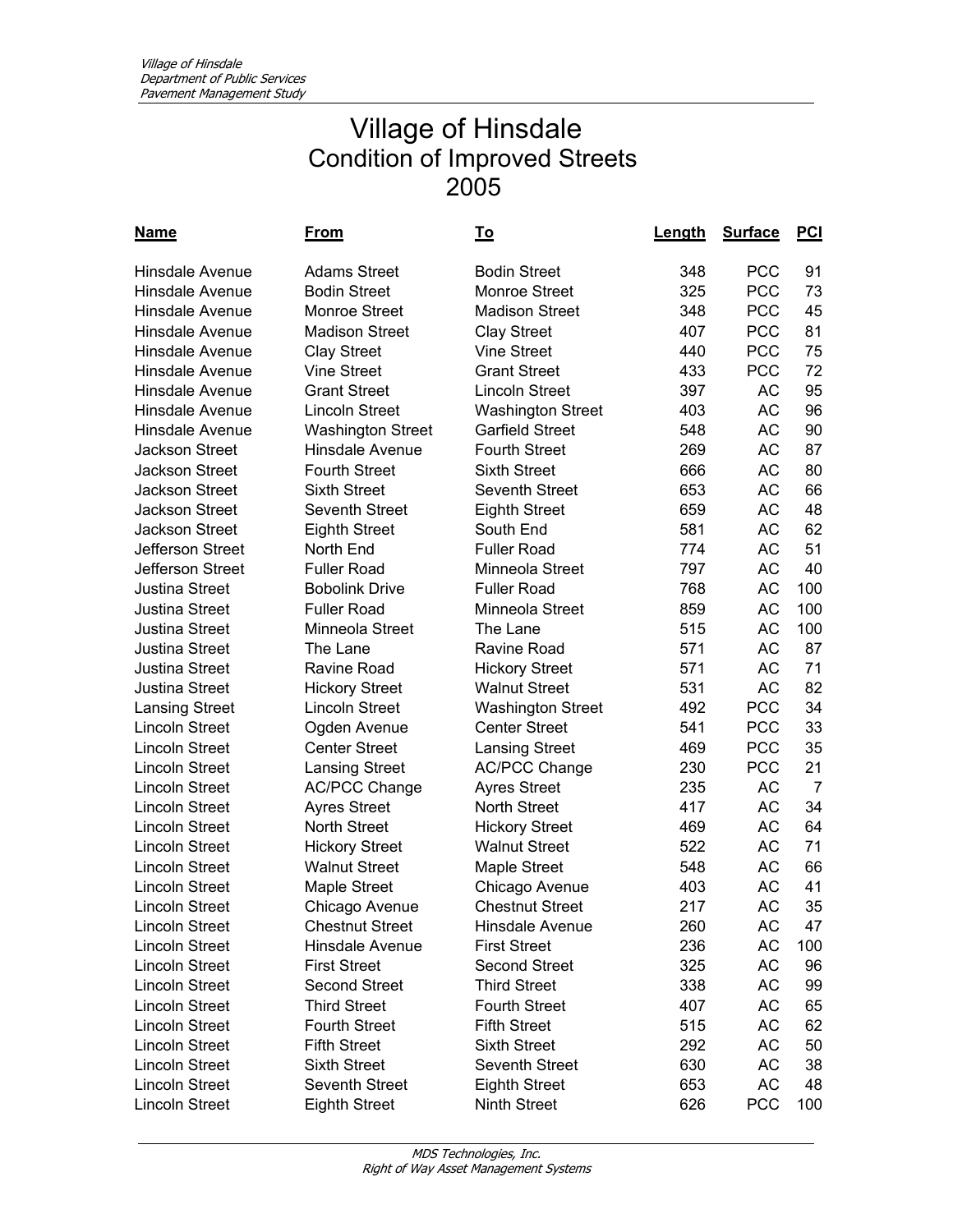| <u>Name</u>           | <u>From</u>              | <u>To</u>                |     | <b>Surface</b> | <u>PCI</u> |
|-----------------------|--------------------------|--------------------------|-----|----------------|------------|
| <b>Madison Street</b> | North End                | Glendale Avenue          | 312 | AC             | 100        |
| <b>Madison Street</b> | Hinsdale Avenue          | <b>Second Street</b>     | 351 | <b>AC</b>      | 93         |
| <b>Madison Street</b> | <b>Glendale Avenue</b>   | <b>Birchwood Road</b>    | 357 | AC             | 77         |
| <b>Madison Street</b> | <b>Second Street</b>     | <b>Fourth Street</b>     | 623 | AC             | 83         |
| <b>Madison Street</b> | <b>Birchwood Road</b>    | <b>Briargate Terrace</b> | 357 | AC             | 74         |
| <b>Madison Street</b> | <b>Fourth Street</b>     | <b>Sixth Street</b>      | 649 | AC             | 78         |
| <b>Madison Street</b> | <b>Briargate Terrace</b> | <b>Canterbury Court</b>  | 357 | <b>AC</b>      | 78         |
| <b>Madison Street</b> | <b>Sixth Street</b>      | <b>Seventh Street</b>    | 653 | AC             | 84         |
| <b>Madison Street</b> | Canterbury Court         | <b>Bonnie Brae Road</b>  | 357 | AC             | 68         |
| <b>Madison Street</b> | Seventh Street           | <b>Eighth Street</b>     | 640 | AC             | 81         |
| <b>Madison Street</b> | <b>Bonnie Brae Road</b>  | Ogden Avenue             | 552 | <b>AC</b>      | 66         |
| <b>Madison Street</b> | <b>Eighth Street</b>     | <b>Ninth Street</b>      | 663 | AC             | 78         |
| <b>Madison Street</b> | Ogden Avenue             | <b>Wedgewood Court</b>   | 253 | <b>AC</b>      | 90         |
| <b>Madison Street</b> | <b>Ninth Street</b>      | 55th Street              | 630 | <b>AC</b>      | 62         |
| <b>Madison Street</b> | <b>Wedgewood Court</b>   | <b>Warren Court</b>      | 318 | AC             | 70         |
| <b>Madison Street</b> | <b>Warren Court</b>      | Morris Lane              | 443 | AC             | 32         |
| <b>Madison Street</b> | Morris Lane              | <b>North Street</b>      | 436 | AC             | 99         |
| <b>Madison Street</b> | <b>North Street</b>      | <b>Hickory Street</b>    | 443 | AC             | 99         |
| <b>Madison Street</b> | <b>Hickory Street</b>    | <b>Walnut Street</b>     | 507 | <b>AC</b>      | 96         |
| <b>Madison Street</b> | <b>Walnut Street</b>     | Maple Street             | 546 | <b>AC</b>      | 94         |
| <b>Madison Street</b> | Maple Street             | Chicago Avenue           | 400 | <b>AC</b>      | 100        |
| <b>Madison Street</b> | Chicago Avenue           | <b>Chestnut Street</b>   | 646 | <b>PCC</b>     | 100        |
| Maple Street          | <b>Stough Street</b>     | <b>Quincy Street</b>     | 295 | АC             | 78         |
| Maple Street          | <b>Quincy Street</b>     | <b>Bruner Street</b>     | 325 | AC             | 93         |
| Maple Street          | <b>Bruner Street</b>     | <b>Adams Street</b>      | 335 | AC             | 90         |
| Maple Street          | <b>Adams Street</b>      | <b>Monroe Street</b>     | 646 | AC             | 89         |
| Maple Street          | <b>Monroe Street</b>     | <b>Madison Street</b>    | 649 | AC             | 89         |
| Maple Street          | <b>Madison Street</b>    | <b>Clay Street</b>       | 325 | AC             | 89         |
| <b>Maple Street</b>   | <b>Clay Street</b>       | <b>Vine Street</b>       | 466 | <b>AC</b>      | 94         |
| Maple Street          | <b>Vine Street</b>       | <b>Grant Street</b>      | 407 | <b>AC</b>      | 91         |
| Maple Street          | <b>Grant Street</b>      | <b>Lincoln Street</b>    | 417 | AC             | 84         |
| Maple Street          | <b>Lincoln Street</b>    | <b>Washington Street</b> | 410 | АC             | 80         |
| <b>Maple Street</b>   | <b>Washington Street</b> | <b>Garfield Street</b>   | 535 | <b>AC</b>      | 92         |
| Maple Street          | <b>Garfield Street</b>   | Park Avenue              | 646 | AC             | 27         |
| <b>Maumell Street</b> | Garfield Avenue          | York Road                | 512 | <b>PCC</b>     | 49         |
| Meadowbrook Lane      | West End                 | Elm Street               | 735 | AC             | 97         |
| Merrill Woods         | <b>Birchwood Avenue</b>  | South End                | 403 | AC             | 99         |
| Mills Street          | North End                | <b>Fuller Road</b>       | 197 | AC             | 44         |
| Mills Street          | <b>Hickory Street</b>    | <b>Walnut Street</b>     | 512 | <b>PCC</b>     | 76         |
| <b>Mills Street</b>   | North End                | The Lane                 | 699 | AC             | 3          |
| <b>Mills Street</b>   | <b>Fuller Road</b>       | South End                | 689 | AC             | 51         |
| <b>Mills Street</b>   | The Lane                 | Ravine Road              | 535 | АC             | 88         |
| Minneola Street       | <b>Washington Street</b> | Garfield Avenue          | 394 | AC             | 86         |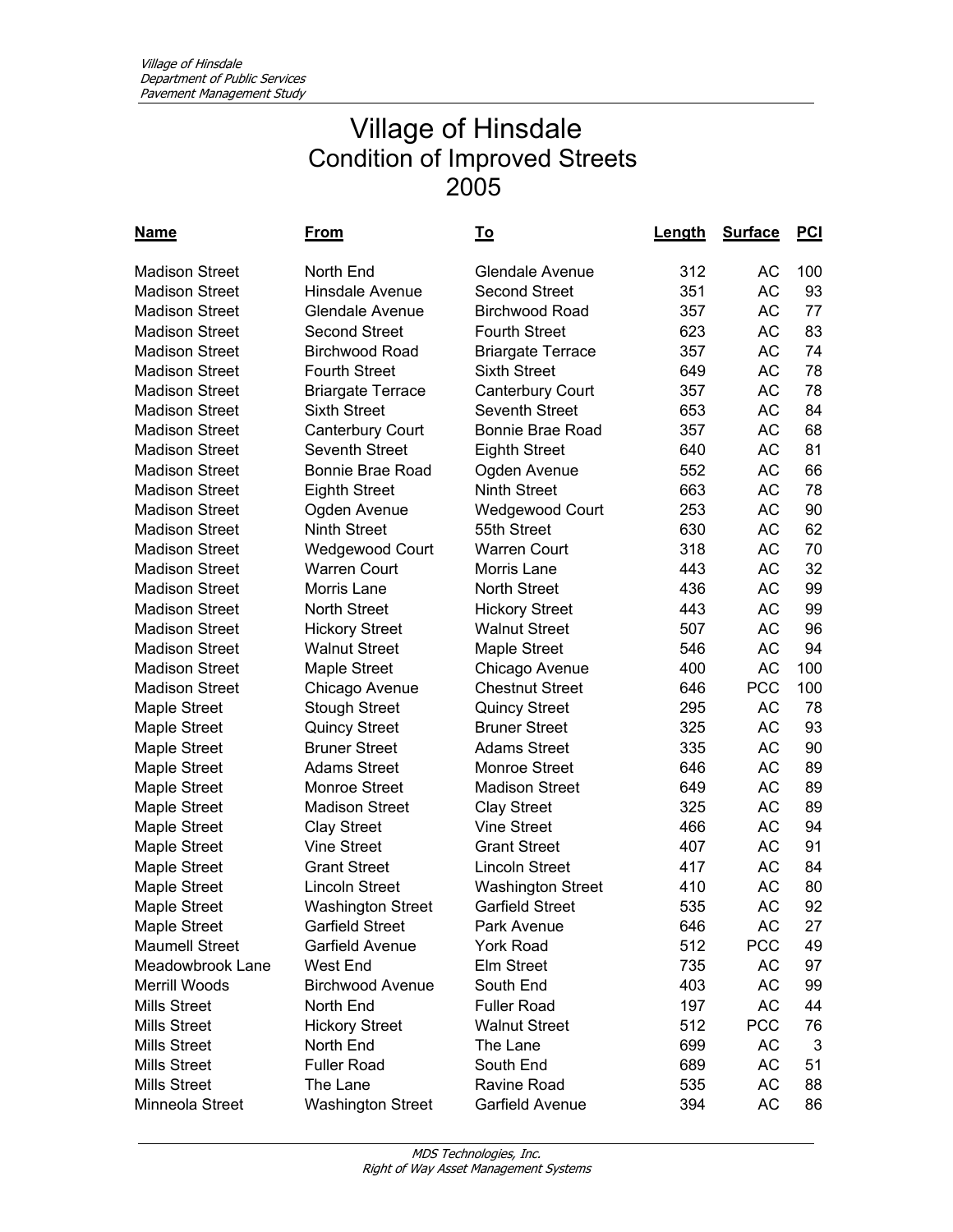| <u>Name</u>          | <u>From</u>              | <u>To</u>               | <u>Length</u> | <b>Surface</b> | <b>PCI</b> |
|----------------------|--------------------------|-------------------------|---------------|----------------|------------|
| Minneola Street      | <b>Elm Street</b>        | <b>Franklin Street</b>  | 270           | <b>PCC</b>     | 81         |
| Minneola Street      | <b>Garfield Avenue</b>   | <b>York Road</b>        | 387           | <b>AC</b>      | 82         |
| Minneola Street      | <b>Franklin Street</b>   | Oak Street              | 270           | <b>PCC</b>     | 93         |
| Minneola Street      | Oak Street               | Jefferson Street        | 280           | <b>PCC</b>     | 77         |
| Minneola Street      | Jefferson Street         | County Line Road        | 280           | <b>PCC</b>     | 87         |
| Minneola Street      | County Line Road         | <b>Phillippa Street</b> | 325           | <b>AC</b>      | 92         |
| Minneola Street      | Phillippa Street         | <b>Justina Street</b>   | 338           | <b>AC</b>      | 87         |
| Minneola Street      | <b>Justina Street</b>    | <b>Mills Street</b>     | 360           | AC             | 12         |
| Monroe Street        | Ogden Avenue             | <b>North Street</b>     | 1216          | AC             | 100        |
| Monroe Street        | <b>Second Street</b>     | <b>Fourth Street</b>    | 613           | <b>AC</b>      | 98         |
| <b>Monroe Street</b> | <b>North Street</b>      | <b>Hickory Street</b>   | 469           | <b>AC</b>      | 58         |
| Monroe Street        | <b>Fourth Street</b>     | <b>Sixth Street</b>     | 643           | <b>PCC</b>     | 23         |
| Monroe Street        | <b>Hickory Street</b>    | <b>Walnut Street</b>    | 487           | <b>AC</b>      | 50         |
| Monroe Street        | <b>Sixth Street</b>      | Seventh Street          | 643           | <b>AC</b>      | 94         |
| Monroe Street        | <b>Walnut Street</b>     | <b>Maple Street</b>     | 477           | <b>AC</b>      | 90         |
| Monroe Street        | Seventh Street           | <b>Eighth Street</b>    | 653           | <b>AC</b>      | 58         |
| <b>Monroe Street</b> | Maple Street             | Chicago Avenue          | 410           | АC             | 99         |
| Monroe Street        | <b>Eighth Street</b>     | <b>Ninth Street</b>     | 646           | <b>AC</b>      | 42         |
| <b>Monroe Street</b> | Chicago Avenue           | <b>Chestnut Street</b>  | 633           | AC             | 94         |
| Monroe Street        | <b>Chestnut Street</b>   | Hinsdale Avenue         | 413           | AC             | 92         |
| Morris Lane          | West End                 | <b>Madison Street</b>   | 282           | <b>AC</b>      | 96         |
| Ninth Court          | Park Avenue              | Elm Street              | 640           | <b>AC</b>      | 96         |
| <b>Ninth Street</b>  | <b>Bruner Street</b>     | <b>Adams Street</b>     | 312           | <b>AC</b>      | 100        |
| <b>Ninth Street</b>  | <b>Washington Street</b> | <b>Garfield Street</b>  | 551           | AC             | 69         |
| <b>Ninth Street</b>  | <b>Elm Street</b>        | Oak Street              | 643           | AC             | 83         |
| <b>Ninth Street</b>  | <b>Adams Street</b>      | <b>Bodin Street</b>     | 325           | AC             | 92         |
| <b>Ninth Street</b>  | <b>Garfield Street</b>   | Park Avenue             | 630           | AC             | 52         |
| <b>Ninth Street</b>  | Oak Street               | County Line Road        | 610           | AC             | 87         |
| <b>Ninth Street</b>  | <b>Bodin Street</b>      | East End                | 151           | <b>AC</b>      | 94         |
| <b>Ninth Street</b>  | <b>Madison Street</b>    | Allmen Avenue           | 325           | <b>AC</b>      | 86         |
| <b>Ninth Street</b>  | Allmen Avenue            | Vine Street             | 280           | <b>AC</b>      | 45         |
| <b>Ninth Street</b>  | <b>Vine Street</b>       | <b>Grant Street</b>     | 520           | <b>AC</b>      | 76         |
| <b>Ninth Street</b>  | <b>Grant Street</b>      | <b>Lincoln Street</b>   | 367           | <b>PCC</b>     | 59         |
| North Street         | West End                 | <b>Quincy Street</b>    | 151           | AC             | 62         |
| North Street         | <b>Quincy Street</b>     | <b>Bruner Street</b>    | 341           | AC             | 81         |
| <b>North Street</b>  | <b>Bruner Street</b>     | <b>Bruner Place</b>     | 260           | AC             | 78         |
| North Street         | <b>Bruner Place</b>      | <b>Adams Street</b>     | 375           | AC             | 81         |
| North Street         | <b>Adams Street</b>      | Monroe Street           | 656           | AC             | 80         |
| North Street         | Monroe Street            | <b>Madison Street</b>   | 640           | AC             | 78         |
| North Street         | <b>Madison Street</b>    | <b>Clay Street</b>      | 390           | AC             | 88         |
| <b>North Street</b>  | <b>Clay Street</b>       | <b>Vine Street</b>      | 390           | AC             | 89         |
| North Street         | <b>Vine Street</b>       | <b>Grant Street</b>     | 430           | AC             | 100        |
| North Street         | <b>Grant Street</b>      | Lincoln Street          | 374           | AC             | 100        |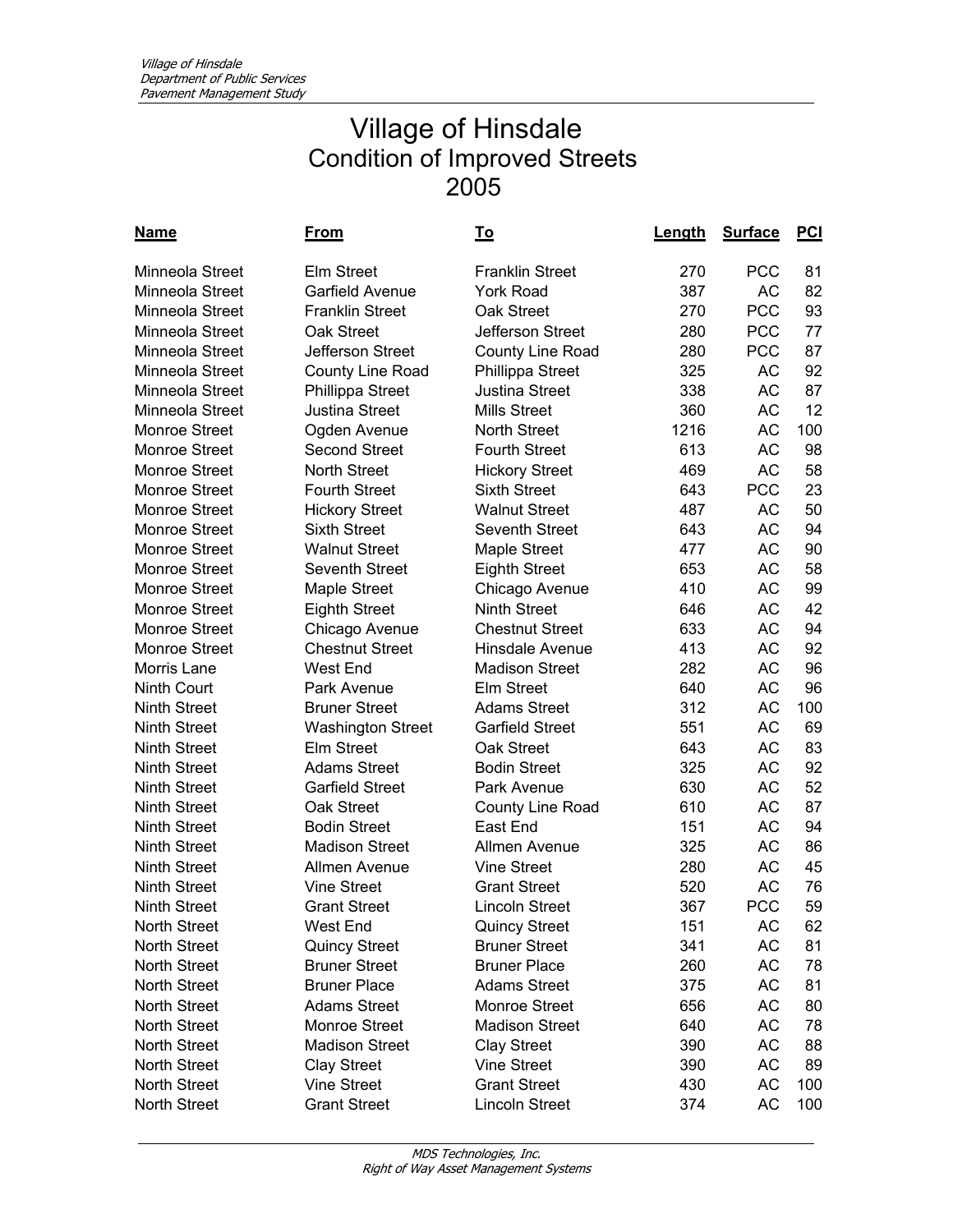| <u>Name</u>             | <u>From</u>              | <u>To</u>                | <b>Length</b> | <b>Surface</b> | $PCI$ |
|-------------------------|--------------------------|--------------------------|---------------|----------------|-------|
| <b>North Street</b>     | <b>Lincoln Street</b>    | <b>Washington Street</b> | 413           | AC             | 100   |
| <b>North Street</b>     | <b>Washington Street</b> | <b>Garfield Street</b>   | 528           | <b>AC</b>      | 100   |
| Oak Street              | Ogden Avenue             | <b>Fuller Road</b>       | 1017          | АC             | 71    |
| Oak Street              | 55th Street              | 57th Street              | 1459          | AC             | 81    |
| Oak Street              | <b>Fuller Road</b>       | Minneola Street          | 846           | AC             | 89    |
| Oak Street              | Minneola Street          | The Lane                 | 341           | AC             | 87    |
| Oak Street              | The Lane                 | <b>Ravine Road</b>       | 302           | AC             | 89    |
| Oak Street              | <b>Ravine Road</b>       | <b>Hampton Place</b>     | 407           | AC             | 95    |
| Oak Street              | <b>Hampton Place</b>     | <b>Hickory Street</b>    | 492           | <b>AC</b>      | 94    |
| Oak Street              | <b>Hickory Street</b>    | <b>Flagg Court</b>       | 262           | AC             | 76    |
| Oak Street              | <b>Flagg Court</b>       | <b>Walnut Street</b>     | 259           | AC             | 80    |
| Oak Street              | <b>Walnut Street</b>     | <b>Hill Grove Avenue</b> | 518           | AC             | 94    |
| Oak Street              | End Bridge               | Chicago Avenue           | 213           | <b>AC</b>      | 70    |
| Oak Street              | Chicago Avenue           | <b>First Street</b>      | 722           | AC             | 79    |
| Oak Street              | <b>First Street</b>      | <b>Third Street</b>      | 544           | <b>AC</b>      | 80    |
| Oak Street              | <b>Third Street</b>      | <b>Fourth Street</b>     | 538           | <b>AC</b>      | 58    |
| Oak Street              | <b>Fourth Street</b>     | <b>Woodside Avenue</b>   | 325           | <b>AC</b>      | 58    |
| Oak Street              | <b>Woodside Avenue</b>   | <b>Sixth Street</b>      | 390           | <b>AC</b>      | 54    |
| Oak Street              | <b>Sixth Street</b>      | <b>Seventh Street</b>    | 623           | <b>PCC</b>     | 93    |
| Oak Street              | <b>Seventh Street</b>    | <b>Eighth Street</b>     | 656           | <b>PCC</b>     | 30    |
| Oak Street              | <b>Eighth Street</b>     | <b>Ninth Street</b>      | 643           | <b>AC</b>      | 35    |
| Oak Street              | <b>Ninth Street</b>      | South End                | 462           | AC             | 87    |
| Oakwood Terrace         | <b>Birchwood Avenue</b>  | South End                | 512           | <b>AC</b>      | 26    |
| <b>Orchard Place</b>    | Chicago Avenue           | <b>First Street</b>      | 686           | AC             | 90    |
| Pamela Circle           | West End                 | County Line Road         | 492           | AC             | 38    |
| Pamela Circle           | County Line Road         | East End                 | 544           | AC             | 36    |
| Park Avenue             | <b>Hickory Street</b>    | <b>Walnut Street</b>     | 512           | AC             | 78    |
| Park Avenue             | Chicago Avenue           | <b>First Street</b>      | 626           | AC             | 45    |
| Park Avenue             | Park Circle              | 56th Street              | 585           | AC             | 74    |
| Park Avenue             | <b>First Street</b>      | <b>Third Street</b>      | 712           | AC             | 75    |
| Park Avenue             | 56th Street              | 57th Street              | 620           | <b>AC</b>      | 87    |
| Park Avenue             | <b>Third Street</b>      | <b>Fourth Street</b>     | 472           | <b>AC</b>      | 67    |
| Park Avenue             | <b>Fourth Street</b>     | <b>Fifth Street</b>      | 384           | <b>AC</b>      | 90    |
| Park Avenue             | <b>Fifth Street</b>      | <b>Sixth Street</b>      | 367           | АC             | 81    |
| Park Avenue             | <b>Sixth Street</b>      | <b>Seventh Street</b>    | 656           | AC             | 81    |
| Park Avenue             | Seventh Street           | <b>Eighth Street</b>     | 656           | AC             | 89    |
| Park Avenue             | <b>Eighth Street</b>     | Ninth Street             | 656           | <b>PCC</b>     | 55    |
| Park Avenue             | Ninth Street             | Ninth Court              | 390           | AC             | 57    |
| Park Circle             | North End                | <b>Childs Avenue</b>     | 203           | AC             | 91    |
| <b>Phillippa Street</b> | <b>Bobolink Drive</b>    | <b>Fuller Road</b>       | 918           | AC             | 100   |
| Phillippa Street        | <b>Fuller Road</b>       | Minneola Street          | 833           | AC             | 100   |
| Phillippa Street        | Minneola Street          | The Lane                 | 403           | AC             | 100   |
| Phillippa Street        | The Lane                 | Ravine Road              | 561           | AC             | 86    |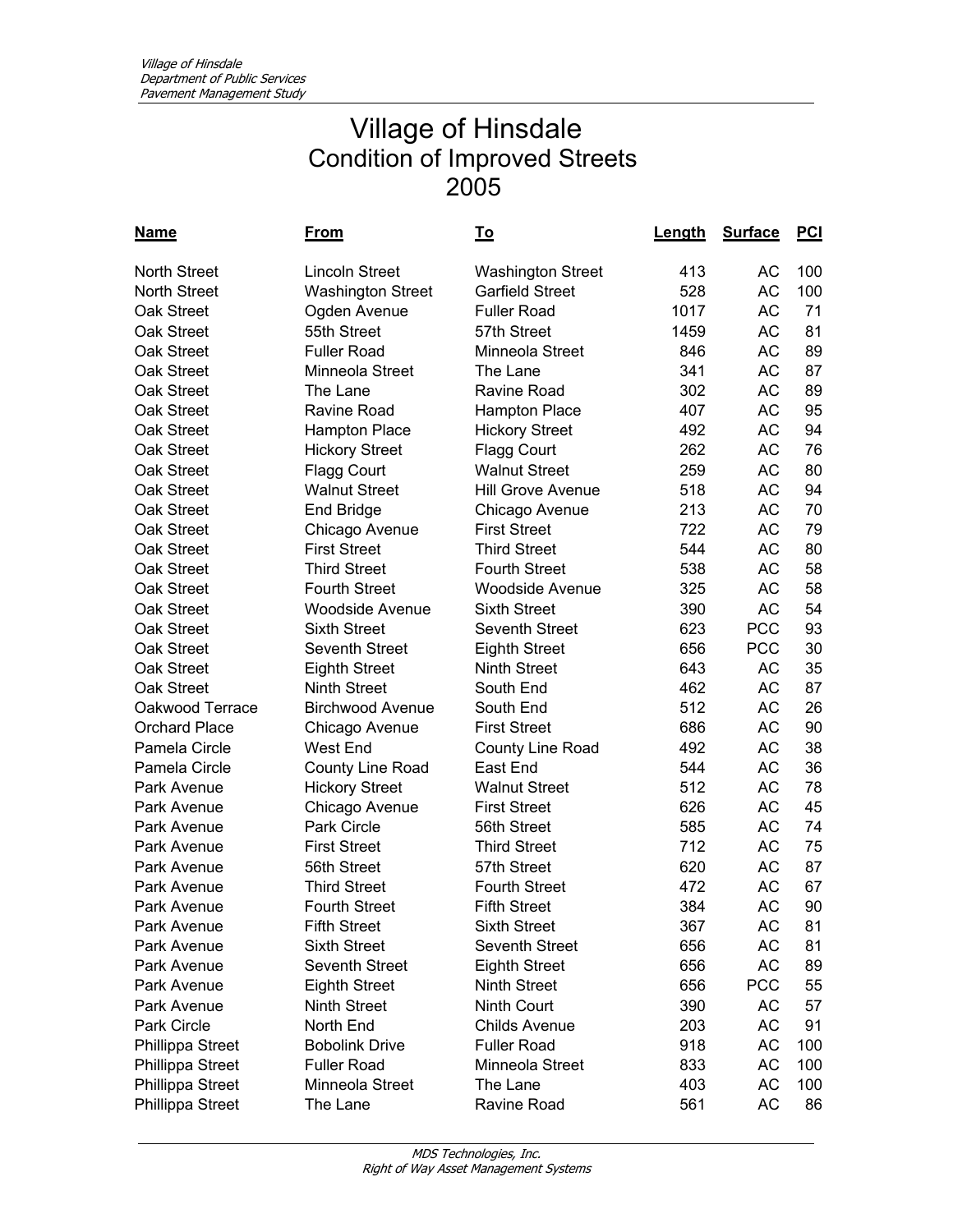| <u>Name</u>             | From                   | <u>To</u>                | Length | <b>Surface</b> | <u>PCI</u> |
|-------------------------|------------------------|--------------------------|--------|----------------|------------|
| <b>Phillippa Street</b> | Ravine Road            | <b>Hickory Street</b>    | 590    | AC             | 74         |
| Phillippa Street        | <b>Hickory Street</b>  | <b>Walnut Street</b>     | 636    | AC             | 86         |
| <b>Princeton Road</b>   | N End                  | <b>First Street</b>      | 705    | AC             | 42         |
| <b>Princeton Road</b>   | <b>First Street</b>    | <b>Third Street</b>      | 653    | AC             | 58         |
| <b>Princeton Road</b>   | <b>Third Street</b>    | <b>Woodside Avenue</b>   | 738    | AC             | 9          |
| <b>Quincy Street</b>    | North End              | <b>North Street</b>      | 669    | AC             | 98         |
| <b>Quincy Street</b>    | Hinsdale Avenue        | <b>Fourth Street</b>     | 436    | <b>PCC</b>     | 99         |
| <b>Quincy Street</b>    | <b>North Street</b>    | <b>Hickory Street</b>    | 456    | AC             | 32         |
| <b>Quincy Street</b>    | <b>Fourth Street</b>   | <b>Sixth Street</b>      | 659    | <b>PCC</b>     | 95         |
| <b>Quincy Street</b>    | <b>Hickory Street</b>  | <b>Stough Street</b>     | 455    | AC             | 76         |
| <b>Quincy Street</b>    | <b>Sixth Street</b>    | Seventh Street           | 659    | <b>PCC</b>     | 96         |
| <b>Quincy Street</b>    | <b>Stough Street</b>   | <b>Maple Street</b>      | 585    | <b>AC</b>      | 100        |
| <b>Quincy Street</b>    | Seventh Street         | <b>Eighth Street</b>     | 649    | <b>PCC</b>     | 95         |
| <b>Quincy Street</b>    | Maple Street           | Chicago Avenue           | 420    | AC             | 89         |
| <b>Quincy Street</b>    | <b>Eighth Street</b>   | South End                | 423    | AC             | 91         |
| <b>Quincy Street</b>    | Chicago Avenue         | <b>Chestnut Street</b>   | 663    | <b>PCC</b>     | 56         |
| <b>Quincy Street</b>    | <b>Chestnut Street</b> | <b>Town Place</b>        | 469    | <b>PCC</b>     | 53         |
| Radcliffe Way           | <b>Ravine Road</b>     | <b>Hickory Street</b>    | 682    | <b>PCC</b>     | 37         |
| <b>Railroad Avenue</b>  | West End               | <b>AC/PCC Change</b>     | 150    | AC             | 28         |
| Railroad Avenue         | <b>AC/PCC Change</b>   | <b>Stough Street</b>     | 200    | <b>PCC</b>     | 19         |
| Ravine Road             | <b>Garfield Street</b> | Radcliffe Way            | 430    | <b>PCC</b>     | 46         |
| Ravine Road             | Radcliffe Way          | <b>Forest Road</b>       | 456    | <b>PCC</b>     | 52         |
| Ravine Road             | <b>Forest Road</b>     | <b>Elm Street</b>        | 436    | <b>PCC</b>     | 58         |
| Ravine Road             | <b>Elm Street</b>      | Oak Street (W)           | 774    | <b>PCC</b>     | 58         |
| Ravine Road             | Oak Street (W)         | Oak Street (E)           | 250    | AC             | 20         |
| Ravine Road             | Oak Street (E)         | <b>County Line Road</b>  | 390    | <b>PCC</b>     | 44         |
| Ravine Road             | County Line Road       | Phillippa Street         | 308    | AC             | 83         |
| Ravine Road             | Phillippa Street       | <b>Justina Street</b>    | 331    | AC             | 91         |
| <b>Ravine Road</b>      | <b>Justina Street</b>  | <b>Mills Street</b>      | 318    | AC             | 88         |
| <b>Second Street</b>    | Monroe Street          | <b>Thurlow Street</b>    | 325    | AC             | 41         |
| <b>Second Street</b>    | <b>Thurlow Street</b>  | <b>Madison Street</b>    | 260    | AC             | 34         |
| <b>Second Street</b>    | <b>Madison Street</b>  | <b>Clay Street</b>       | 397    | <b>AC</b>      | 56         |
| <b>Second Street</b>    | <b>Clay Street</b>     | <b>Vine Street</b>       | 341    | AC             | 81         |
| <b>Second Street</b>    | <b>Vine Street</b>     | <b>Grant Street</b>      | 351    | <b>AC</b>      | 34         |
| <b>Second Street</b>    | <b>Grant Street</b>    | <b>Lincoln Street</b>    | 403    | AC             | 100        |
| <b>Second Street</b>    | <b>Lincoln Street</b>  | <b>Washington Street</b> | 377    | AC             | 100        |
| Seventh Street          | Jackson Street         | <b>Stough Street</b>     | 321    | <b>PCC</b>     | 59         |
| Seventh Street          | <b>Vine Street</b>     | <b>Grant Street</b>      | 423    | <b>PCC</b>     | 97         |
| Seventh Street          | <b>Taft Road</b>       | Wilson Lane              | 499    | AC             | 47         |
| <b>Seventh Street</b>   | <b>Stough Street</b>   | <b>Quincy Street</b>     | 312    | <b>PCC</b>     | 47         |
| Seventh Street          | <b>Grant Street</b>    | <b>Lincoln Street</b>    | 239    | <b>PCC</b>     | 31         |
| Seventh Street          | <b>Quincy Street</b>   | <b>Bruner Street</b>     | 315    | <b>PCC</b>     | 66         |
| Seventh Street          | Lincoln Street         | <b>Washington Street</b> | 394    | AC             | 65         |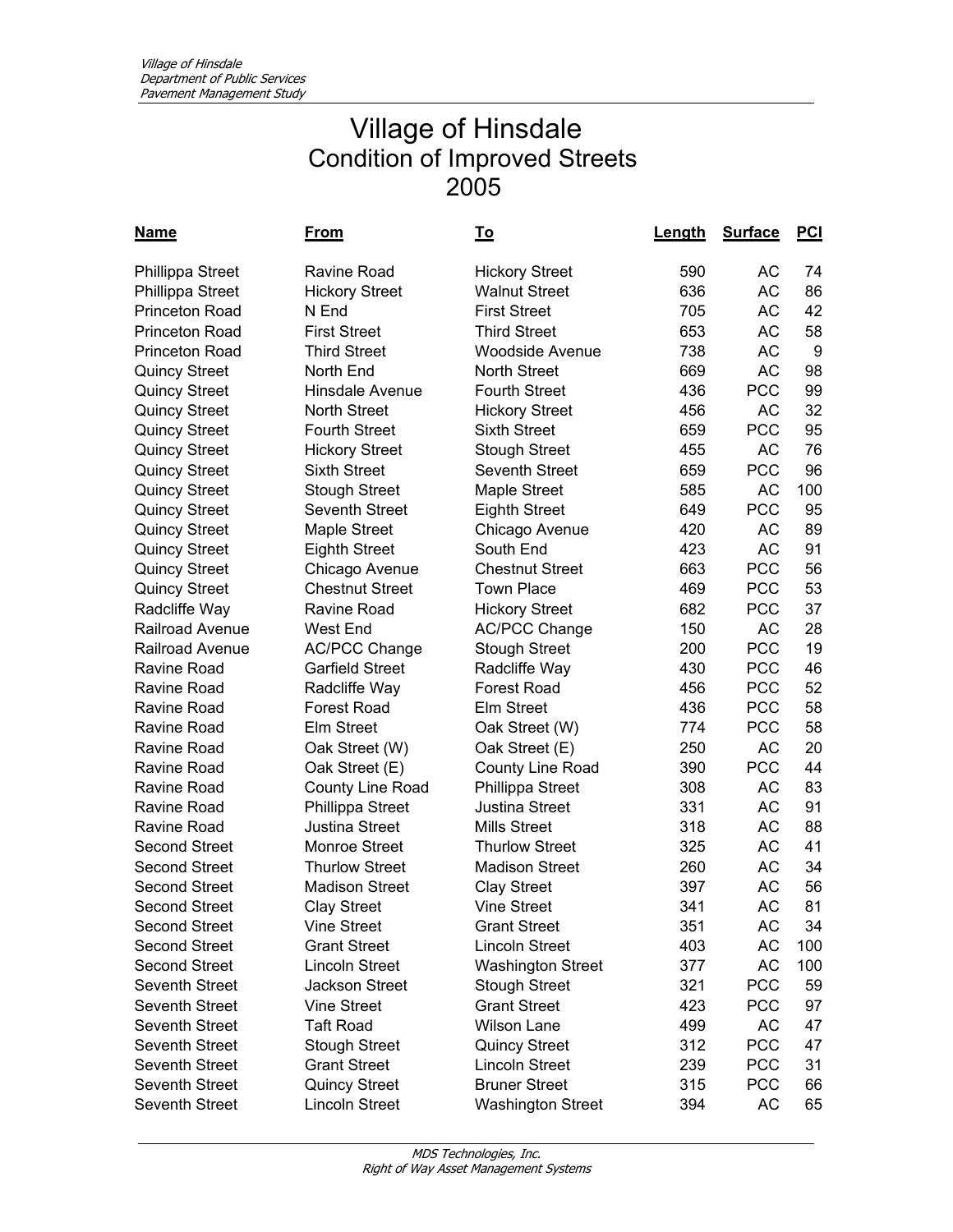| <u>Name</u>           | <u>From</u>              | <u>To</u>                | Length | <b>Surface</b> | <u>PCI</u> |
|-----------------------|--------------------------|--------------------------|--------|----------------|------------|
| <b>Seventh Street</b> | <b>Bruner Street</b>     | <b>Adams Street</b>      | 325    | <b>PCC</b>     | 68         |
| <b>Seventh Street</b> | <b>Washington Street</b> | <b>Garfield Street</b>   | 554    | <b>AC</b>      | 59         |
| <b>Seventh Street</b> | <b>Adams Street</b>      | <b>Bodin Street</b>      | 308    | <b>PCC</b>     | 88         |
| <b>Seventh Street</b> | <b>Garfield Street</b>   | Park Avenue              | 646    | <b>PCC</b>     | 94         |
| <b>Seventh Street</b> | <b>Bodin Street</b>      | <b>Monroe Street</b>     | 312    | <b>AC</b>      | 71         |
| <b>Seventh Street</b> | Park Avenue              | <b>Elm Street</b>        | 656    | <b>PCC</b>     | 89         |
| <b>Seventh Street</b> | Monroe Street            | <b>Thurlow Street</b>    | 331    | <b>AC</b>      | 65         |
| <b>Seventh Street</b> | Elm Street               | Oak Street               | 643    | <b>PCC</b>     | 89         |
| <b>Seventh Street</b> | <b>Thurlow Street</b>    | <b>Madison Street</b>    | 292    | <b>AC</b>      | 54         |
| <b>Seventh Street</b> | Oak Street               | <b>County Line Road</b>  | 620    | <b>PCC</b>     | 42         |
| <b>Sharron Court</b>  | North End                | <b>First Street</b>      | 394    | <b>AC</b>      | 68         |
| <b>Sixth Street</b>   | <b>Jackson Street</b>    | <b>Stough Street</b>     | 308    | <b>AC</b>      | 65         |
| <b>Sixth Street</b>   | <b>Stough Street</b>     | <b>Quincy Street</b>     | 331    | <b>AC</b>      | 72         |
| <b>Sixth Street</b>   | <b>Quincy Street</b>     | <b>Bruner Street</b>     | 321    | <b>AC</b>      | 73         |
| <b>Sixth Street</b>   | <b>Bruner Street</b>     | <b>Adams Street</b>      | 318    | <b>AC</b>      | 87         |
| <b>Sixth Street</b>   | <b>Adams Street</b>      | <b>Bodin Street</b>      | 325    | <b>AC</b>      | 87         |
| <b>Sixth Street</b>   | <b>Bodin Street</b>      | <b>Monroe Street</b>     | 328    | АC             | 85         |
| <b>Sixth Street</b>   | Monroe Street            | <b>Thurlow Street</b>    | 335    | АC             | 87         |
| <b>Sixth Street</b>   | <b>Thurlow Street</b>    | <b>Madison Street</b>    | 315    | <b>AC</b>      | 87         |
| <b>Sixth Street</b>   | <b>Madison Street</b>    | <b>Clay Street</b>       | 390    | <b>PCC</b>     | 100        |
| <b>Sixth Street</b>   | <b>Clay Street</b>       | <b>Vine Street</b>       | 390    | <b>PCC</b>     | 35         |
| <b>Sixth Street</b>   | <b>Vine Street</b>       | <b>Grant Street</b>      | 423    | <b>PCC</b>     | 56         |
| <b>Sixth Street</b>   | <b>Grant Street</b>      | <b>Lincoln Street</b>    | 387    | <b>AC</b>      | 47         |
| <b>Sixth Street</b>   | <b>Lincoln Street</b>    | <b>Washington Street</b> | 394    | AC             | 64         |
| <b>Sixth Street</b>   | <b>Washington Street</b> | <b>Garfield Street</b>   | 538    | <b>AC</b>      | 14         |
| Springlake Avenue     | North End                | <b>First Street</b>      | 525    | AC             | 97         |
| Springlake Avenue     | <b>First Street</b>      | <b>Third Street</b>      | 649    | <b>AC</b>      | 100        |
| Springlake Avenue     | <b>Third Street</b>      | <b>Woodside Avenue</b>   | 686    | AC             | 100        |
| <b>Stough Street</b>  | <b>Quincy Street</b>     | Maple Street             | 620    | <b>AC</b>      | 34         |
| <b>Stough Street</b>  | <b>Maple Street</b>      | South End                | 361    | <b>AC</b>      | 66         |
| <b>Stough Street</b>  | Chicago Avenue           | <b>Chestnut Street</b>   | 594    | <b>AC</b>      | 43         |
| <b>Stough Street</b>  | <b>Chestnut Street</b>   | <b>Town Place</b>        | 508    | AC             | 38         |
| <b>Stough Street</b>  | <b>Town Place</b>        | <b>Railroad Avenue</b>   | 286    | AC             | 62         |
| <b>Stough Street</b>  | Railroad Avenue          | Hinsdale Avenue          | 65     | <b>PCC</b>     | 21         |
| <b>Stough Street</b>  | Hinsdale Avenue          | <b>Fourth Street</b>     | 348    | AC             | 98         |
| <b>Stough Street</b>  | <b>Fourth Street</b>     | <b>Sixth Street</b>      | 663    | AC             | 97         |
| <b>Stough Street</b>  | <b>Sixth Street</b>      | Seventh Street           | 643    | AC             | 100        |
| <b>Stough Street</b>  | Seventh Street           | <b>Eighth Street</b>     | 669    | AC             | 98         |
| <b>Stough Street</b>  | <b>Eighth Street</b>     | Ninth Street             | 646    | AC             | 49         |
| <b>Stough Street</b>  | Ninth Street             | South End                | 626    | AC             | 68         |
| <b>Symonds Drive</b>  | <b>Garfield Street</b>   | Park Avenue              | 653    | AC             | 86         |
| <b>Symonds Drive</b>  | Park Avenue              | <b>Elm Street</b>        | 718    | AC             | 90         |
| The Lane              | Garfield Avenue          | York Road                | 210    | AC             | 100        |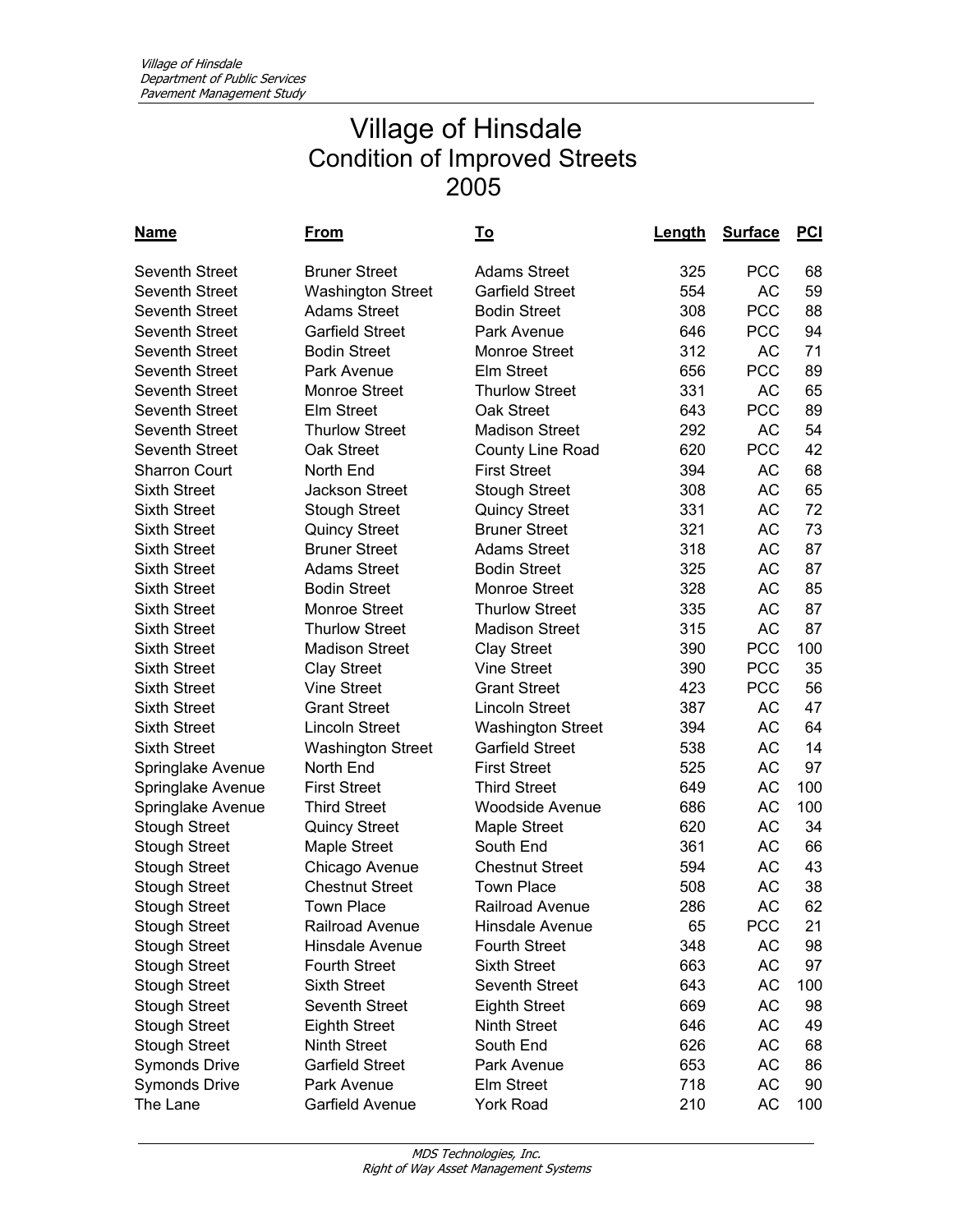| <u>Name</u>           | <u>From</u>              | Τo                       | Length | <b>Surface</b> | $PCI$ |
|-----------------------|--------------------------|--------------------------|--------|----------------|-------|
| The Lane              | <b>York Road</b>         | <b>Walker Road</b>       | 410    | АC             | 84    |
| The Lane              | <b>Walker Road</b>       | <b>Forest Road</b>       | 230    | AC             | 85    |
| The Lane              | <b>Forest Road</b>       | <b>Elm Street</b>        | 390    | AC             | 82    |
| The Lane              | <b>Elm Street</b>        | Oak Street               | 607    | AC             | 45    |
| The Lane              | Oak Street               | County Line Road         | 666    | <b>PCC</b>     | 38    |
| The Lane              | County Line Road         | <b>Phillippa Street</b>  | 318    | AC             | 83    |
| The Lane              | Phillippa Street         | <b>Justina Street</b>    | 308    | AC             | 85    |
| The Lane              | Justina Street           | <b>Mills Street</b>      | 289    | AC             | 75    |
| The Pines             | North End                | <b>Bonnie Brae Road</b>  | 553    | AC             | 62    |
| <b>Third Street</b>   | <b>Vine Street</b>       | <b>Grant Street</b>      | 423    | AC             | 100   |
| <b>Third Street</b>   | <b>Grant Street</b>      | <b>Lincoln Street</b>    | 403    | <b>AC</b>      | 100   |
| <b>Third Street</b>   | <b>Lincoln Street</b>    | <b>Washington Street</b> | 403    | AC             | 100   |
| <b>Third Street</b>   | <b>Washington Street</b> | <b>Garfield Street</b>   | 544    | AC             | 95    |
| <b>Third Street</b>   | <b>Garfield Street</b>   | Park Avenue              | 643    | AC             | 68    |
| <b>Third Street</b>   | Park Avenue              | <b>Elm Street</b>        | 702    | AC             | 66    |
| <b>Third Street</b>   | <b>Elm Street</b>        | Oak Street               | 298    | AC             | 66    |
| <b>Third Street</b>   | Oak Street               | Oak Street               | 364    | AC             | 70    |
| <b>Third Street</b>   | Oak Street               | County Line Road         | 286    | AC             | 25    |
| <b>Third Street</b>   | County Line Road         | <b>Hillcrest Avenue</b>  | 574    | AC             | 93    |
| <b>Third Street</b>   | <b>Hillcrest Avenue</b>  | <b>Princeton Road</b>    | 440    | <b>PCC</b>     | 65    |
| <b>Third Street</b>   | Princeton Road           | Springlake Avenue        | 551    | AC             | 69    |
| <b>Third Street</b>   | Springlake Avenue        | Columbia Avenue          | 436    | AC             | 54    |
| <b>Thurlow Street</b> | Chicago Avenue           | <b>Chestnut Street</b>   | 617    | <b>PCC</b>     | 32    |
| <b>Thurlow Street</b> | <b>Second Street</b>     | <b>Fourth Street</b>     | 594    | AC             | 71    |
| <b>Thurlow Street</b> | <b>Fourth Street</b>     | <b>Sixth Street</b>      | 649    | <b>PCC</b>     | 100   |
| <b>Thurlow Street</b> | <b>Sixth Street</b>      | <b>Seventh Street</b>    | 656    | <b>AC</b>      | 99    |
| <b>Thurlow Street</b> | Seventh Street           | <b>Eighth Street</b>     | 656    | AC             | 91    |
| <b>Thurlow Street</b> | <b>Eighth Street</b>     | <b>Ninth Street</b>      | 646    | AC             | 64    |
| <b>Thurlow Street</b> | Ninth Street             | South End                | 417    | AC             | 97    |
| <b>Town Place</b>     | <b>Stough Street</b>     | <b>Bruner Street</b>     | 620    | AC             | 73    |
| <b>Ulm Place</b>      | <b>Washington Street</b> | <b>Garfield Street</b>   | 522    | <b>PCC</b>     | 11    |
| <b>Vine Street</b>    | Ogden Avenue             | <b>Center Street</b>     | 260    | <b>AC</b>      | 34    |
| <b>Vine Street</b>    | Hinsdale Avenue          | <b>Second Street</b>     | 495    | AC             | 34    |
| Vine Street           | Seventh Street           | <b>Eighth Street</b>     | 617    | PCC            | 97    |
| <b>Vine Street</b>    | Ninth Street             | South End                | 574    | AC             | 86    |
| <b>Vine Street</b>    | <b>Center Street</b>     | <b>AC/PCC Change</b>     | 722    | AC             | 52    |
| <b>Vine Street</b>    | <b>Second Street</b>     | <b>Third Street</b>      | 280    | AC             | 28    |
| <b>Vine Street</b>    | <b>Eighth Street</b>     | South End                | 430    | AC             | 78    |
| <b>Vine Street</b>    | <b>AC/PCC Change</b>     | <b>Ayres Street</b>      | 200    | <b>PCC</b>     | 31    |
| <b>Vine Street</b>    | <b>Ayres Street</b>      | <b>AC/PCC Change</b>     | 160    | <b>PCC</b>     | 29    |
| <b>Vine Street</b>    | <b>Third Street</b>      | <b>Fourth Street</b>     | 390    | AC             | 22    |
| <b>Vine Street</b>    | <b>AC/PCC Change</b>     | North Street             | 300    | AC             | 90    |
| Vine Street           | North Street             | <b>Hickory Street</b>    | 446    | AC             | 80    |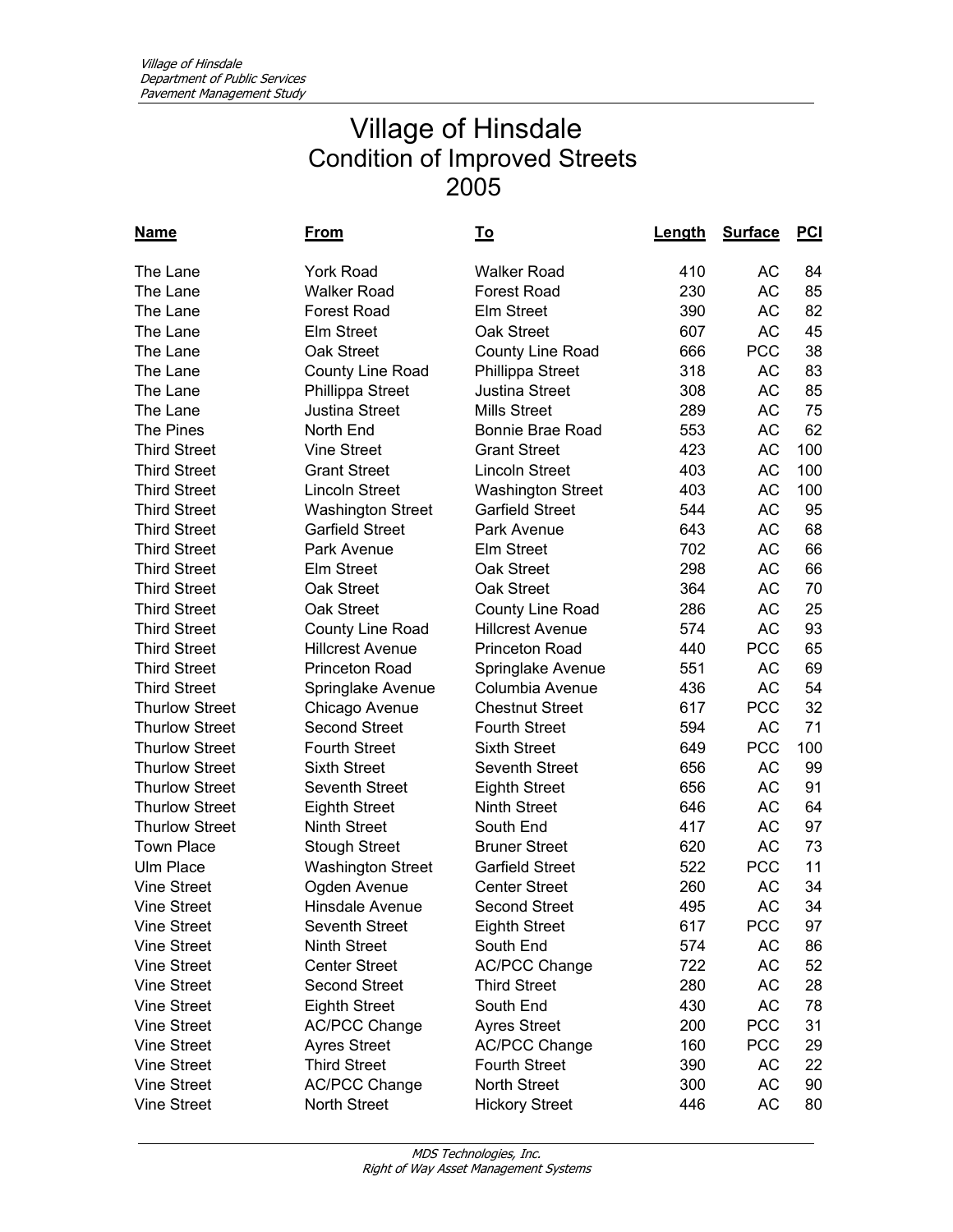| <u>Name</u>              | <u>From</u>              | <u>To</u>                | <u>Length</u> | <b>Surface</b> | <u>PCI</u> |
|--------------------------|--------------------------|--------------------------|---------------|----------------|------------|
| <b>Vine Street</b>       | <b>Fourth Street</b>     | <b>Sixth Street</b>      | 784           | <b>PCC</b>     | 23         |
| <b>Vine Street</b>       | <b>Hickory Street</b>    | <b>Walnut Street</b>     | 525           | AC             | 93         |
| <b>Vine Street</b>       | <b>Walnut Street</b>     | Maple Street             | 574           | АC             | 89         |
| <b>Vine Street</b>       | <b>Maple Street</b>      | Chicago Avenue           | 377           | АC             | 94         |
| <b>Walker Road</b>       | <b>York Road</b>         | The Lane                 | 321           | <b>PCC</b>     | 3          |
| <b>Walnut Street</b>     | <b>Bruner Street</b>     | <b>Adams Street</b>      | 426           | <b>AC</b>      | 61         |
| <b>Walnut Street</b>     | <b>Madison Street</b>    | <b>Clay Street</b>       | 456           | <b>PCC</b>     | 37         |
| <b>Walnut Street</b>     | <b>Adams Street</b>      | <b>Monroe Street</b>     | 640           | AC             | 33         |
| <b>Walnut Street</b>     | <b>Clay Street</b>       | <b>Vine Street</b>       | 344           | <b>PCC</b>     | 32         |
| <b>Walnut Street</b>     | <b>Vine Street</b>       | <b>Grant Street</b>      | 413           | AC             | 3          |
| <b>Walnut Street</b>     | <b>Grant Street</b>      | <b>Lincoln Street</b>    | 387           | <b>AC</b>      | 52         |
| <b>Walnut Street</b>     | <b>Lincoln Street</b>    | <b>Washington Street</b> | 400           | AC             | 32         |
| <b>Walnut Street</b>     | <b>Washington Street</b> | Garfield Street          | 548           | AC             | 19         |
| <b>Walnut Street</b>     | <b>Garfield Street</b>   | Park Avenue              | 649           | AC             | 54         |
| <b>Walnut Street</b>     | Park Avenue              | <b>Elm Street</b>        | 656           | <b>AC</b>      | 36         |
| <b>Walnut Street</b>     | Elm Street               | Oak Street               | 659           | <b>AC</b>      | 72         |
| <b>Walnut Street</b>     | Oak Street               | County Line Road         | 633           | AC             | 71         |
| <b>Walnut Street</b>     | County Line Road         | Phillippa Street         | 318           | AC             | 76         |
| <b>Walnut Street</b>     | Phillippa Street         | <b>Justina Street</b>    | 295           | АC             | 77         |
| <b>Walnut Street</b>     | <b>Justina Street</b>    | <b>Mills Street</b>      | 328           | АC             | 84         |
| <b>Warren Court</b>      | West End                 | <b>Madison Street</b>    | 177           | <b>AC</b>      | 38         |
| <b>Warren Terrace</b>    | <b>Madison Street</b>    | North End                | 915           | <b>AC</b>      | 45         |
| <b>Washington Circle</b> | <b>Lincoln Street</b>    | <b>Washington Street</b> | 492           | AC             | 100        |
| <b>Washington Street</b> | N End                    | 57th Street              | 1230          | <b>AC</b>      | 86         |
| <b>Washington Street</b> | N End                    | 59th Street              | 611           | <b>AC</b>      | 74         |
| <b>Washington Street</b> | <b>Birchwood Avenue</b>  | Ogden Avenue             | 892           | <b>AC</b>      | 93         |
| <b>Washington Street</b> | Ogden Avenue             | Minneola                 | 910           | <b>PCC</b>     | 30         |
| <b>Washington Street</b> | Minneola Street          | <b>Lansing Street</b>    | 230           | <b>PCC</b>     | 36         |
| <b>Washington Street</b> | <b>Lansing Street</b>    | <b>AC/PCC Change</b>     | 120           | <b>PCC</b>     | 12         |
| <b>Washington Street</b> | <b>AC/PCC Change</b>     | Ayres                    | 259           | <b>AC</b>      | 61         |
| <b>Washington Street</b> | <b>Ayres Street</b>      | <b>North Street</b>      | 440           | <b>AC</b>      | 27         |
| <b>Washington Street</b> | North Street             | <b>Hickory Street</b>    | 446           | AC             | 37         |
| <b>Washington Street</b> | <b>Hickory Street</b>    | <b>Walnut Street</b>     | 541           | <b>AC</b>      | 48         |
| Washington Street        | <b>Walnut Street</b>     | Maple Street             | 567           | АC             | 83         |
| <b>Washington Street</b> | Maple Street             | Chicago Avenue           | 397           | AC             | 77         |
| <b>Washington Street</b> | Chicago Avenue           | Hinsdale Avenue          | 328           | AC             | 100        |
| <b>Washington Street</b> | Hinsdale Avenue          | <b>First Street</b>      | 328           | AC             | 100        |
| <b>Washington Street</b> | <b>First Street</b>      | <b>Second Street</b>     | 310           | AC             | 100        |
| <b>Washington Street</b> | <b>Second Street</b>     | <b>Third Street</b>      | 325           | $\sf AC$       | 100        |
| <b>Washington Street</b> | <b>Third Street</b>      | <b>Fourth Street</b>     | 394           | АC             | 53         |
| <b>Washington Street</b> | <b>Fourth Street</b>     | <b>Fifth Street</b>      | 548           | AC             | 78         |
| <b>Washington Street</b> | <b>Fifth Street</b>      | <b>Sixth Street</b>      | 289           | AC             | 88         |
| <b>Washington Street</b> | <b>Sixth Street</b>      | Ulm Place                | 315           | AC             | 78         |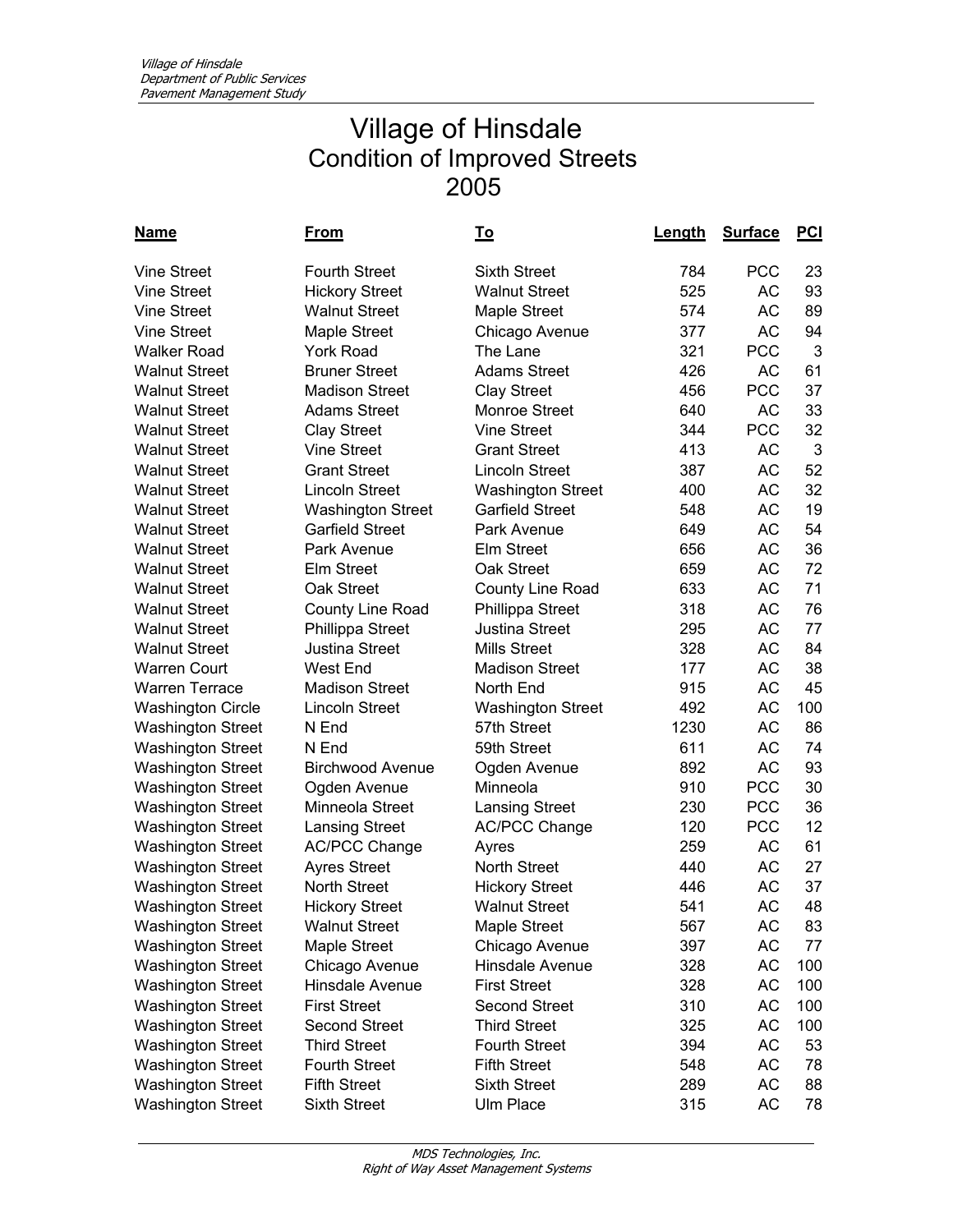| <b>Name</b>              | From                  | <u>To</u>             | Length | <b>Surface</b> | <b>PCI</b> |
|--------------------------|-----------------------|-----------------------|--------|----------------|------------|
| <b>Washington Street</b> | Ulm Place             | Seventh Street        | 341    | AC.            | 90         |
| <b>Washington Street</b> | Seventh Street        | <b>Eighth Street</b>  | 643    | AC.            | 84         |
| <b>Washington Street</b> | <b>Eighth Street</b>  | Ninth Street          | 656    | <b>PCC</b>     | 100        |
| <b>Wedgewood Court</b>   | West End              | <b>Madison Street</b> | 180    | AC             | 59         |
| <b>Woodmere Drive</b>    | West End              | Garfield Street       | 686    | AC.            | 77         |
| <b>Woodside Avenue</b>   | <b>Princeton Road</b> | Springlake Avenue     | 171    | AC.            | 55         |
| Woodside Avenue          | Springlake Avenue     | Columbia Avenue       | 672    | AC.            | 14         |
| York Road                | Ogden Avenue          | <b>Fuller Road</b>    | 543    | AC.            | 65         |
| York Road                | <b>Fuller Road</b>    | <b>Maumell Street</b> | 419    | AC.            | 81         |
| <b>York Road</b>         | <b>Maumell Street</b> | Minneola Street       | 366    | AC             | 86         |
| York Road                | Minneola Street       | The Lane              | 423    | AC             | 82         |

**Ave PCI 69.4 Ave PCI (weighted by area) 70.0**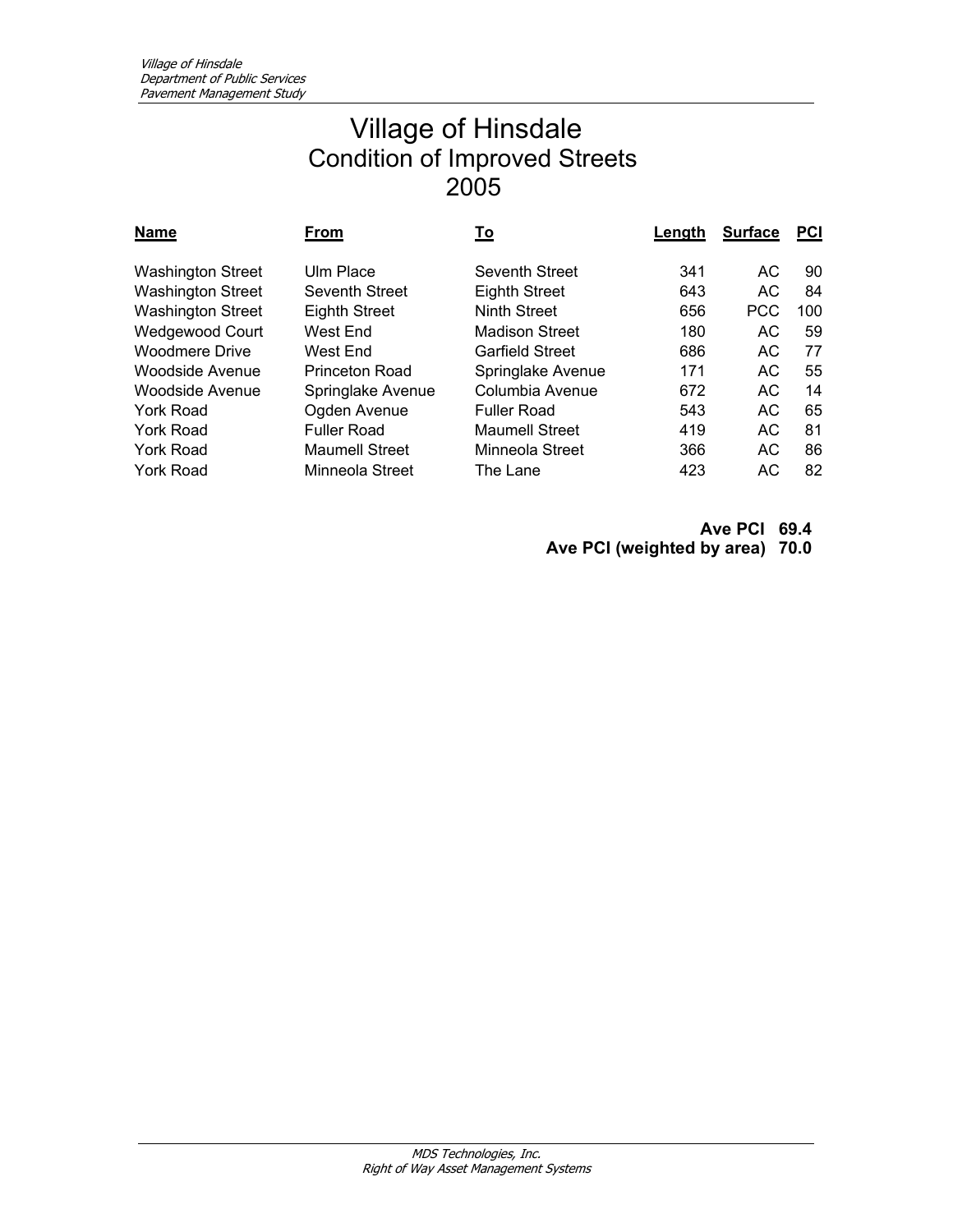#### **Village of Hinsdale**  Condition of Unimproved Roads Fall 2005

| <b>Street Name</b>       | <u>From</u>             | <u>To</u>               | Length | <b>Surface</b> | <b>PCI</b>      |
|--------------------------|-------------------------|-------------------------|--------|----------------|-----------------|
| <b>Bittersweet Lane</b>  | <b>West End</b>         | <b>Princeton Road</b>   | 433    | AC             | 48              |
| <b>Bodin Street</b>      | Section Change          | S End                   | 390    | <b>AC</b>      | 22              |
| <b>Bruner Place</b>      | North End               | <b>North Street</b>     | 708    | <b>AC</b>      | $\overline{2}$  |
| <b>Bruner Street</b>     | North End               | <b>North Street</b>     | 676    | <b>AC</b>      | 43              |
| <b>Cleveland Road</b>    | Seventh Street          | <b>Woodland Avenue</b>  | 823    | <b>AC</b>      | 47              |
| <b>Cleveland Road</b>    | <b>Woodland Avenue</b>  | South End               | 1332   | <b>AC</b>      | 38              |
| Dalewood Lane            | <b>Sixth Street</b>     | East End                | 495    | <b>AC</b>      | 28              |
| <b>Harding Road</b>      | <b>Seventh Street</b>   | <b>Woodland Avenue</b>  | 925    | <b>AC</b>      | 32              |
| <b>McKinley Lane</b>     | Seventh Street          | <b>Woodland Avenue</b>  | 906    | <b>AC</b>      | 59              |
| <b>Monroe Street</b>     | <b>Ninth Street</b>     | 55th Street             | 633    | <b>AC</b>      | 43              |
| <b>Ninth Street</b>      | Monroe Street           | <b>Thurlow Street</b>   | 289    | <b>AC</b>      | 18              |
| <b>Ninth Street</b>      | <b>Thurlow Street</b>   | <b>Madison Street</b>   | 328    | <b>AC</b>      | $6\phantom{1}6$ |
| <b>Princeton Road</b>    | <b>Woodside Avenue</b>  | <b>Sixth Street</b>     | 260    | <b>AC</b>      | 40              |
| Princeton Road           | <b>Sixth Street</b>     | <b>Bittersweet Lane</b> | 433    | <b>AC</b>      | 38              |
| <b>Princeton Road</b>    | <b>Bittersweet Lane</b> | <b>Seventh Street</b>   | 670    | <b>AC</b>      | 30              |
| <b>Quincy Street</b>     | North End               | 55th Street             | 567    | <b>AC</b>      | 15              |
| Seventh Street           | <b>Wilson Lane</b>      | <b>Harding Road</b>     | 423    | <b>AC</b>      | 40              |
| Seventh Street           | <b>County Line Road</b> | <b>Cleveland Road</b>   | 430    | <b>AC</b>      | 15              |
| Seventh Street           | <b>Cleveland Road</b>   | <b>McKinley Lane</b>    | 417    | <b>AC</b>      | 33              |
| <b>Sixth Street</b>      | County Line Road        | Dalewood Lane           | 426    | <b>AC</b>      | 34              |
| <b>Sixth Street</b>      | Dalewood Lane           | <b>Princeton Road</b>   | 899    | <b>AC</b>      | 35              |
| <b>Taft Road</b>         | Seventh Street          | <b>Woodland Avenue</b>  | 1040   | <b>AC</b>      | 33              |
| <b>Taft Road</b>         | <b>Woodland Avenue</b>  | 55th Street             | 650    | <b>AC</b>      | 19              |
| <b>Washington Street</b> | <b>Glendale Avenue</b>  | <b>Birchwood Avenue</b> | 413    | <b>AC</b>      | 79              |
| West Bonnie Brae         | West End                | <b>Madison Street</b>   | 633    | <b>AC</b>      | 77              |
| <b>Wilson Lane</b>       | Seventh Street          | <b>Woodland Avenue</b>  | 1154   | <b>AC</b>      | 36              |
| <b>Woodland Avenue</b>   | County Line Road        | <b>Cleveland Road</b>   | 1034   | <b>AC</b>      | 14              |
| <b>Woodland Avenue</b>   | <b>Cleveland Road</b>   | <b>McKinley Lane</b>    | 390    | <b>AC</b>      | 20              |
| <b>Woodland Avenue</b>   | <b>McKinley Lane</b>    | <b>Taft Road</b>        | 390    | <b>AC</b>      | 13              |
| <b>Woodland Avenue</b>   | <b>Taft Road</b>        | <b>Wilson Lane</b>      | 455    | AC             | 16              |
| <b>Woodland Avenue</b>   | <b>Wilson Lane</b>      | Harding Road            | 325    | <b>AC</b>      | 30              |
| <b>Woodside Avenue</b>   | Oak Street              | County Line Road        | 899    | AC             | 25              |
| <b>Woodside Avenue</b>   | County Line Road        | <b>Hillcrest Avenue</b> | 725    | <b>AC</b>      | 20              |
| <b>Woodside Avenue</b>   | <b>Hillcrest Avenue</b> | <b>Princeton Road</b>   | 613    | <b>AC</b>      | 65              |

**Ave PCI 32.7 Ave PCI (weighted by area) 34.0**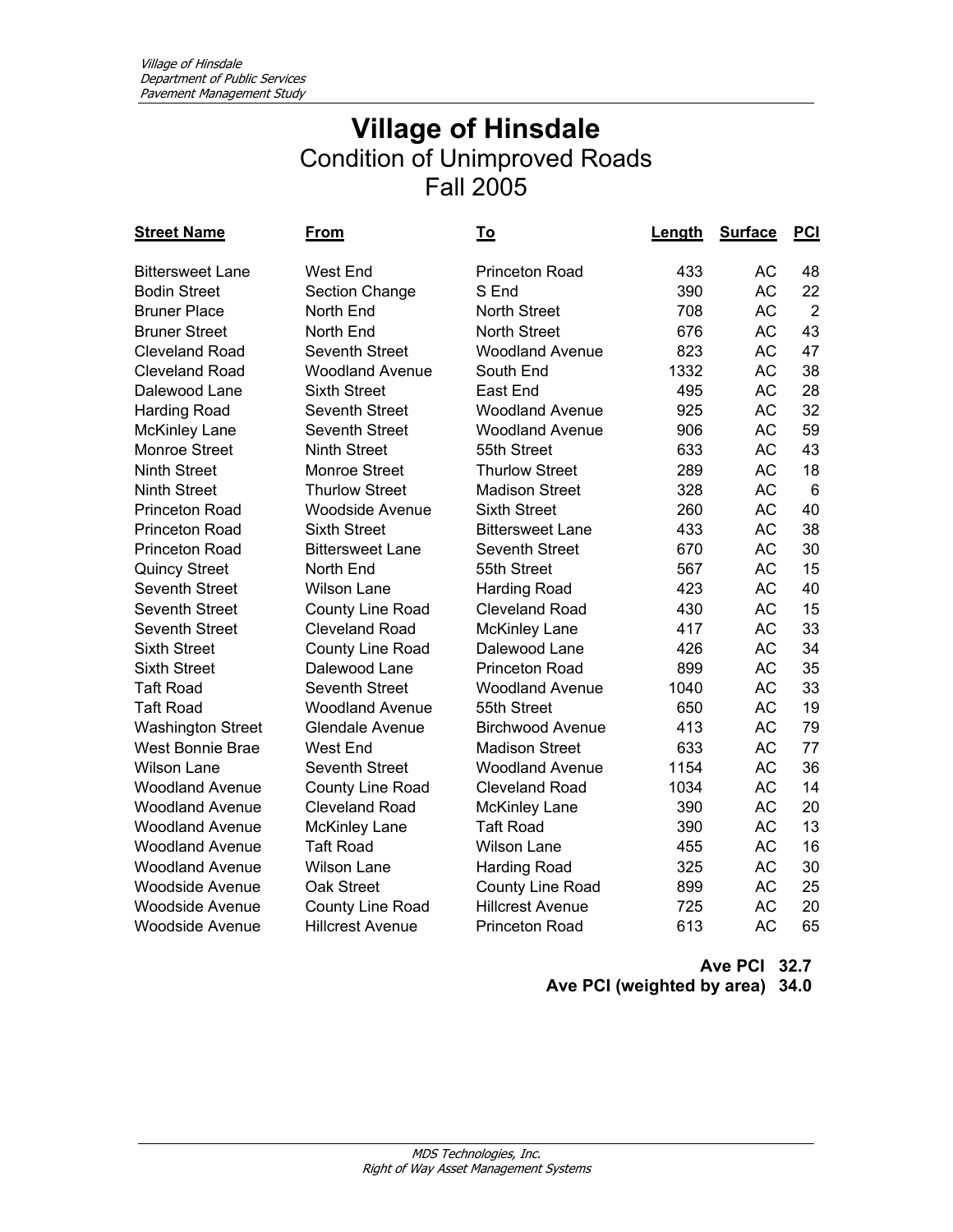Appendix B Five Year Rehabilitation Program \$1M Annual Budget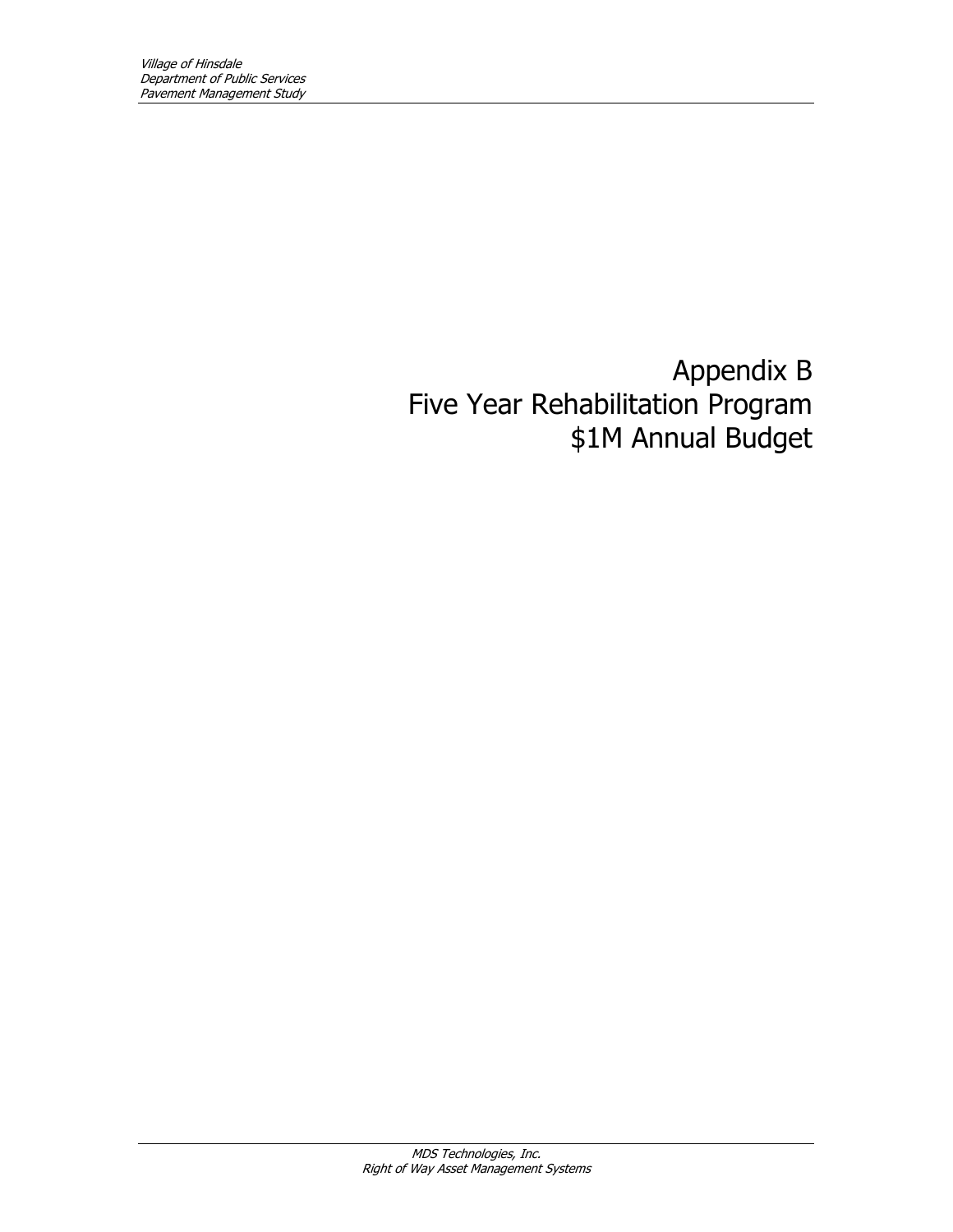| <b>Street</b><br><b>Name</b> | <u>From</u>            | <u>To</u>                | Surf.<br><u>Type</u> | <b>PCI</b><br><b>Prior</b> | <b>Estimated</b><br>Cost | Rehabilitation<br><b>Strategy</b> |
|------------------------------|------------------------|--------------------------|----------------------|----------------------------|--------------------------|-----------------------------------|
| Plan Year: 2006              |                        |                          |                      |                            |                          |                                   |
| <b>Monroe Street</b>         | North Street           | <b>Hickory Street</b>    | AC                   | 57                         | \$16,462                 | Mill + Fabric + $O/L$             |
| <b>Monroe Street</b>         | <b>Hickory Street</b>  | <b>Walnut Street</b>     | AC                   | 49                         | \$17,094                 | Mill + Fabric + O/L               |
| <b>Madison Street</b>        | <b>Warren Court</b>    | Morris Lane              | AC                   | 31                         | \$15,549                 | Mill + Fabric + O/L               |
| <b>Stough Street</b>         | <b>Chestnut Street</b> | <b>Town Place</b>        | AC                   | 37                         | \$17,831                 | Mill + Fabric + O/L               |
| <b>Stough Street</b>         | <b>Town Place</b>      | Railroad Avenue          | AC                   | 61                         | \$8,403                  | Mill + Fabric + O/L               |
| <b>Vine Street</b>           | <b>Second Street</b>   | <b>Third Street</b>      | AC                   | 27                         | \$60,642                 | Reconstruct: AC                   |
| <b>Grant Street</b>          | <b>Fourth Street</b>   | <b>Fifth Street</b>      | <b>AC</b>            | 37                         | \$19,235                 | Mill + Fabric + O/L               |
| <b>Grant Street</b>          | <b>Fifth Street</b>    | <b>Sixth Street</b>      | <b>PCC</b>           | 86                         | \$5,485                  | Overlay                           |
| <b>Grant Street</b>          | 55th Street            | 57th Street              | AC                   | 28                         | \$62,500                 | Mill + Fabric + O/L               |
| <b>Lincoln Street</b>        | Ogden Avenue           | <b>Center Street</b>     | <b>PCC</b>           | 33                         | \$10,268                 | Overlay                           |
| <b>Lincoln Street</b>        | <b>Center Street</b>   | <b>Lansing Street</b>    | <b>PCC</b>           | 35                         | \$8,902                  | Overlay                           |
| <b>Lincoln Street</b>        | <b>North Street</b>    | <b>Hickory Street</b>    | AC                   | 63                         | \$13,779                 | $Mill + O/L$                      |
| <b>Lincoln Street</b>        | Chicago Avenue         | <b>Chestnut Street</b>   | AC                   | 34                         | \$7,617                  | Mill + Fabric + O/L               |
| <b>Garfield Street</b>       | Chicago Avenue         | Hinsdale Avenue          | AC                   | 59                         | \$8,708                  | Mill + Fabric + $O/L$             |
| <b>Garfield Street</b>       | <b>First Street</b>    | <b>Third Street</b>      | <b>AC</b>            | 52                         | \$26,244                 | Mill + Fabric + O/L               |
| <b>Garfield Street</b>       | <b>Third Street</b>    | <b>Fourth Street</b>     | AC                   | 65                         | \$13,289                 | $Mill + O/L$                      |
| <b>Garfield Street</b>       | <b>Fourth Street</b>   | <b>Fifth Street</b>      | AC                   | 70                         | \$15,960                 | Fabric + O/L                      |
| <b>Garfield Street</b>       | <b>Fifth Street</b>    | <b>Sixth Street</b>      | AC                   | 60                         | \$9,967                  | $Mill + O/L$                      |
| <b>Garfield Street</b>       | <b>Sixth Street</b>    | <b>Ulm Place</b>         | AC                   | 45                         | \$13,041                 | Mill + Fabric + $O/L$             |
| <b>Garfield Street</b>       | Ulm Place              | <b>Seventh Street</b>    | AC                   | 35                         | \$13,446                 | Mill + Fabric + $O/L$             |
| <b>Garfield Street</b>       | Seventh Street         | <b>Eighth Street</b>     | <b>AC</b>            | 44                         | \$26,285                 | Mill + Fabric + O/L               |
| <b>Garfield Street</b>       | <b>Eighth Street</b>   | <b>Ninth Street</b>      | AC                   | 65                         | \$22,069                 | $Mill + O/L$                      |
| <b>Garfield Street</b>       | <b>Ninth Street</b>    | 55th Street              | <b>AC</b>            | 65                         | \$22,103                 | $Mill + O/L$                      |
| <b>Elm Street</b>            | <b>Hampton Place</b>   | <b>Hickory Street</b>    | <b>PCC</b>           | 32                         | \$2,619                  | Overlay                           |
| County Line Road             | <b>Walnut Street</b>   | Hill Grove Avenue        | <b>AC</b>            | 54                         | \$12,074                 | Mill + Fabric + O/L               |
| County Line Road             | 47th Street            | <b>County Line Court</b> | AC                   | 88                         | \$2,821                  | Overlay                           |
| County Line Road             | <b>First Street</b>    | <b>Third Street</b>      | AC                   | 65                         | \$27,391                 | $Mill + O/L$                      |
| County Line Road             | <b>Third Street</b>    | <b>Fourth Street</b>     | AC                   | 66                         | \$11,933                 | $Mill + O/L$                      |
| County Line Road             | <b>Sixth Street</b>    | Seventh Street           | AC                   | 58                         | \$18,274                 | Mill + Fabric + O/L               |
| County Line Road             | <b>Ninth Street</b>    | Pamela Circle            | AC                   | 72                         | \$9,360                  | Fabric + O/L                      |
| Warren Court                 | West End               | <b>Madison Street</b>    | <b>AC</b>            | 37                         | \$6,452                  | Mill + Fabric + O/L               |
| <b>Walnut Street</b>         | Oak Street             | County Line Road         | AC                   | 70                         | \$16,458                 | Fabric + O/L                      |
| Chicago Avenue               | Park Avenue            | Elm Street               | <b>PCC</b>           | 55                         | \$13,920                 | Overlay                           |
| Chicago Avenue               | Oak Street             | Countyline Road          | <b>PCC</b>           | 56                         | \$12,877                 | Overlay                           |
| <b>Chestnut Street</b>       | <b>Monroe Street</b>   | <b>Thurlow Street</b>    | <b>PCC</b>           | 29                         | \$89,587                 | Reconstruct: PCC                  |
| Hinsdale Avenue              | <b>Stough Street</b>   | <b>Quincy Street</b>     | <b>PCC</b>           | 60                         | \$8,620                  | Overlay                           |
| Hinsdale Avenue              | Monroe Street          | <b>Madison Street</b>    | <b>PCC</b>           | 45                         | \$9,145                  | Overlay                           |
| Hinsdale Avenue              | Vine Street            | <b>Grant Street</b>      | <b>PCC</b>           | 72                         | \$11,379                 | Overlay                           |
| <b>Fifth Street</b>          | <b>Grant Street</b>    | <b>Lincoln Street</b>    | AC                   | 27                         | \$85,982                 | Reconstruct: AC                   |
| <b>Eighth Street</b>         | Vine Street            | <b>Grant Street</b>      | <b>PCC</b>           | 78                         | \$6,036                  | Overlay                           |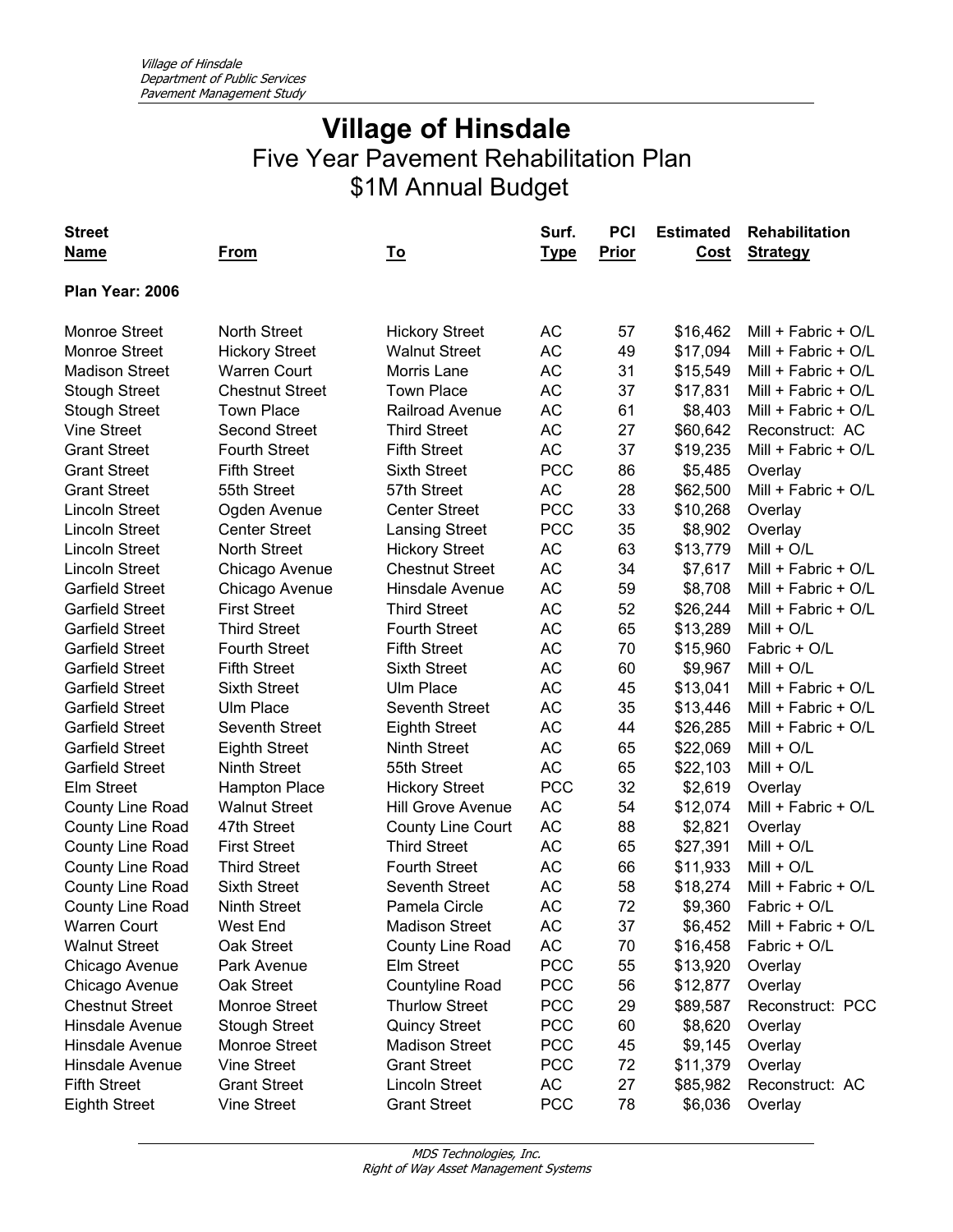| <b>Street</b>            |                        |                          | Surf.       | <b>PCI</b>         | <b>Estimated</b> | Rehabilitation      |
|--------------------------|------------------------|--------------------------|-------------|--------------------|------------------|---------------------|
| <u>Name</u>              | From                   | <u>To</u>                | <u>Type</u> | <b>Prior</b>       | Cost             | <b>Strategy</b>     |
| <b>Eighth Street</b>     | <b>Lincoln Street</b>  | <b>Washington Street</b> | <b>PCC</b>  | 28                 | \$128,879        | Reconstruct: PCC    |
| <b>Eighth Street</b>     | <b>Garfield Street</b> | Park Avenue              | <b>PCC</b>  | 32                 | \$12,698         | Overlay             |
| <b>Eighth Street</b>     | Park Avenue            | Elm Street               | <b>PCC</b>  | 35                 | \$12,451         | Overlay             |
| <b>Eighth Street</b>     | <b>Elm Street</b>      | Oak Street               | <b>PCC</b>  | 42                 | \$12,641         | Overlay             |
| <b>Eighth Street</b>     | Oak Street             | County Line Road         | <b>PCC</b>  | 31                 | \$12,147         | Overlay             |
| Railroad Avenue          | West End               | <b>AC/PCC Change</b>     | AC          | 27                 | \$32,487         | Reconstruct: AC     |
|                          |                        |                          |             | <b>2006 Total:</b> | \$991,107        |                     |
| Plan Year: 2007          |                        |                          |             |                    |                  |                     |
|                          |                        |                          |             |                    |                  |                     |
| <b>Quincy Street</b>     | <b>North Street</b>    | <b>Hickory Street</b>    | AC          | 28                 | \$16,006         | Mill + Fabric + O/L |
| <b>Bruner Street</b>     | <b>Eighth Street</b>   | <b>Ninth Street</b>      | <b>AC</b>   | 29                 | \$22,218         | Mill + Fabric + O/L |
| <b>Thurlow Street</b>    | Chicago Avenue         | <b>Chestnut Street</b>   | <b>PCC</b>  | 31                 | \$11,711         | Overlay             |
| <b>Stough Street</b>     | <b>Quincy Street</b>   | Maple Street             | AC          | 30                 | \$21,762         | Mill + Fabric + O/L |
| <b>Vine Street</b>       | Ogden Avenue           | <b>Center Street</b>     | <b>AC</b>   | 30                 | \$9,126          | Mill + Fabric + O/L |
| <b>Vine Street</b>       | <b>AC/PCC Change</b>   | <b>Ayres Street</b>      | <b>PCC</b>  | 30                 | \$3,796          | Overlay             |
| <b>Vine Street</b>       | <b>Ayres Street</b>    | <b>AC/PCC Change</b>     | <b>PCC</b>  | 28                 | \$50,294         | Reconstruct: PCC    |
| <b>Vine Street</b>       | Hinsdale Avenue        | <b>Second Street</b>     | AC          | 30                 | \$17,375         | Mill + Fabric + O/L |
| <b>Washington Street</b> | Ogden Avenue           | Minneola                 | <b>PCC</b>  | 29                 | \$286,049        | Reconstruct: PCC    |
| <b>Washington Street</b> | Minneola Street        | <b>Lansing Street</b>    | <b>PCC</b>  | 35                 | \$4,365          | Overlay             |
| <b>Giddings Avenue</b>   | North End              | 58th Street              | AC          | 50                 | \$7,371          | Mill + Fabric + O/L |
| Jefferson Street         | <b>Fuller Road</b>     | Minneola Street          | <b>AC</b>   | 35                 | \$27,975         | Mill + Fabric + O/L |
| <b>Center Street</b>     | <b>Lincoln Street</b>  | <b>Washington Street</b> | <b>PCC</b>  | 31                 | \$9,775          | Overlay             |
| Lansing Street           | Lincoln Street         | <b>Washington Street</b> | <b>PCC</b>  | 33                 | \$9,338          | Overlay             |
| <b>Ayres Street</b>      | <b>Grant Street</b>    | <b>AC/PCC Change</b>     | <b>PCC</b>  | 29                 | \$91,159         | Reconstruct: PCC    |
| <b>Hickory Street</b>    | <b>Adams Street</b>    | Monroe Street            | <b>AC</b>   | 34                 | \$22,920         | Mill + Fabric + O/L |
| <b>Bobolink Drive</b>    | County Line Road       | Phillippa Street         | <b>AC</b>   | 30                 | \$11,162         | Mill + Fabric + O/L |
| <b>Walnut Street</b>     | <b>Adams Street</b>    | Monroe Street            | AC          | 29                 | \$22,464         | Mill + Fabric + O/L |
| <b>Walnut Street</b>     | <b>Clay Street</b>     | Vine Street              | <b>PCC</b>  | 31                 | \$6,529          | Overlay             |
| <b>Walnut Street</b>     | <b>Lincoln Street</b>  | <b>Washington Street</b> | AC          | 28                 | \$14,040         | Mill + Fabric + O/L |
| <b>Walnut Street</b>     | Park Avenue            | <b>Elm Street</b>        | <b>AC</b>   | 32                 | \$23,026         | Mill + Fabric + O/L |
| <b>Chestnut Street</b>   | <b>Bodin Street</b>    | Monroe Street            | <b>PCC</b>  | 31                 | \$6,282          | Overlay             |
| <b>Chestnut Street</b>   | <b>Thurlow Street</b>  | <b>Madison Street</b>    | <b>PCC</b>  | 29                 | \$105,304        | Reconstruct: PCC    |
| Hinsdale Avenue          | Jackson Street         | <b>Stough Street</b>     | <b>PCC</b>  | 33                 | \$4,612          | Overlay             |
| <b>First Street</b>      | <b>Garfield Street</b> | <b>Blaine Street</b>     | AC          | 28                 | \$16,632         | Mill + Fabric + O/L |
| <b>First Street</b>      | County Line Road       | Princeton Road           | AC          | 35                 | \$23,026         | Mill + Fabric + O/L |
| <b>Second Street</b>     | <b>Thurlow Street</b>  | <b>Madison Street</b>    | AC          | 30                 | \$9,126          | Mill + Fabric + O/L |
| <b>Second Street</b>     | <b>Vine Street</b>     | <b>Grant Street</b>      | AC          | 30                 | \$12,320         | Mill + Fabric + O/L |
| <b>Fourth Street</b>     | Park Avenue            | Elm Street               | AC          | 35                 | \$19,586         | Mill + Fabric + O/L |
| <b>Sixth Street</b>      | <b>Clay Street</b>     | <b>Vine Street</b>       | <b>PCC</b>  | 34                 | \$7,402          | Overlay             |
| Seventh Street           | <b>Grant Street</b>    | Lincoln Street           | <b>PCC</b>  | 30                 | \$4,536          | Overlay             |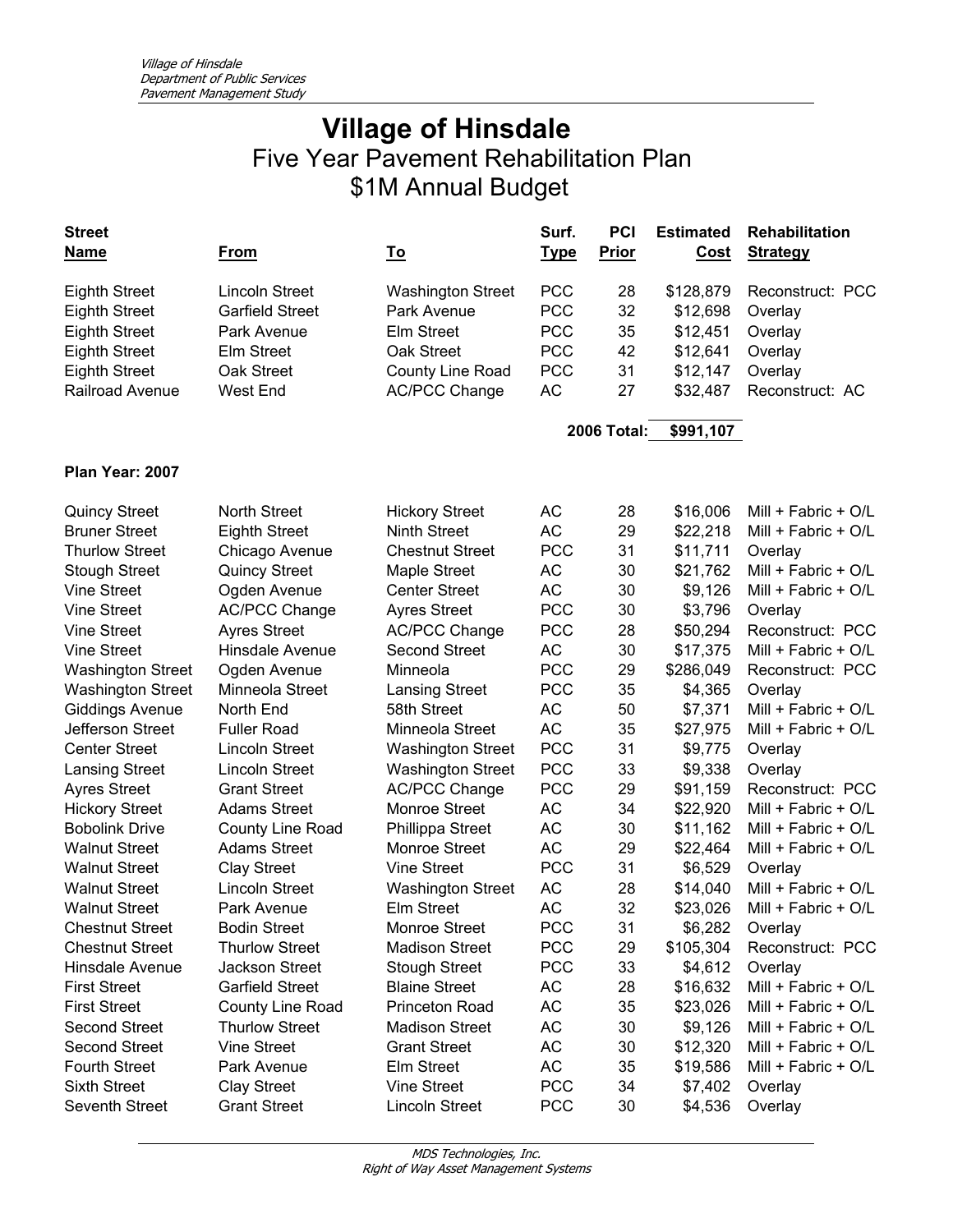| <b>Street</b><br><b>Name</b> | <u>From</u>             | <u>To</u>              | Surf.<br><u>Type</u> | PCI<br><b>Prior</b> | <b>Estimated</b><br>Cost | <b>Rehabilitation</b><br><b>Strategy</b> |
|------------------------------|-------------------------|------------------------|----------------------|---------------------|--------------------------|------------------------------------------|
| Pamela Circle                | <b>West End</b>         | County Line Road       | AC                   | 33                  | \$17,269                 | Mill + Fabric + O/L                      |
| Pamela Circle                | <b>County Line Road</b> | East End               | <b>AC</b>            | 32                  | \$19,094                 | Mill + Fabric + O/L                      |
| <b>Charleston Road</b>       | <b>West End</b>         | County Line Road       | <b>AC</b>            | 28                  | \$66,042                 | Mill + Fabric + O/L                      |
|                              |                         |                        |                      | <b>2007 Total:</b>  | \$999,692                |                                          |
| Plan Year: 2008              |                         |                        |                      |                     |                          |                                          |
| <b>Maumell Street</b>        | Garfield Avenue         | <b>York Road</b>       | <b>PCC</b>           | 47                  | \$9,718                  | Overlay                                  |
| <b>Quincy Street</b>         | <b>Chestnut Street</b>  | <b>Town Place</b>      | <b>PCC</b>           | 51                  | \$8,902                  | Overlay                                  |
| <b>Bruner Street</b>         | Ninth Street            | S End                  | AC                   | 44                  | \$17,971                 | Mill + Fabric + O/L                      |
| <b>Adams Street</b>          | North End               | <b>North Street</b>    | <b>AC</b>            | 33                  | \$31,344                 | Mill + Fabric + O/L                      |
| <b>Monroe Street</b>         | <b>Eighth Street</b>    | <b>Ninth Street</b>    | <b>AC</b>            | 34                  | \$20,930                 | Mill + Fabric + O/L                      |
| <b>Madison Street</b>        | Canterbury Court        | Bonnie Brae Road       | <b>AC</b>            | 58                  | \$12,531                 | Mill + Fabric + O/L                      |
| <b>Thurlow Street</b>        | <b>Eighth Street</b>    | <b>Ninth Street</b>    | AC                   | 54                  | \$22,675                 | Mill + Fabric + O/L                      |
| Jackson Street               | <b>Eighth Street</b>    | South End              | AC                   | 52                  | \$20,393                 | Mill + Fabric + O/L                      |
| <b>Grant Street</b>          | <b>Center Street</b>    | <b>Ayres Street</b>    | <b>PCC</b>           | 39                  | \$17,727                 | Overlay                                  |
| <b>Lincoln Street</b>        | <b>Fifth Street</b>     | <b>Sixth Street</b>    | <b>AC</b>            | 41                  | \$10,249                 | Mill + Fabric + O/L                      |
| <b>Washington Street</b>     | <b>Third Street</b>     | <b>Fourth Street</b>   | <b>AC</b>            | 44                  | \$13,829                 | Mill + Fabric + O/L                      |
| Radcliffe Way                | Ravine Road             | <b>Hickory Street</b>  | <b>PCC</b>           | 35                  | \$12,944                 | Overlay                                  |
| Park Avenue                  | Chicago Avenue          | <b>First Street</b>    | <b>AC</b>            | 36                  | \$21,973                 | Mill + Fabric + O/L                      |
| Park Avenue                  | <b>Third Street</b>     | <b>Fourth Street</b>   | <b>AC</b>            | 57                  | \$16,567                 | Mill + Fabric + O/L                      |
| Park Avenue                  | <b>Eighth Street</b>    | <b>Ninth Street</b>    | <b>PCC</b>           | 53                  | \$12,451                 | Overlay                                  |
| Oak Street                   | <b>Third Street</b>     | <b>Fourth Street</b>   | <b>AC</b>            | 48                  | \$18,884                 | Mill + Fabric + O/L                      |
| Oak Street                   | <b>Fourth Street</b>    | <b>Woodside Avenue</b> | AC                   | 49                  | \$11,408                 | Mill + Fabric + O/L                      |
| Oak Street                   | <b>Woodside Avenue</b>  | <b>Sixth Street</b>    | AC                   | 45                  | \$13,689                 | Mill + Fabric + O/L                      |
| Jefferson Street             | North End               | <b>Fuller Road</b>     | AC                   | 42                  | \$27,167                 | Mill + Fabric + O/L                      |
| <b>Princeton Road</b>        | N End                   | <b>First Street</b>    | AC                   | 34                  | \$24,746                 | Mill + Fabric + O/L                      |
| Columbia Avenue              | <b>First Street</b>     | <b>Third Street</b>    | AC                   | 43                  | \$22,464                 | Mill + Fabric + O/L                      |
| Wedgewood Court              | <b>West End</b>         | <b>Madison Street</b>  | <b>AC</b>            | 49                  | \$6,318                  | Mill + Fabric + O/L                      |
| <b>North Street</b>          | <b>West End</b>         | <b>Quincy Street</b>   | <b>AC</b>            | 52                  | \$5,300                  | Mill + Fabric + O/L                      |
| <b>Center Street</b>         | <b>Vine Street</b>      | <b>Grant Street</b>    | <b>PCC</b>           | 41                  | \$7,915                  | Overlay                                  |
| <b>Center Street</b>         | <b>Grant Street</b>     | Lincoln Street         | <b>PCC</b>           | 46                  | \$7,535                  | Overlay                                  |
| <b>Ayres Street</b>          | <b>Vine Street</b>      | <b>Grant Street</b>    | <b>PCC</b>           | 47                  | \$7,402                  | Overlay                                  |
| <b>Hickory Street</b>        | <b>Bruner Street</b>    | <b>Adams Street</b>    | AC                   | 43                  | \$22,675                 | Mill + Fabric + O/L                      |
| <b>Hickory Street</b>        | Monroe Street           | <b>Madison Street</b>  | AC                   | 47                  | \$27,273                 | Mill + Fabric + O/L                      |
| <b>Hickory Street</b>        | <b>Madison Street</b>   | <b>Clay Street</b>     | AC                   | 58                  | \$15,444                 | Mill + Fabric + $O/L$                    |
| The Lane                     | Oak Street              | County Line Road       | <b>PCC</b>           | 36                  | \$12,641                 | Overlay                                  |
| Ravine Road                  | <b>Garfield Street</b>  | Radcliffe Way          | <b>PCC</b>           | 44                  | \$8,161                  | Overlay                                  |
| Ravine Road                  | Radcliffe Way           | <b>Forest Road</b>     | <b>PCC</b>           | 50                  | \$8,655                  | Overlay                                  |
| Ravine Road                  | Elm Street              | Oak Street (W)         | <b>PCC</b>           | 56                  | \$14,691                 | Overlay                                  |
| Ravine Road                  | Oak Street (E)          | County Line Road       | <b>PCC</b>           | 42                  | \$7,402                  | Overlay                                  |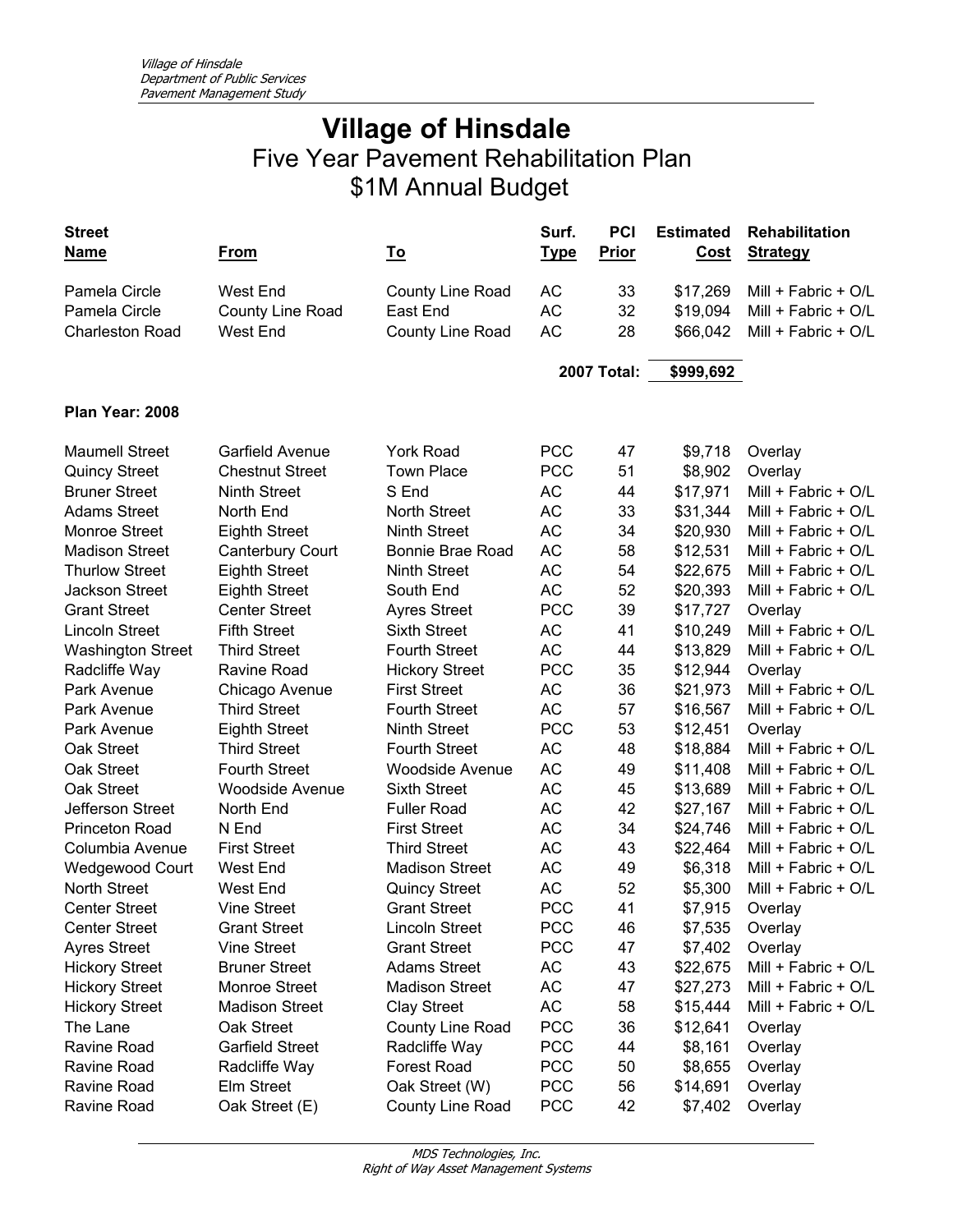| <b>Street</b>          |                          |                          | Surf.       | <b>PCI</b>   | <b>Estimated</b> | <b>Rehabilitation</b> |
|------------------------|--------------------------|--------------------------|-------------|--------------|------------------|-----------------------|
| <b>Name</b>            | <b>From</b>              | <u>To</u>                | <b>Type</b> | <b>Prior</b> | <b>Cost</b>      | <b>Strategy</b>       |
| <b>Walnut Street</b>   | <b>Bruner Street</b>     | <b>Adams Street</b>      | <b>AC</b>   | 51           | \$14,953         | Mill + Fabric + O/L   |
| <b>Walnut Street</b>   | <b>Madison Street</b>    | <b>Clay Street</b>       | <b>PCC</b>  | 35           | \$8,655          | Overlay               |
| <b>Walnut Street</b>   | <b>Garfield Street</b>   | Park Avenue              | <b>AC</b>   | 45           | \$22,780         | Mill + Fabric + O/L   |
| Chicago Avenue         | <b>Orchard Place</b>     | Oak Street               | <b>PCC</b>  | 50           | \$6,602          | Overlay               |
| <b>Chestnut Street</b> | <b>Quincy Street</b>     | <b>Bruner Street</b>     | <b>PCC</b>  | 43           | \$6,093          | Overlay               |
| <b>First Street</b>    | <b>Sharron Court</b>     | Springlake Avenue        | <b>AC</b>   | 46           | \$11,267         | Mill + Fabric + O/L   |
| <b>First Street</b>    | Springlake Avenue        | Columbia Avenue          | <b>AC</b>   | 57           | \$10,600         | Mill + Fabric + O/L   |
| <b>Second Street</b>   | Monroe Street            | <b>Thurlow Street</b>    | <b>AC</b>   | 33           | \$11,408         | Mill + Fabric + $O/L$ |
| <b>Second Street</b>   | <b>Madison Street</b>    | <b>Clay Street</b>       | <b>AC</b>   | 46           | \$13,935         | Mill + Fabric + O/L   |
| <b>Third Street</b>    | Park Avenue              | Elm Street               | <b>AC</b>   | 56           | \$24,640         | Mill + Fabric + O/L   |
| <b>Third Street</b>    | Elm Street               | Oak Street               | <b>AC</b>   | 56           | \$10,460         | Mill + Fabric + O/L   |
| <b>Third Street</b>    | Springlake Avenue        | Columbia Avenue          | <b>AC</b>   | 45           | \$15,304         | Mill + Fabric + O/L   |
| <b>Fourth Street</b>   | Jackson Street           | <b>Stough Street</b>     | <b>PCC</b>  | 42           | \$5,599          | Overlay               |
| <b>Fourth Street</b>   | <b>Madison Street</b>    | <b>Clay Street</b>       | <b>AC</b>   | 39           | \$13,689         | Mill + Fabric + O/L   |
| <b>Fourth Street</b>   | <b>Grant Street</b>      | <b>Lincoln Street</b>    | <b>AC</b>   | 47           | \$13,584         | Mill + Fabric + $O/L$ |
| <b>Fourth Street</b>   | <b>Lincoln Street</b>    | <b>Washington Street</b> | <b>AC</b>   | 47           | \$14,040         | Mill + Fabric + O/L   |
| <b>Fourth Street</b>   | <b>Washington Street</b> | <b>Garfield Street</b>   | <b>AC</b>   | 39           | \$19,094         | Mill + Fabric + $O/L$ |
| <b>Fourth Street</b>   | Elm Street               | Oak Street               | <b>AC</b>   | 46           | \$17,269         | Mill + Fabric + O/L   |
| <b>Fifth Street</b>    | Park Avenue              | <b>Fourth Street</b>     | <b>AC</b>   | 58           | \$8,880          | Mill + Fabric + O/L   |
| <b>Sixth Street</b>    | <b>Jackson Street</b>    | <b>Stough Street</b>     | <b>AC</b>   | 55           | \$10,811         | Mill + Fabric + O/L   |
| <b>Sixth Street</b>    | Vine Street              | <b>Grant Street</b>      | <b>PCC</b>  | 54           | \$8,029          | Overlay               |
| Seventh Street         | Jackson Street           | <b>Stough Street</b>     | <b>PCC</b>  | 57           | \$6,093          | Overlay               |
| <b>Seventh Street</b>  | <b>Stough Street</b>     | <b>Quincy Street</b>     | <b>PCC</b>  | 45           | \$5,922          | Overlay               |
| Seventh Street         | Monroe Street            | <b>Thurlow Street</b>    | <b>AC</b>   | 55           | \$11,618         | Mill + Fabric + O/L   |
| Seventh Street         | <b>Thurlow Street</b>    | <b>Madison Street</b>    | <b>AC</b>   | 44           | \$10,249         | Mill + Fabric + O/L   |
| Seventh Street         | <b>Taft Road</b>         | <b>Wilson Lane</b>       | <b>AC</b>   | 39           | \$16,168         | Mill + Fabric + O/L   |
| <b>Eighth Street</b>   | <b>Bruner Street</b>     | <b>Adams Street</b>      | <b>PCC</b>  | 39           | \$6,225          | Overlay               |
| <b>Eighth Place</b>    | <b>Madison Street</b>    | East End                 | <b>AC</b>   | 41           | \$12,074         | Mill + Fabric + O/L   |
| <b>Ninth Street</b>    | <b>Garfield Street</b>   | Park Avenue              | <b>AC</b>   | 43           | \$22,113         | Mill + Fabric + O/L   |
| 58th Street            | <b>Garfield Street</b>   | <b>Giddings Avenue</b>   | <b>AC</b>   | 52           | \$10,144         | Mill + Fabric + O/L   |
| 58th Street            | <b>Giddings Avenue</b>   | East End                 | <b>AC</b>   | 58           | \$22,113         | Mill + Fabric + O/L   |
| 59th Street            | <b>Grant Street</b>      | <b>Washington Street</b> | <b>AC</b>   | 51           | \$25,250         | Mill + Fabric + O/L   |
| 59th Street            | <b>Washington Street</b> | <b>Garfield Street</b>   | <b>AC</b>   | 56           | \$24,268         | Mill + Fabric + O/L   |
| Garfield Avenue        | <b>Maumell Street</b>    | Minneola Street          | <b>PCC</b>  | 45           | \$7,915          | Overlay               |
| Garfield Avenue        | Minneola Street          | The Lane                 | <b>PCC</b>  | 44           | \$7,782          | Overlay               |
| <b>Ninth Street</b>    | <b>Grant Street</b>      | <b>Lincoln Street</b>    | <b>PCC</b>  | 57           | \$6,966          | Overlay               |
|                        |                          |                          |             |              |                  |                       |
|                        |                          |                          |             |              |                  |                       |

**2008 Total: \$982,562**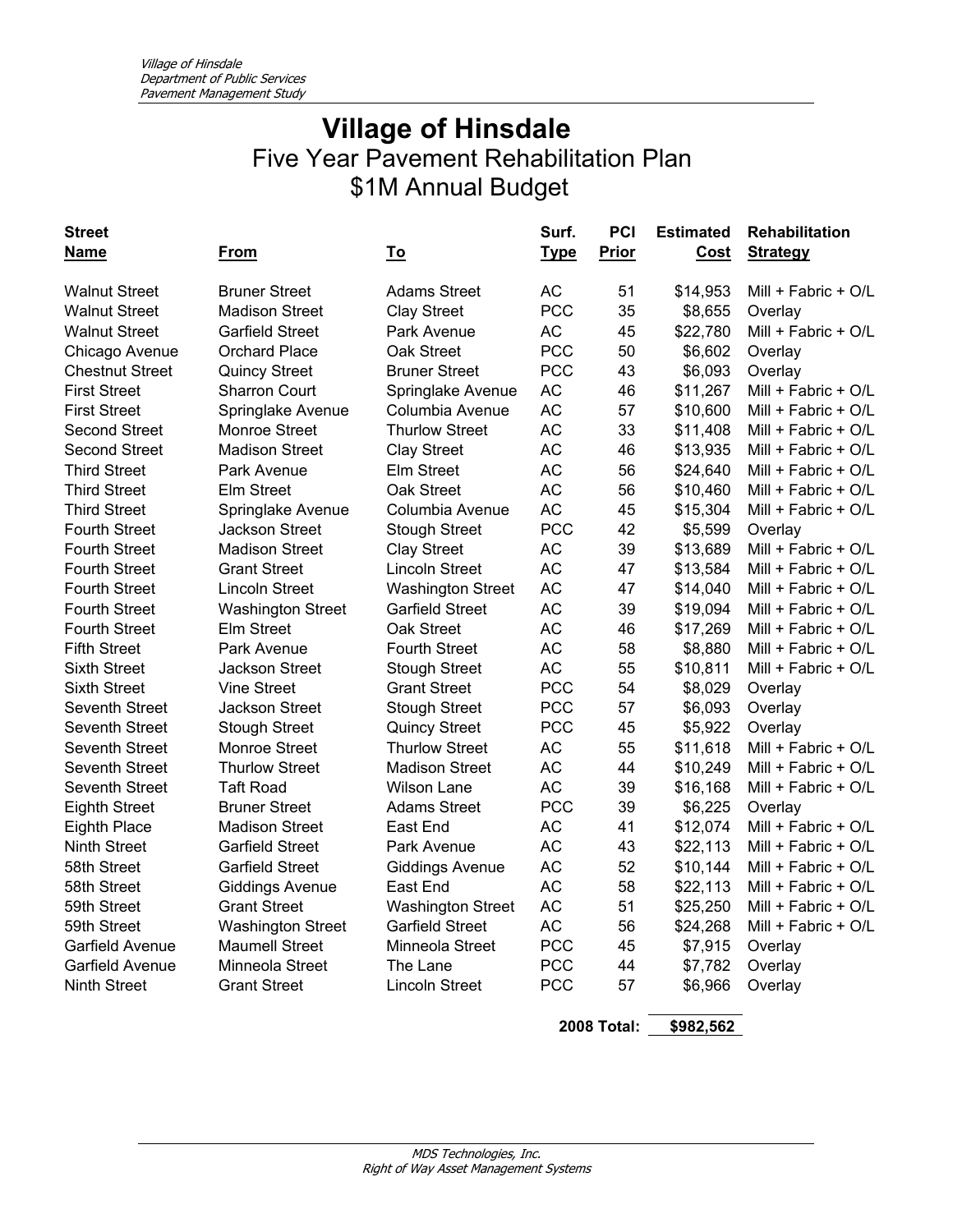| <b>Street</b><br><b>Name</b> | From                     | <u>To</u>                | Surf.<br><u>Type</u> | <b>PCI</b><br>Prior | <b>Estimated</b><br>Cost | Rehabilitation<br><b>Strategy</b> |
|------------------------------|--------------------------|--------------------------|----------------------|---------------------|--------------------------|-----------------------------------|
| Plan Year: 2009              |                          |                          |                      |                     |                          |                                   |
|                              |                          |                          |                      |                     |                          |                                   |
| <b>Bruner Street</b>         | Seventh Street           | <b>Eighth Street</b>     | <b>PCC</b>           | 69                  | \$12,318                 | Overlay                           |
| <b>Bodin Street</b>          | <b>Fourth Street</b>     | <b>Sixth Street</b>      | <b>PCC</b>           | 73                  | \$12,394                 | Overlay                           |
| <b>Bodin Street</b>          | <b>Seventh Street</b>    | <b>Eighth Street</b>     | <b>PCC</b>           | 88                  | \$12,261                 | Overlay                           |
| <b>Madison Street</b>        | Glendale Avenue          | Birchwood Road           | <b>AC</b>            | 63                  | \$10,489                 | $Mill + O/L$                      |
| <b>Madison Street</b>        | <b>Birchwood Road</b>    | <b>Briargate Terrace</b> | <b>AC</b>            | 59                  | \$12,531                 | Mill + Fabric + O/L               |
| <b>Madison Street</b>        | <b>Briargate Terrace</b> | Canterbury Court         | <b>AC</b>            | 64                  | \$10,489                 | $Mill + O/L$                      |
| <b>Thurlow Street</b>        | <b>Second Street</b>     | <b>Fourth Street</b>     | <b>AC</b>            | 56                  | \$20,849                 | Mill + Fabric + O/L               |
| <b>Stough Street</b>         | Railroad Avenue          | Hinsdale Avenue          | <b>PCC</b>           | 19                  | \$20,432                 | Reconstruct: PCC                  |
| <b>Vine Street</b>           | <b>Eighth Street</b>     | South End                | AC                   | 64                  | \$12,633                 | $Mill + O/L$                      |
| <b>Clay Street</b>           | <b>Walnut Street</b>     | Maple Street             | <b>AC</b>            | 56                  | \$18,428                 | Mill + Fabric + O/L               |
| <b>Clay Street</b>           | <b>Fourth Street</b>     | <b>Sixth Street</b>      | <b>PCC</b>           | 65                  | \$14,747                 | Overlay                           |
| <b>Lincoln Street</b>        | <b>Lansing Street</b>    | <b>AC/PCC Change</b>     | <b>PCC</b>           | 19                  | \$72,298                 | Reconstruct: PCC                  |
| <b>Lincoln Street</b>        | <b>Ayres Street</b>      | North Street             | <b>AC</b>            | 24                  | \$90,314                 | Reconstruct: AC                   |
| <b>Lincoln Street</b>        | <b>Hickory Street</b>    | <b>Walnut Street</b>     | <b>AC</b>            | 57                  | \$18,322                 | Mill + Fabric + O/L               |
| Park Avenue                  | <b>Hickory Street</b>    | <b>Walnut Street</b>     | <b>AC</b>            | 64                  | \$15,043                 | $Mill + O/L$                      |
| Park Avenue                  | <b>First Street</b>      | <b>Third Street</b>      | AC                   | 61                  | \$20,919                 | $Mill + O/L$                      |
| Park Avenue                  | <b>Fifth Street</b>      | <b>Sixth Street</b>      | AC                   | 67                  | \$10,782                 | $Mill + O/L$                      |
| Oak Street                   | Chicago Avenue           | <b>First Street</b>      | AC                   | 65                  | \$21,212                 | $Mill + O/L$                      |
| Oak Street                   | <b>First Street</b>      | <b>Third Street</b>      | AC                   | 66                  | \$15,983                 | $Mill + O/L$                      |
| Justina Street               | Ravine Road              | <b>Hickory Street</b>    | AC                   | 57                  | \$20,042                 | Mill + Fabric + O/L               |
| <b>Mills Street</b>          | <b>Hickory Street</b>    | <b>Walnut Street</b>     | <b>PCC</b>           | 73                  | \$9,718                  | Overlay                           |
| <b>Hickory Street</b>        | <b>Justina Street</b>    | <b>Mills Street</b>      | <b>AC</b>            | 65                  | \$8,579                  | $Mill + O/L$                      |
| <b>Bobolink Drive</b>        | Phillippa Street         | <b>Justina Street</b>    | <b>AC</b>            | 23                  | \$53,928                 | Reconstruct: AC                   |
| <b>Hampton Place</b>         | <b>Elm Street</b>        | Oak Street               | <b>PCC</b>           | 68                  | \$17,500                 | Overlay                           |
| <b>Walnut Street</b>         | County Line Road         | Phillippa Street         | AC                   | 62                  | \$9,343                  | $Mill + O/L$                      |
| <b>Walnut Street</b>         | Phillippa Street         | <b>Justina Street</b>    | <b>AC</b>            | 63                  | \$8,667                  | $Mill + O/L$                      |
| Maple Street                 | <b>Bruner Street</b>     | <b>Adams Street</b>      | AC                   | 77                  | \$8,710                  | Fabric + O/L                      |
| <b>Chestnut Street</b>       | <b>Stough Street</b>     | <b>Quincy Street</b>     | <b>AC</b>            | 61                  | \$9,255                  | $Mill + O/L$                      |
| Hinsdale Avenue              | <b>Quincy Street</b>     | <b>Bruner Street</b>     | <b>PCC</b>           | 70                  | \$8,699                  | Overlay                           |
| Hinsdale Avenue              | <b>Bruner Street</b>     | <b>Adams Street</b>      | <b>PCC</b>           | 62                  | \$8,883                  | Overlay                           |
| <b>Third Street</b>          | <b>Garfield Street</b>   | Park Avenue              | AC                   | 54                  | \$22,569                 | Mill + Fabric + O/L               |
| <b>Third Street</b>          | <b>Hillcrest Avenue</b>  | Princeton Road           | <b>PCC</b>           | 62                  | \$8,351                  | Overlay                           |
| <b>Fourth Street</b>         | <b>Garfield Street</b>   | Park Avenue              | AC                   | 65                  | \$21,771                 | $Mill + O/L$                      |
| <b>Fifth Street</b>          | <b>Garfield Street</b>   | Park Avenue              | AC                   | 61                  | \$23,122                 | $Mill + O/L$                      |
| <b>Sixth Street</b>          | <b>Quincy Street</b>     | <b>Bruner Street</b>     | AC                   | 58                  | \$11,267                 | Mill + Fabric + O/L               |
| <b>Bittersweet Lane</b>      | Princeton Road           | East End                 | AC                   | 67                  | \$10,606                 | $Mill + O/L$                      |
| Seventh Street               | <b>Quincy Street</b>     | <b>Bruner Street</b>     | <b>PCC</b>           | 63                  | \$5,979                  | Overlay                           |
| Seventh Street               | <b>Bruner Street</b>     | <b>Adams Street</b>      | <b>PCC</b>           | 65                  | \$6,169                  | Overlay                           |
| Seventh Street               | <b>Bodin Street</b>      | Monroe Street            | AC                   | 56                  | \$10,951                 | Mill + Fabric + O/L               |
| Seventh Street               | Park Avenue              | Elm Street               | <b>PCC</b>           | 87                  | \$12,451                 | Overlay                           |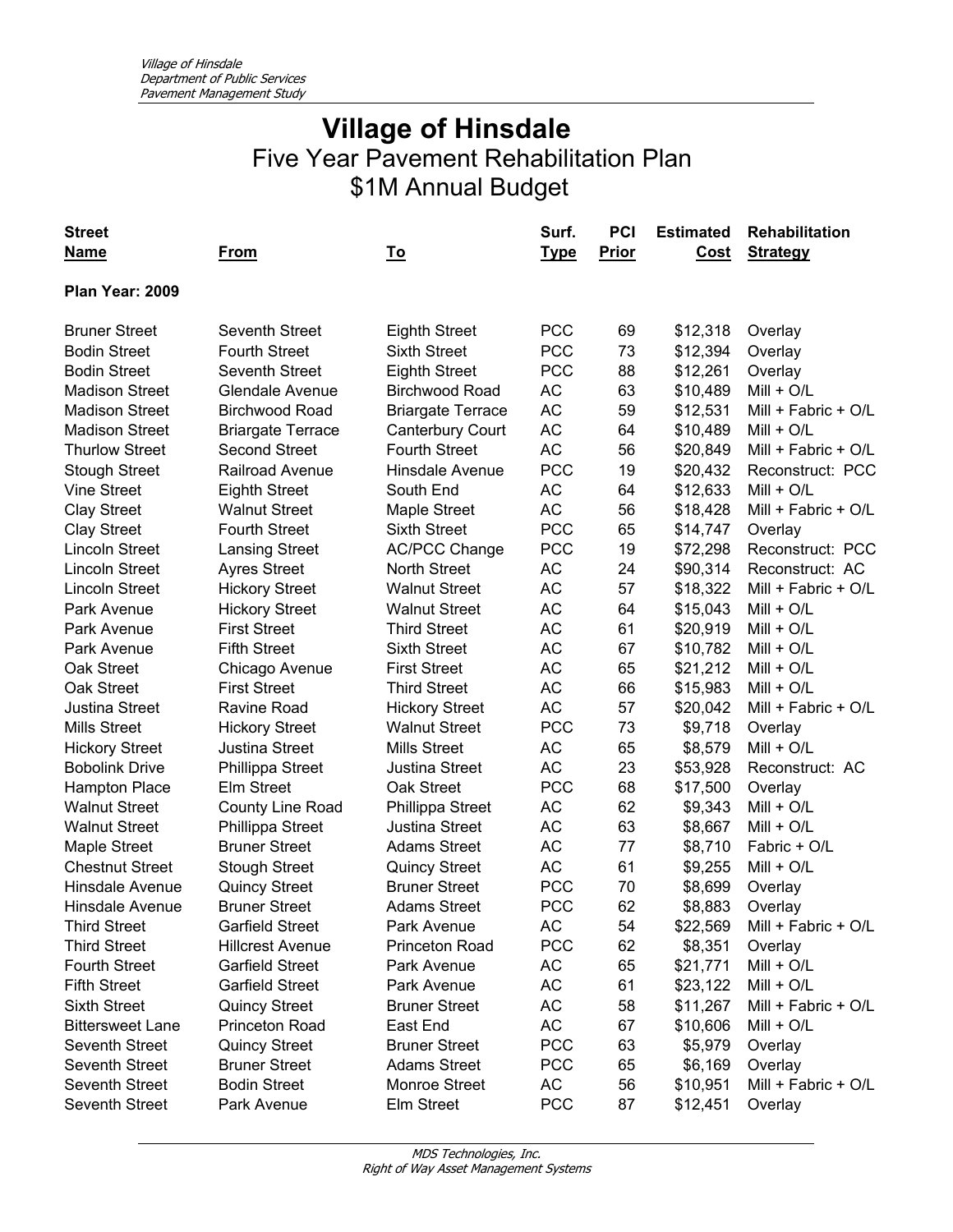| <b>Street</b><br><b>Name</b> | From                     | <u>To</u>                       | Surf.<br><u>Type</u> | <b>PCI</b><br><b>Prior</b> | <b>Estimated</b><br><u>Cost</u> | <b>Rehabilitation</b><br><b>Strategy</b> |
|------------------------------|--------------------------|---------------------------------|----------------------|----------------------------|---------------------------------|------------------------------------------|
| <b>Eighth Street</b>         | <b>Washington Street</b> | <b>Garfield Street</b>          | <b>PCC</b>           | 10                         | \$168,172                       | Reconstruct: PCC                         |
| <b>Ninth Street</b>          | <b>Washington Street</b> | <b>Garfield Street</b>          | AC                   | 55                         | \$19,340                        | Mill + Fabric + O/L                      |
| 59th Street                  | Old Surrey Road          | <b>Grant Street</b>             | AC                   | 57                         | \$26,465                        | Mill + Fabric + $O/L$                    |
| <b>Town Place</b>            | <b>Stough Street</b>     | <b>Bruner Street</b>            | AC                   | 58                         | \$21,762                        | Mill + Fabric + O/L                      |
| <b>Mills Street</b>          | The Lane                 | Ravine Road                     | AC                   | 75                         | \$13,910                        | Fabric + O/L                             |
| <b>Ninth Street</b>          | <b>Vine Street</b>       | <b>Grant Street</b>             | <b>AC</b>            | 62                         | \$15,278                        | $Mill + O/L$                             |
| <b>Washington Street</b>     | N End                    | 59th Street                     | AC                   | 60                         | \$19,332                        | $Mill + O/L$                             |
|                              |                          |                                 |                      |                            | 2009 Total: \$1,003,261         |                                          |
| Plan Year: 2010              |                          |                                 |                      |                            |                                 |                                          |
| <b>Bodin Street</b>          | <b>Ninth Street</b>      | <b>Section Change</b>           | AC                   | 11                         | \$21,658                        | Reconstruct: AC                          |
| <b>Grant Street</b>          | <b>Third Street</b>      | <b>Fourth Street</b>            | AC                   | 25                         | \$80,351                        | Reconstruct: AC                          |
| <b>Lincoln Street</b>        | <b>AC/PCC Change</b>     | <b>Ayres Street</b>             | AC                   | 1                          | \$50,896                        | Reconstruct: AC                          |
| Lincoln Street               | Maple Street             | Chicago Avenue                  | AC                   | 24                         | \$87,282                        | Reconstruct: AC                          |
| <b>Garfield Street</b>       | 55th Street              | 57th Street                     | AC                   | 25                         | \$327,619                       | Reconstruct: AC                          |
| <b>Princeton Road</b>        | <b>Third Street</b>      | <b>Woodside Avenue</b>          | AC                   | 3                          | \$159,836                       | Reconstruct: AC                          |
| <b>Eighth Street</b>         | <b>Madison Street</b>    | <b>Clay Street</b>              | AC                   | 7                          | \$133,630                       | Reconstruct: AC                          |
| Hill Grove Avenue            | Oak Street               | County Line Road                | AC                   | 6                          | \$137,745                       | Reconstruct: AC                          |
|                              |                          |                                 |                      | <b>2010 Total:</b>         | \$999,017                       |                                          |
|                              |                          | Five Year Total (2005 Dollars): |                      |                            | \$4,975,639                     |                                          |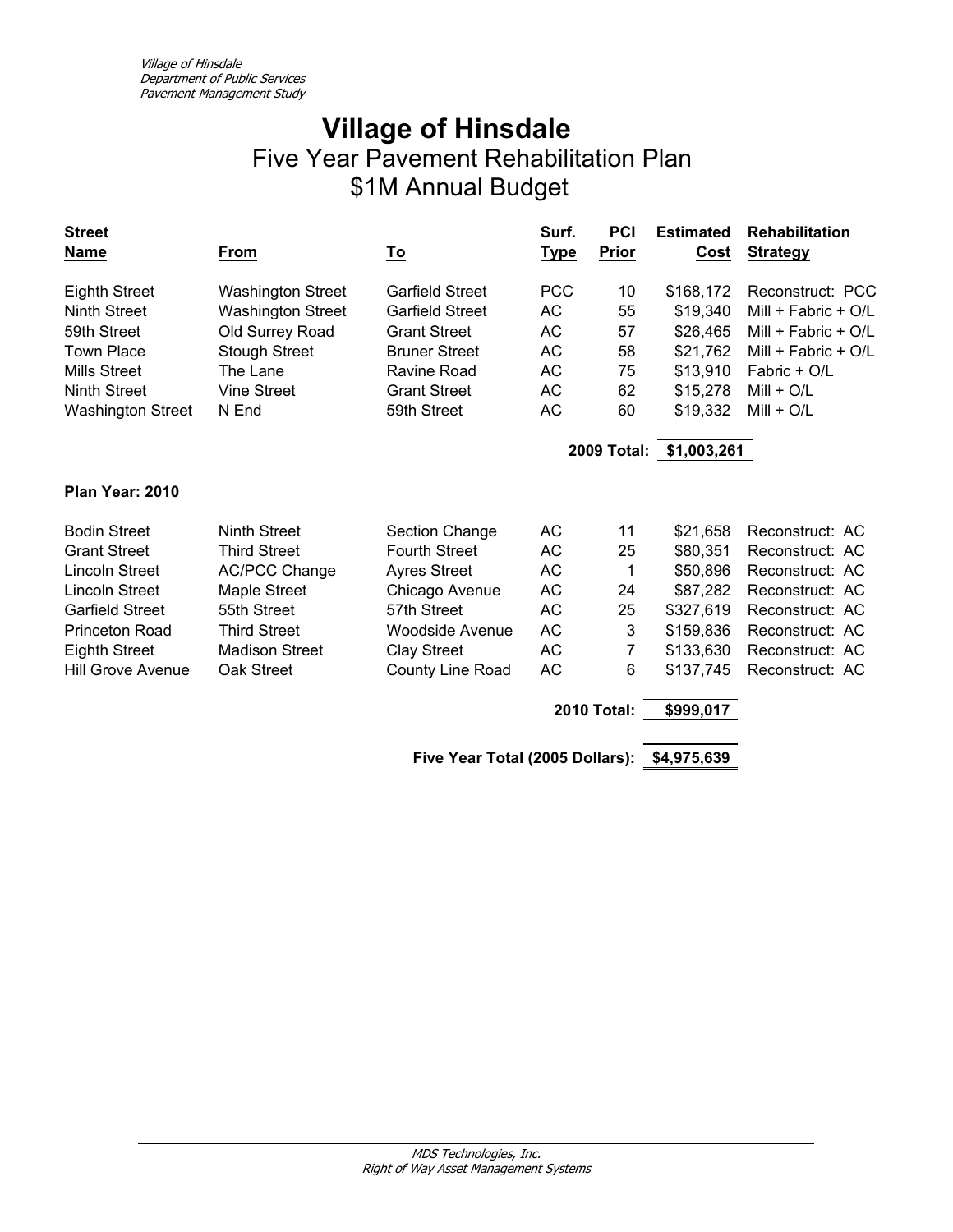| <b>Street</b>          |                        |                          | Surf.      |                    | <b>PCI</b> Estimated | <b>Rehabilitation</b> |
|------------------------|------------------------|--------------------------|------------|--------------------|----------------------|-----------------------|
| Name                   | <u>From</u>            | <u>To</u>                |            | <b>Type Before</b> | Cost                 | <b>Strategy</b>       |
| Plan Year: 2006        |                        |                          |            |                    |                      |                       |
| <b>Monroe Street</b>   | <b>North Street</b>    | <b>Hickory Street</b>    | AC         | 57                 | \$16,462             | Mill + Fabric + O/L   |
| <b>Monroe Street</b>   | <b>Hickory Street</b>  | <b>Walnut Street</b>     | <b>AC</b>  | 49                 | \$17,094             | Mill + Fabric + O/L   |
| <b>Madison Street</b>  | <b>Warren Court</b>    | Morris Lane              | <b>AC</b>  | 31                 | \$15,549             | Mill + Fabric + O/L   |
| <b>Stough Street</b>   | <b>Chestnut Street</b> | <b>Town Place</b>        | AC         | 37                 | \$17,831             | Mill + Fabric + O/L   |
| <b>Stough Street</b>   | <b>Town Place</b>      | Railroad Avenue          | AC         | 61                 | \$8,403              | Mill + Fabric + O/L   |
| <b>Vine Street</b>     | <b>Second Street</b>   | <b>Third Street</b>      | <b>AC</b>  | 27                 | \$60,642             | Reconstruct: AC       |
| <b>Grant Street</b>    | <b>Fourth Street</b>   | <b>Fifth Street</b>      | <b>AC</b>  | 37                 | \$19,235             | Mill + Fabric + O/L   |
| <b>Grant Street</b>    | <b>Fifth Street</b>    | <b>Sixth Street</b>      | <b>PCC</b> | 86                 | \$5,485              | Overlay               |
| <b>Grant Street</b>    | 55th Street            | 57th Street              | AC         | 28                 | \$62,500             | Mill + Fabric + O/L   |
| <b>Lincoln Street</b>  | Ogden Avenue           | <b>Center Street</b>     | <b>PCC</b> | 33                 | \$10,268             | Overlay               |
| <b>Lincoln Street</b>  | <b>Center Street</b>   | <b>Lansing Street</b>    | <b>PCC</b> | 35                 | \$8,902              | Overlay               |
| <b>Lincoln Street</b>  | <b>North Street</b>    | <b>Hickory Street</b>    | <b>AC</b>  | 63                 | \$13,779             | $Mill + O/L$          |
| Lincoln Street         | Chicago Avenue         | <b>Chestnut Street</b>   | <b>AC</b>  | 34                 | \$7,617              | Mill + Fabric + $O/L$ |
| <b>Garfield Street</b> | Chicago Avenue         | Hinsdale Avenue          | AC         | 59                 | \$8,708              | Mill + Fabric + O/L   |
| <b>Garfield Street</b> | <b>First Street</b>    | <b>Third Street</b>      | AC         | 52                 | \$26,244             | Mill + Fabric + O/L   |
| <b>Garfield Street</b> | <b>Third Street</b>    | <b>Fourth Street</b>     | <b>AC</b>  | 65                 | \$13,289             | $Mill + O/L$          |
| <b>Garfield Street</b> | <b>Fourth Street</b>   | <b>Fifth Street</b>      | AC         | 70                 | \$15,960             | Fabric + O/L          |
| <b>Garfield Street</b> | <b>Fifth Street</b>    | <b>Sixth Street</b>      | AC         | 60                 | \$9,967              | $Mill + O/L$          |
| <b>Garfield Street</b> | <b>Sixth Street</b>    | <b>Ulm Place</b>         | AC         | 45                 | \$13,041             | Mill + Fabric + O/L   |
| <b>Garfield Street</b> | Ulm Place              | Seventh Street           | AC         | 35                 | \$13,446             | Mill + Fabric + O/L   |
| <b>Garfield Street</b> | Seventh Street         | <b>Eighth Street</b>     | AC         | 44                 | \$26,285             | Mill + Fabric + O/L   |
| <b>Garfield Street</b> | <b>Eighth Street</b>   | <b>Ninth Street</b>      | AC         | 65                 | \$22,069             | $Mill + O/L$          |
| <b>Garfield Street</b> | <b>Ninth Street</b>    | 55th Street              | AC         | 65                 | \$22,103             | $Mill + O/L$          |
| Elm Street             | <b>Hampton Place</b>   | <b>Hickory Street</b>    | <b>PCC</b> | 32                 | \$2,619              | Overlay               |
| County Line Road       | <b>Walnut Street</b>   | Hill Grove Avenue        | AC         | 54                 | \$12,074             | Mill + Fabric + O/L   |
| County Line Road       | 47th Street            | <b>County Line Court</b> | <b>AC</b>  | 88                 | \$2,821              | Overlay               |
| County Line Road       | <b>First Street</b>    | <b>Third Street</b>      | AC         | 65                 | \$27,391             | $Mill + O/L$          |
| County Line Road       | <b>Third Street</b>    | <b>Fourth Street</b>     | AC         | 66                 | \$11,933             | $Mill + O/L$          |
| County Line Road       | <b>Sixth Street</b>    | Seventh Street           | AC         | 58                 | \$18,274             | Mill + Fabric + O/L   |
| County Line Road       | <b>Ninth Street</b>    | Pamela Circle            | AC         | 72                 | \$9,360              | Fabric + O/L          |
| <b>Warren Court</b>    | West End               | <b>Madison Street</b>    | <b>AC</b>  | 37                 | \$6,452              | Mill + Fabric + O/L   |
| <b>Walnut Street</b>   | Oak Street             | County Line Road         | AC         | 70                 | \$16,458             | Fabric + O/L          |
| Chicago Avenue         | Park Avenue            | Elm Street               | <b>PCC</b> | 55                 | \$13,920             | Overlay               |
| Chicago Avenue         | Oak Street             | Countyline Road          | <b>PCC</b> | 56                 | \$12,877             | Overlay               |
| <b>Chestnut Street</b> | <b>Monroe Street</b>   | <b>Thurlow Street</b>    | <b>PCC</b> | 29                 | \$89,587             | Reconstruct: PCC      |
| <b>Hinsdale Avenue</b> | <b>Stough Street</b>   | <b>Quincy Street</b>     | <b>PCC</b> | 60                 | \$8,620              | Overlay               |
| Hinsdale Avenue        | <b>Monroe Street</b>   | <b>Madison Street</b>    | <b>PCC</b> | 45                 | \$9,145              | Overlay               |
| Hinsdale Avenue        | <b>Vine Street</b>     | <b>Grant Street</b>      | <b>PCC</b> | 72                 | \$11,379             | Overlay               |
| <b>Fifth Street</b>    | <b>Grant Street</b>    | <b>Lincoln Street</b>    | AC         | 27                 | \$85,982             | Reconstruct: AC       |
| <b>Eighth Street</b>   | <b>Vine Street</b>     | <b>Grant Street</b>      | <b>PCC</b> | 78                 | \$6,036              | Overlay               |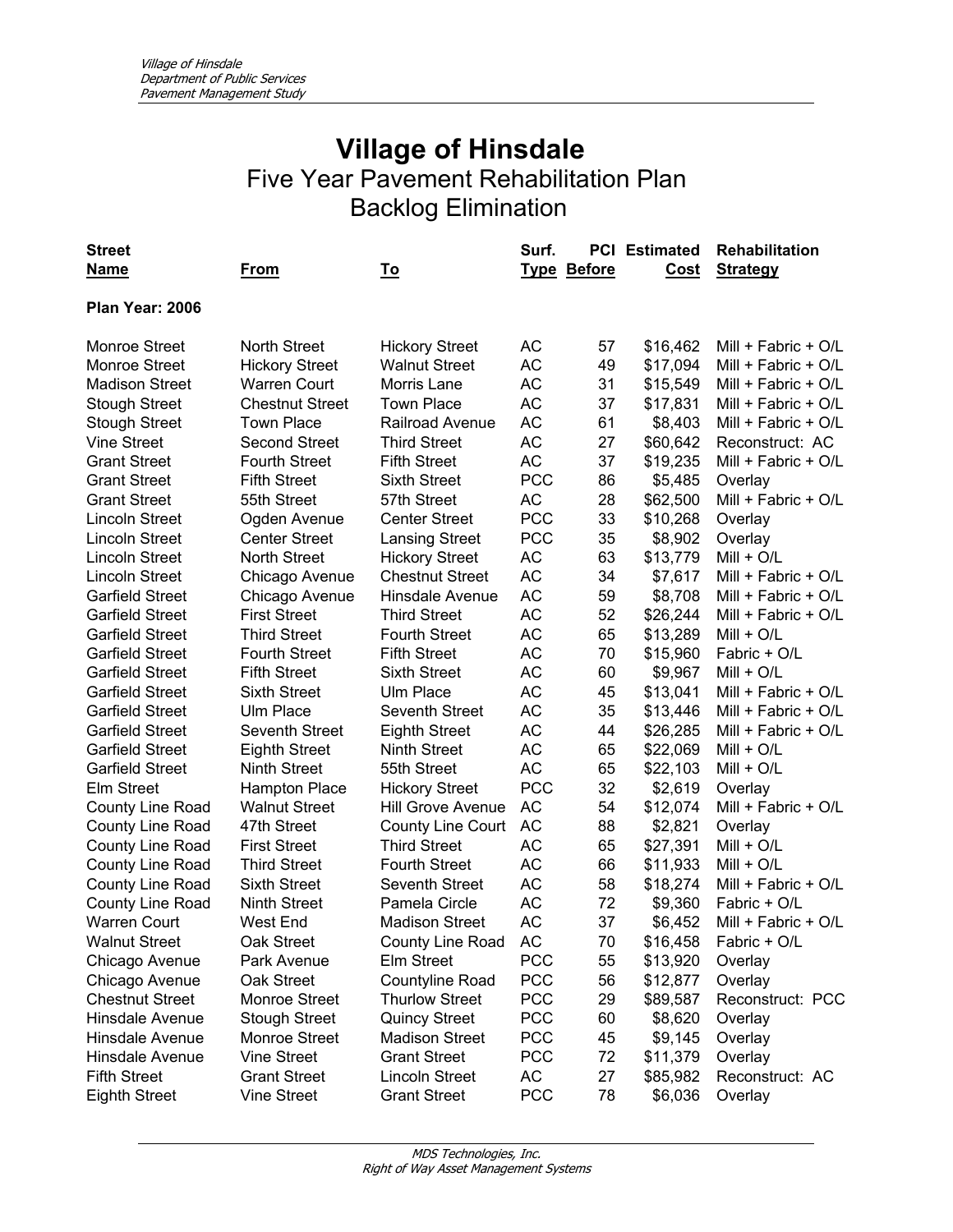| <b>Street</b><br><b>Name</b> | <u>From</u>              | <u>To</u>                | Surf.      | <b>Type Before</b> | <b>PCI</b> Estimated<br>Cost | Rehabilitation<br><b>Strategy</b> |
|------------------------------|--------------------------|--------------------------|------------|--------------------|------------------------------|-----------------------------------|
| <b>Eighth Street</b>         | Lincoln Street           | <b>Washington Street</b> | <b>PCC</b> | 28                 | \$128,879                    | Reconstruct: PCC                  |
| <b>Eighth Street</b>         | <b>Garfield Street</b>   | Park Avenue              | <b>PCC</b> | 32                 | \$12,698                     | Overlay                           |
| <b>Eighth Street</b>         | Park Avenue              | <b>Elm Street</b>        | <b>PCC</b> | 35                 | \$12,451                     | Overlay                           |
| <b>Eighth Street</b>         | Elm Street               | Oak Street               | <b>PCC</b> | 42                 | \$12,641                     | Overlay                           |
| <b>Eighth Street</b>         | Oak Street               | County Line Road         | <b>PCC</b> | 31                 | \$12,147                     | Overlay                           |
| Railroad Avenue              | <b>West End</b>          | <b>AC/PCC Change</b>     | AC         | 27                 | \$32,487                     | Reconstruct: AC                   |
|                              |                          |                          |            | <b>2006 Total:</b> | \$991,107                    |                                   |
| Plan Year: 2007              |                          |                          |            |                    |                              |                                   |
| <b>Ayres Street</b>          | <b>Grant Street</b>      | <b>AC/PCC Change</b>     | <b>PCC</b> | 29                 | \$91,159                     | Reconstruct: PCC                  |
| <b>Ayres Street</b>          | <b>AC/PCC Change</b>     | <b>Lincoln Street</b>    | <b>AC</b>  | 10                 | \$25,990                     | Reconstruct: AC                   |
| <b>Bobolink Drive</b>        | County Line Road         | Phillippa Street         | AC         | 30                 | \$68,872                     | Reconstruct: AC                   |
| <b>Bobolink Drive</b>        | Phillippa Street         | <b>Justina Street</b>    | AC         | 28                 | \$53,928                     | Reconstruct: AC                   |
| <b>Bodin Street</b>          | Chicago Avenue           | <b>Chestnut Street</b>   | <b>PCC</b> | 15                 | \$191,747                    | Reconstruct: PCC                  |
| <b>Bodin Street</b>          | <b>Pavement Change</b>   | <b>Ninth Street</b>      | AC         | 14                 | \$69,522                     | Reconstruct: AC                   |
| <b>Bodin Street</b>          | <b>Ninth Street</b>      | <b>Section Change</b>    | <b>AC</b>  | 16                 | \$21,658                     | Reconstruct: AC                   |
| <b>Bruner Street</b>         | <b>Eighth Street</b>     | <b>Ninth Street</b>      | <b>AC</b>  | 29                 | \$137,095                    | Reconstruct: AC                   |
| <b>Bruner Street</b>         | <b>Chestnut Street</b>   | <b>Town Place</b>        | <b>PCC</b> | 13                 | \$147,425                    | Reconstruct: PCC                  |
| <b>Charleston Road</b>       | <b>West End</b>          | County Line Road         | AC         | 28                 | \$407,504                    | Reconstruct: AC                   |
| <b>Chestnut Street</b>       | <b>Clay Street</b>       | <b>Vine Street</b>       | <b>PCC</b> | 14                 | \$183,575                    | Reconstruct: PCC                  |
| <b>Chestnut Street</b>       | <b>Bruner Street</b>     | <b>Adams Street</b>      | <b>PCC</b> | 18                 | \$103,104                    | Reconstruct: PCC                  |
| <b>Chestnut Street</b>       | <b>Adams Street</b>      | <b>Bodin Street</b>      | <b>PCC</b> | 12                 | \$105,304                    | Reconstruct: PCC                  |
| <b>Chestnut Street</b>       | <b>Thurlow Street</b>    | <b>Madison Street</b>    | <b>PCC</b> | 29                 | \$105,304                    | Reconstruct: PCC                  |
| <b>Chestnut Street</b>       | <b>Madison Street</b>    | <b>Clay Street</b>       | <b>PCC</b> | 17                 | \$110,333                    | Reconstruct: PCC                  |
| <b>Clay Street</b>           | North End                | <b>North Street</b>      | AC         | 24                 | \$136,445                    | Reconstruct: AC                   |
| <b>County Line Court</b>     | County Line Road         | East End                 | AC         | 26                 | \$75,470                     | Reconstruct: AC                   |
| <b>Eighth Street</b>         | <b>Madison Street</b>    | <b>Clay Street</b>       | AC         | 11                 | \$133,630                    | Reconstruct: AC                   |
| <b>Eighth Street</b>         | <b>Clay Street</b>       | Vine Street              | AC         | 14                 | \$68,223                     | Reconstruct: AC                   |
| <b>Eighth Street</b>         | <b>Washington Street</b> | <b>Garfield Street</b>   | <b>PCC</b> | 12                 | \$168,172                    | Reconstruct: PCC                  |
| <b>First Street</b>          | <b>Garfield Street</b>   | <b>Blaine Street</b>     | AC         | 28                 | \$102,626                    | Reconstruct: AC                   |
| <b>First Street</b>          | <b>Blaine Street</b>     | Park Avenue              | AC         | 24                 | \$109,290                    | Reconstruct: AC                   |
| <b>Fourth Street</b>         | <b>Quincy Street</b>     | <b>Bruner Street</b>     | PCC        | 24                 | \$98,074                     | Reconstruct: PCC                  |
| <b>Fourth Street</b>         | <b>Bruner Street</b>     | <b>Adams Street</b>      | <b>PCC</b> | 21                 | \$104,047                    | Reconstruct: PCC                  |
| <b>Fourth Street</b>         | <b>Adams Street</b>      | <b>Bodin Street</b>      | <b>PCC</b> | 14                 | \$104,047                    | Reconstruct: PCC                  |
| <b>Fourth Street</b>         | <b>Bodin Street</b>      | <b>Monroe Street</b>     | <b>PCC</b> | 19                 | \$100,903                    | Reconstruct: PCC                  |
| <b>Fourth Street</b>         | <b>Monroe Street</b>     | <b>Thurlow Street</b>    | <b>PCC</b> | 10                 | \$103,104                    | Reconstruct: PCC                  |
| <b>Fourth Street</b>         | <b>Thurlow Street</b>    | <b>Madison Street</b>    | <b>PCC</b> | 11                 | \$107,190                    | Reconstruct: PCC                  |
| <b>Fuller Road</b>           | County Line Road         | Phillippa Street         | AC         | 22                 | \$73,204                     | Reconstruct: AC                   |
| <b>Fuller Road</b>           | Phillippa Street         | Justina Street           | AC         | 8                  | \$78,835                     | Reconstruct: AC                   |
| <b>Giddings Avenue</b>       | 58th Street              | South End                | AC         | 6                  | \$145,542                    | Reconstruct: AC                   |
| <b>Grant Street</b>          | <b>Ayres Street</b>      | North Street             | <b>PCC</b> | 11                 | \$132,966                    | Reconstruct: PCC                  |
|                              |                          |                          |            |                    |                              |                                   |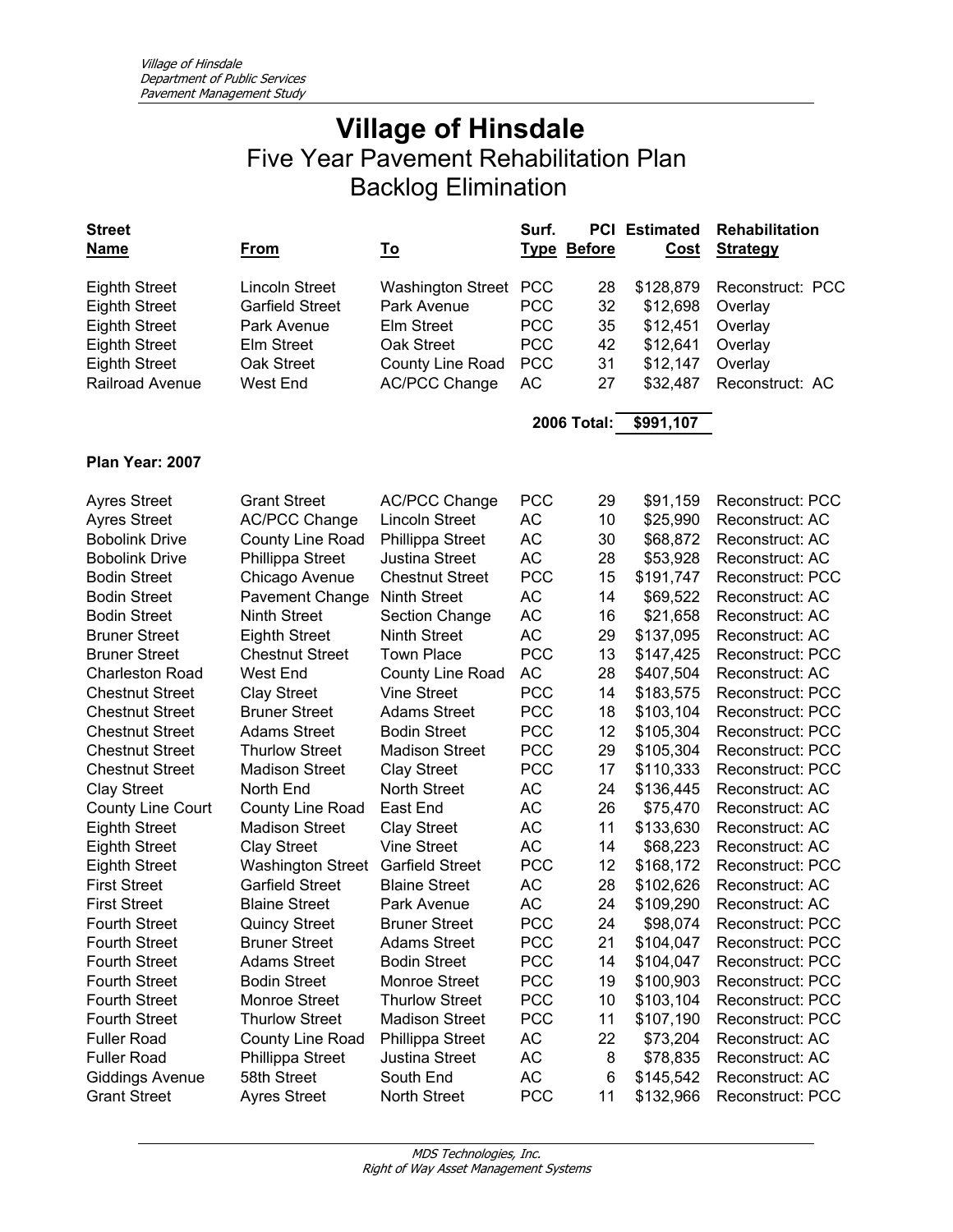| <b>Street</b>            |                                   |                          | Surf.              |                    | <b>PCI Estimated</b> | Rehabilitation          |
|--------------------------|-----------------------------------|--------------------------|--------------------|--------------------|----------------------|-------------------------|
| <b>Name</b>              | From                              | <u>To</u>                |                    | <b>Type Before</b> | Cost                 | <b>Strategy</b>         |
|                          |                                   |                          |                    |                    |                      |                         |
| <b>Harding Road</b>      | <b>Woodland Avenue</b>            | South End                | AC                 | 21                 | \$181,927            | Reconstruct: AC         |
| <b>Hill Grove Avenue</b> | Oak Street                        | County Line Road         | <b>AC</b>          | 10                 | \$137,745            | Reconstruct: AC         |
| <b>Lincoln Street</b>    | <b>Lansing Street</b>             | <b>AC/PCC Change</b>     | <b>PCC</b>         | 20                 | \$72,298             | Reconstruct: PCC        |
| <b>Lincoln Street</b>    | <b>AC/PCC Change</b>              | <b>Ayres Street</b>      | <b>AC</b>          | 5                  | \$50,896             | Reconstruct: AC         |
| <b>Lincoln Street</b>    | <b>Ayres Street</b>               | <b>North Street</b>      | AC                 | 30                 | \$90,314             | Reconstruct: AC         |
| Maple Street             | <b>Garfield Street</b>            | Park Avenue              | AC                 | 24                 | \$139,911            | Reconstruct: AC         |
| <b>Mills Street</b>      | North End                         | The Lane                 | <b>AC</b>          | $\mathbf{1}$       | \$151,389            | Reconstruct: AC         |
| Minneola Street          | <b>Justina Street</b>             | <b>Mills Street</b>      | <b>AC</b>          | 10                 | \$77,969             | Reconstruct: AC         |
| <b>Monroe Street</b>     | <b>Fourth Street</b>              | <b>Sixth Street</b>      | <b>PCC</b>         | 22                 | \$186,573            | <b>Reconstruct: PCC</b> |
| Oak Street               | Seventh Street                    | <b>Eighth Street</b>     | <b>PCC</b>         | 29                 | \$206,207            | Reconstruct: PCC        |
| Oakwood Terrace          | <b>Birchwood Avenue</b>           | South End                | <b>AC</b>          | 23                 | \$110,889            | Reconstruct: AC         |
| Princeton Road           | <b>Third Street</b>               | Woodside Avenue          | <b>AC</b>          | 7                  | \$159,836            | Reconstruct: AC         |
| <b>Quincy Street</b>     | <b>North Street</b>               | <b>Hickory Street</b>    | <b>AC</b>          | 28                 | \$98,761             | Reconstruct: AC         |
| <b>Railroad Avenue</b>   | <b>AC/PCC Change</b>              | <b>Stough Street</b>     | <b>PCC</b>         | 18                 | \$62,868             | <b>Reconstruct: PCC</b> |
| Ravine Road              | Oak Street (W)                    | Oak Street (E)           | AC                 | 17                 | \$54,145             | Reconstruct: AC         |
| <b>Second Street</b>     | <b>Vine Street</b>                | <b>Grant Street</b>      | <b>AC</b>          | 30                 | \$76,020             | Reconstruct: AC         |
| <b>Sixth Street</b>      | <b>Washington Street</b>          | <b>Garfield Street</b>   | <b>AC</b>          | 12                 | \$116,520            | Reconstruct: AC         |
| <b>Stough Street</b>     | <b>Quincy Street</b>              | Maple Street             | <b>AC</b>          | 30                 | \$134,280            | Reconstruct: AC         |
| <b>Stough Street</b>     | Railroad Avenue                   | Hinsdale Avenue          | <b>PCC</b>         | 20                 | \$20,432             | Reconstruct: PCC        |
| <b>Third Street</b>      | Oak Street                        | County Line Road         | <b>AC</b>          | 22                 | \$61,942             | Reconstruct: AC         |
| <b>Ulm Place</b>         | <b>Washington Street</b>          | <b>Garfield Street</b>   | <b>PCC</b>         | 10                 | \$164,086            | <b>Reconstruct: PCC</b> |
| <b>Vine Street</b>       | Ogden Avenue                      | <b>Center Street</b>     | AC                 | 30                 | \$56,311             | Reconstruct: AC         |
| <b>Vine Street</b>       | Hinsdale Avenue                   | <b>Second Street</b>     | <b>AC</b>          | 30                 | \$107,207            | Reconstruct: AC         |
| <b>Vine Street</b>       | <b>AC/PCC Change</b>              | <b>Ayres Street</b>      | <b>PCC</b>         | 30                 | \$62,868             | Reconstruct: PCC        |
| <b>Vine Street</b>       | <b>Ayres Street</b>               | <b>AC/PCC Change</b>     | <b>PCC</b>         | 28                 | \$50,294             | Reconstruct: PCC        |
| <b>Vine Street</b>       | <b>Third Street</b>               | <b>Fourth Street</b>     | AC                 | 19                 | \$84,466             | Reconstruct: AC         |
| <b>Vine Street</b>       | <b>Fourth Street</b>              | <b>Sixth Street</b>      | <b>PCC</b>         | 22                 | \$246,443            | Reconstruct: PCC        |
| <b>Walker Road</b>       | <b>York Road</b>                  | The Lane                 | <b>PCC</b>         | $\overline{2}$     | \$100,903            | Reconstruct: PCC        |
| <b>Walnut Street</b>     | <b>Adams Street</b>               | Monroe Street            | <b>AC</b>          | 29                 | \$138,611            | Reconstruct: AC         |
| <b>Walnut Street</b>     | <b>Vine Street</b>                | <b>Grant Street</b>      | <b>AC</b>          | 1                  | \$89,448             | Reconstruct: AC         |
| <b>Walnut Street</b>     | <b>Lincoln Street</b>             | <b>Washington Street</b> | <b>AC</b>          | 28                 | \$86,632             | Reconstruct: AC         |
| <b>Walnut Street</b>     | Washington Street                 | <b>Garfield Street</b>   | <b>AC</b>          | 16                 | \$118,686            | Reconstruct: AC         |
| <b>Washington Street</b> | Ogden Avenue                      | Minneola                 | <b>PCC</b>         | 29                 | \$286,049            | <b>Reconstruct: PCC</b> |
| <b>Washington Street</b> | <b>Lansing Street</b>             | <b>AC/PCC Change</b>     | <b>PCC</b>         | 11                 | \$37,721             | Reconstruct: PCC        |
| <b>Washington Street</b> | <b>Ayres Street</b>               | North Street             | AC                 | 24                 | \$95,295             | Reconstruct: AC         |
| <b>Woodside Avenue</b>   | Springlake Avenue Columbia Avenue |                          | AC                 | 12                 | \$145,542            | Reconstruct: AC         |
|                          |                                   |                          |                    |                    |                      |                         |
|                          |                                   |                          | <b>2007 Total:</b> |                    | \$7,725,770          |                         |
| Plan Year: 2008          |                                   |                          |                    |                    |                      |                         |
| Oak Street               | <b>Eighth Street</b>              | <b>Ninth Street</b>      | AC                 | 28                 | \$139,261            | Reconstruct: AC         |
| Pamela Circle            | County Line Road                  | East End                 | <b>AC</b>          | 29                 | \$117,820            | Reconstruct: AC         |
| <b>Second Street</b>     | <b>Thurlow Street</b>             | <b>Madison Street</b>    | <b>AC</b>          | 27                 | \$56,311             | Reconstruct: AC         |
|                          |                                   |                          |                    |                    |                      |                         |